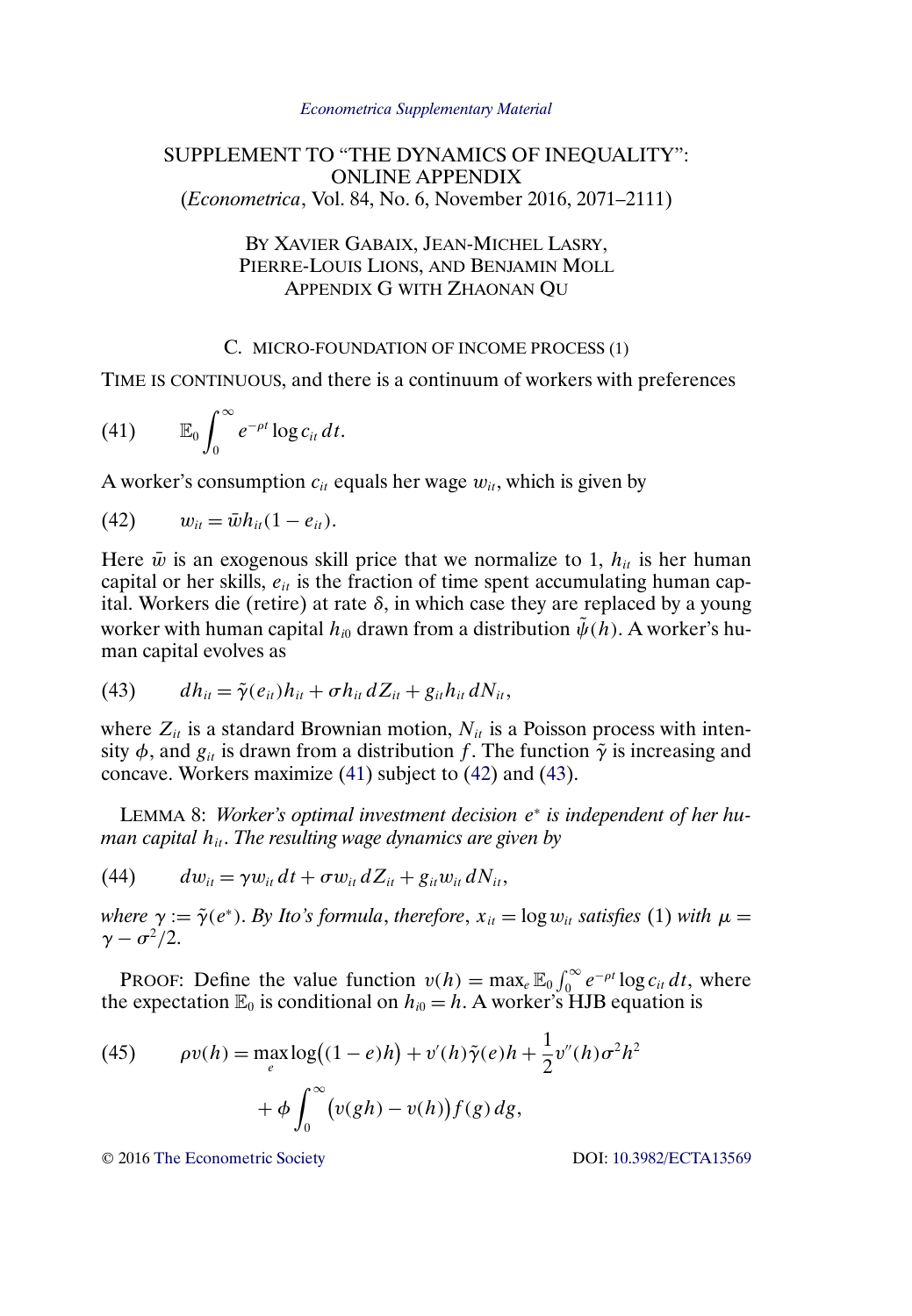<span id="page-1-0"></span>with corresponding first-order condition  $\frac{1}{1-e} = v'(h)\tilde{\gamma}'(e)h$ . We proceed with a guess-and-verify strategy. We guess that the value function takes the form

$$
(46) \qquad v(h) = A + B \log h
$$

for constants  $A$  and  $B$  to be determined. Then the FOC implies  $e$  is independent of h and satisfies  $\frac{1}{1-e} = Bg'(e)$ . Plugging this and (46) into [\(45\)](#page-0-0), we have

$$
\rho(A + B \log h) = \log((1 - e)h) + B\tilde{\gamma}(e) - \frac{1}{2}B\sigma^2
$$

$$
+ \phi B \int_0^\infty \log gf(g) \, dg.
$$

Collecting the terms involving h, we have  $\rho B \log h = \log h$  or  $B = 1/\rho$ . Hence the optimal choice  $e^*$  solves  $\frac{1}{1-e} = \tilde{\gamma}'(e)/\rho$ , which is independent of h as as-serted in the lemma. Multiplying [\(43\)](#page-0-0) by  $1 - e^*$  and using  $w_{it} = (1 - e^*)h_{it}$ yields [\(44\)](#page-0-0). For completeness, A satisfies  $\rho A = \log(1 - e^*) + \frac{1}{\rho}\tilde{\gamma}(e^*) - \frac{1}{2}\frac{1}{\rho}\sigma^2 +$  $\phi \frac{1}{\rho} \int_0^\infty \log gf(g) \, dg.$   $Q.E.D.$ 

*Labor Force Participation*: To motivate exit with reinjection (or a reflecting barrier), extend the model above by assuming that workers have an early retirement option: if they choose to retire, they receive an income stream  $b$  instead of  $w_{it}$  each period. Once retired, they can never re-enter the labor force and are instead replaced by a new entrant with human capital drawn from a distribution  $\tilde{\rho}(h)$ . Workers therefore solve a stopping time problem, and one can show that they optimally retire when their wage drops below some thresh $old w$ .

## D. STATIONARY DISTRIBUTIONS OF THE STANDARD RANDOM GROWTH PROCESS

Consider the process for income [\(44\)](#page-0-0) or, equivalently, the process for log income (1) with  $\mu = \gamma - \sigma^2/2$ . We here provide a complete characterization of the stationary distributions of the process for the various "stabilizing forces" discussed in Section 3.1. We first consider the case without jumps  $\phi = 0$  and then turn to the case with jumps  $\phi > 0$ . The results for the former case are well known (see, e.g., [Gabaix \(2009\)\)](#page-37-0) and we state them without proof.

#### D.1. *Stationary Distributions Without Jumps*  $\phi = 0$

The following two assumptions will be used multiple times throughout this section and we collect them here to avoid unnecessary repetition.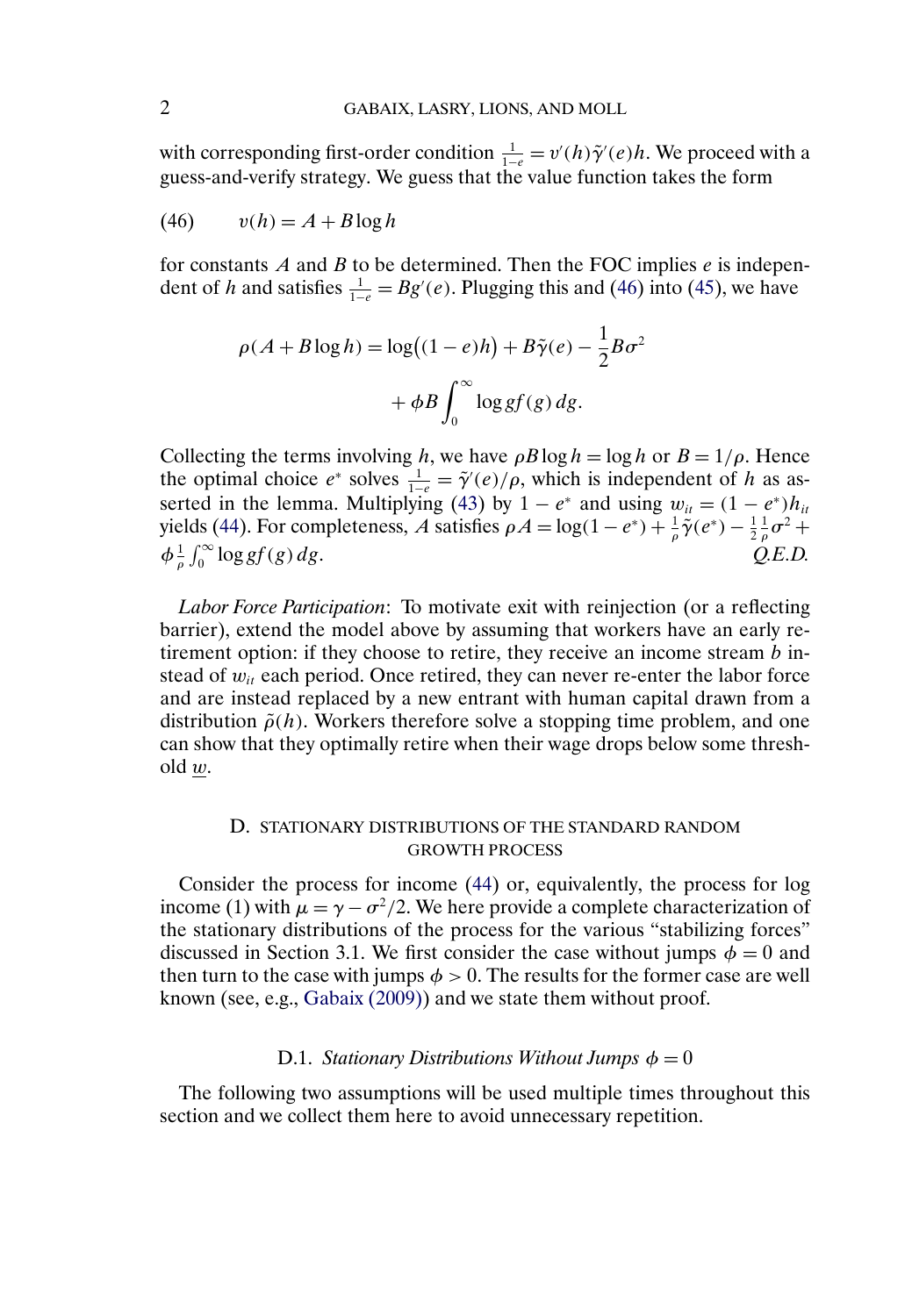<span id="page-2-0"></span>ASSUMPTION 3: *The distribution of starting wages following death*, ψ, *satisfies*

$$
\lim_{x \to \infty} \frac{\psi(x)}{e^{-\zeta + x}} = \lim_{x \to -\infty} \frac{\psi(x)}{e^{-\zeta - x}} = 0,
$$

*where*  $\zeta$ <sup>*-*</sup> < 0 <  $\zeta$ <sup>*+*</sup> *are the two roots of* (2).

ASSUMPTION 4: *The distribution of starting wages following exit*, ρ, *satisfies*

$$
\lim_{x \to \infty} \frac{\rho(x)}{e^{-\zeta + x}} = \lim_{x \to -\infty} \frac{\rho(x)}{e^{-\zeta - x}} = 0,
$$

*where*  $\zeta = 0 < \zeta$  *are the two roots of* (2). *Furthermore*,  $\rho(x) = 0$  *for all*  $x \le 0$ .

*Stabilizing Force* 1: *Poisson Death*, *No Lower Bound on Income*. Consider the process [\(44\)](#page-0-0) or, equivalently, (1) with death at rate  $\delta > 0$  and no lower bound on income. We first analyze the case with rebirth at  $x = 0$  (equivalently,  $w = 1$ ), that is,  $\psi$  is the Dirac delta function at  $x = 0$ , and then turn to general  $\psi$ .

With rebirth at  $x = 0$ , the process has a stationary distribution given by the double Pareto distribution

$$
f_{\infty}(w) = c \min \{ w^{-\zeta - 1}, w^{-\zeta + 1} \},
$$

where  $c = -\zeta_-\zeta_+ / (\zeta_+ - \zeta_-)$  and where  $\zeta_- < 0 < \zeta_+$  are the two roots of (2). Equivalently, the stationary distribution of the logarithm of income or wealth  $x = \log w$  is given by

(47) 
$$
p_{\infty}(x) = c \min \{e^{-\zeta x}, e^{-\zeta + x}\}.
$$

Note that  $f_{\infty}(w)$  has a Pareto tail, that is,  $\mathbb{P}(w_{it} > w) \sim Cw^{-\zeta_+}$  as  $w \to \infty$ , and  $p_{\infty}(x)$  has an exponential tail,  $\mathbb{P}(x_{it} > x) \sim Ce^{-\zeta + x}$ . The expression for  $\zeta$  in (3) is the expression for the positive root  $\zeta_{+}$ .

The derivation is standard (see, e.g., [Gabaix \(2009\)\)](#page-37-0) and can be carried out in terms of either  $f_{\infty}(w)$  or  $p_{\infty}(x)$ . We here briefly restate the latter derivation. For  $x \neq 0$  (outside of the point of rebirth), the stationary version of the Kolmogorov Forward equation (5) is

$$
(48) \qquad 0=-\mu p_x+\frac{\sigma^2}{2}p_{xx}-\delta p.
$$

Guess that  $p(x) = ce^{-\zeta x}$  and hence  $p_x(x) = -\zeta ce^{-\zeta x}$  and  $p_{xx}(x) = \zeta^2 ce^{-\zeta x}$ . Substituting this guess into (48), we get the quadratic (2) which has two roots  $\zeta$  – < 0 <  $\zeta$ . Hence the general solution of (48) for  $x \neq 0$  is

$$
p_{\infty}(x) = \begin{cases} c_{-}e^{-\zeta_{-}x} + c_{+}e^{-\zeta_{+}x}, & x < 0, \\ C_{-}e^{-\zeta_{-}x} + C_{+}e^{-\zeta_{+}x}, & x > 0. \end{cases}
$$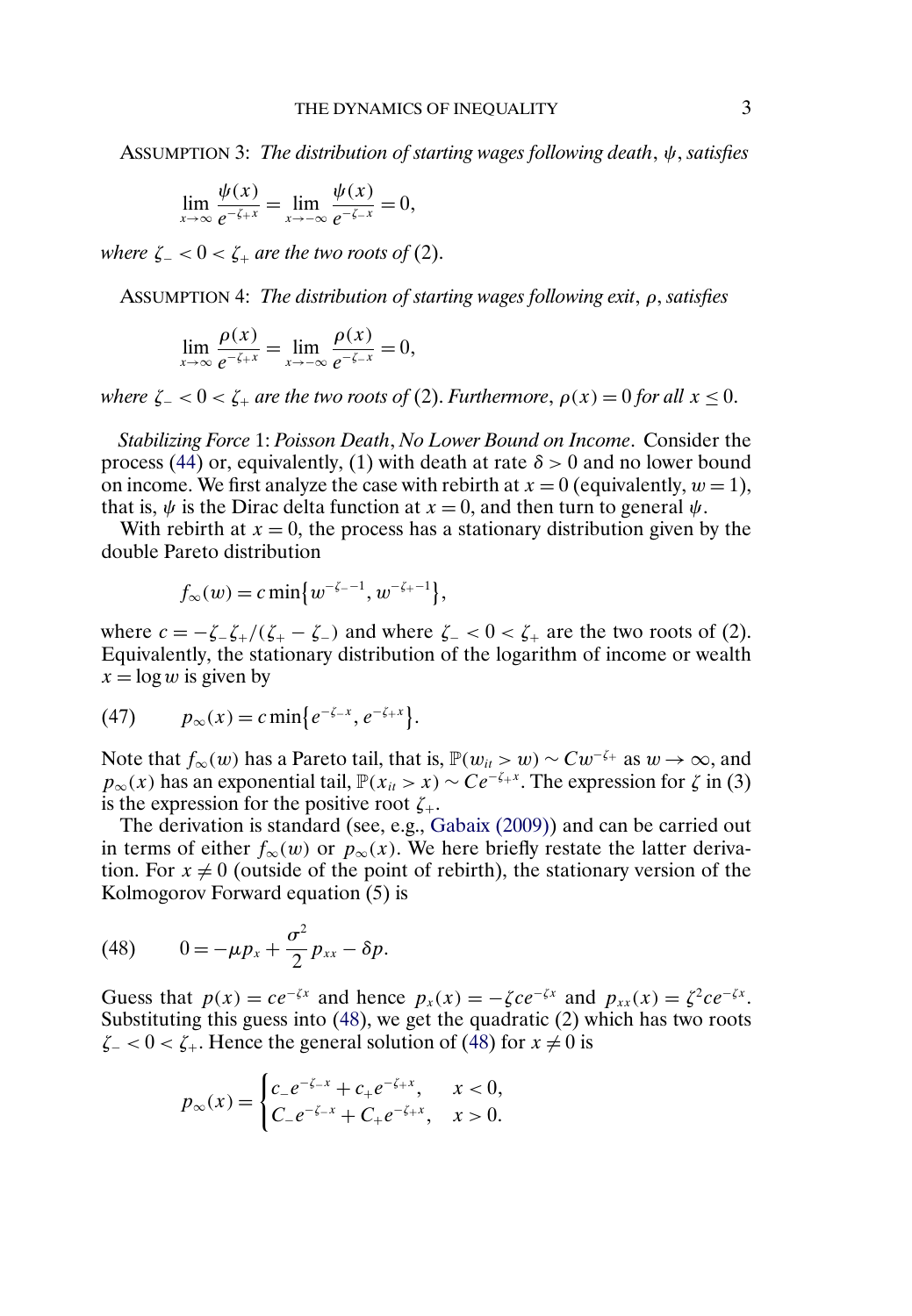<span id="page-3-0"></span>The two different cases come from the fact that [\(48\)](#page-2-0) does not hold at  $x = 0$  and hence  $p_{\infty}(x)$  may not be differentiable (though it does have to be continuous). Because  $p_{\infty}(x)$  has to be integrable as  $x \to \infty$  and  $\zeta$  –  $0$ , we require  $C = 0$ . Similarly, that  $p_{\infty}(x)$  has to be integrable as  $x \to -\infty$  and  $\zeta_{+} > 0$  imposes  $c_{+} = 0$ . Given that  $p_{\infty}(x)$  has to be continuous at  $x = 0$ , we finally have  $c_{-} =$  $C_+ = c$  and so the solution can be written as [\(47\)](#page-2-0). Finally, the constant c is pinned down by the requirement that the distribution integrates to 1.

Now consider the case of a general distribution of starting wages  $\psi(x)$ . One can no longer obtain an analytic solution of the form [\(47\)](#page-2-0). But one can show that there exists a unique stationary distribution under Assumption [3,](#page-2-0) and that this stationary distribution satisfies

$$
p_{\infty}(x) \sim \begin{cases} e^{-\zeta_{+}x}, & x \to \infty, \\ e^{-\zeta_{-}x}, & x \to -\infty, \end{cases}
$$

where  $\zeta = 0 < \zeta$  are the two roots of (2), that is, the *asymptotic* tail behavior of the distribution is *the same* as [\(47\)](#page-2-0). Intuitively, Assumption [3](#page-2-0) ensures that the endogenously generated part of the tail dominates any exogenous tail of  $\psi$ .

*Stabilizing Force* 2: *Reflecting Barrier*. Consider the process [\(44\)](#page-0-0) with a reflecting barrier at  $w = 1$  or, equivalently, (1) with a reflecting barrier at  $x = 0$ . If  $\mu = \gamma - \sigma^2/2 < 0$ , the process has a stationary distribution given by

$$
f_{\infty}(w) = \zeta w^{-\zeta - 1}, \quad w \ge 1, \quad \zeta = -\frac{\mu}{\sigma^2/2} = 1 - \frac{\gamma}{\sigma^2/2}.
$$

Equivalently, the stationary distribution of the logarithm of income or wealth  $x = \log w$  is given by  $p_{\infty}(x) = \zeta e^{-\zeta x}$ ,  $x \ge 0$ . Note that again  $f_{\infty}(w)$  has a Pareto tail and  $p_{\infty}(x)$  has an exponential tail.

*Stabilizing Force* 3: *Exit and Reinjection*. Consider first the case where reinjection occurs at a point  $x_* > 0$ , that is,  $\rho$  is the Dirac delta function at  $x_*$ . If  $\mu$  < 0, then there exists a unique stationary distribution equal to

$$
f_{\infty}(w) = cw^{-\zeta-1} \min \{w^{\zeta+1} - 1, w^{\zeta+1}_* - 1\}, \quad \zeta = -\frac{\mu}{\sigma^2/2},
$$

or, equivalently,

(49) 
$$
p_{\infty}(x) = ce^{-\zeta x} \min\{e^{\zeta x} - 1, e^{\zeta x_*} - 1\}, \quad \zeta = -\frac{\mu}{\sigma^2/2},
$$

where c is pinned down by the requirement that the distribution integrates to 1. This is a simplified version of equation (20) in [Luttmer](#page-38-0) [\(2007\)](#page-38-0). See his Figure II for a graphical representation. Finally, note that as  $x_* \downarrow 0$ , (49) converges to  $p_{\infty}(x) = \zeta e^{-\zeta x}$ , that is, the stationary distribution of the process with exit and entry converges to one associated with a reflecting barrier at  $x = 0$ .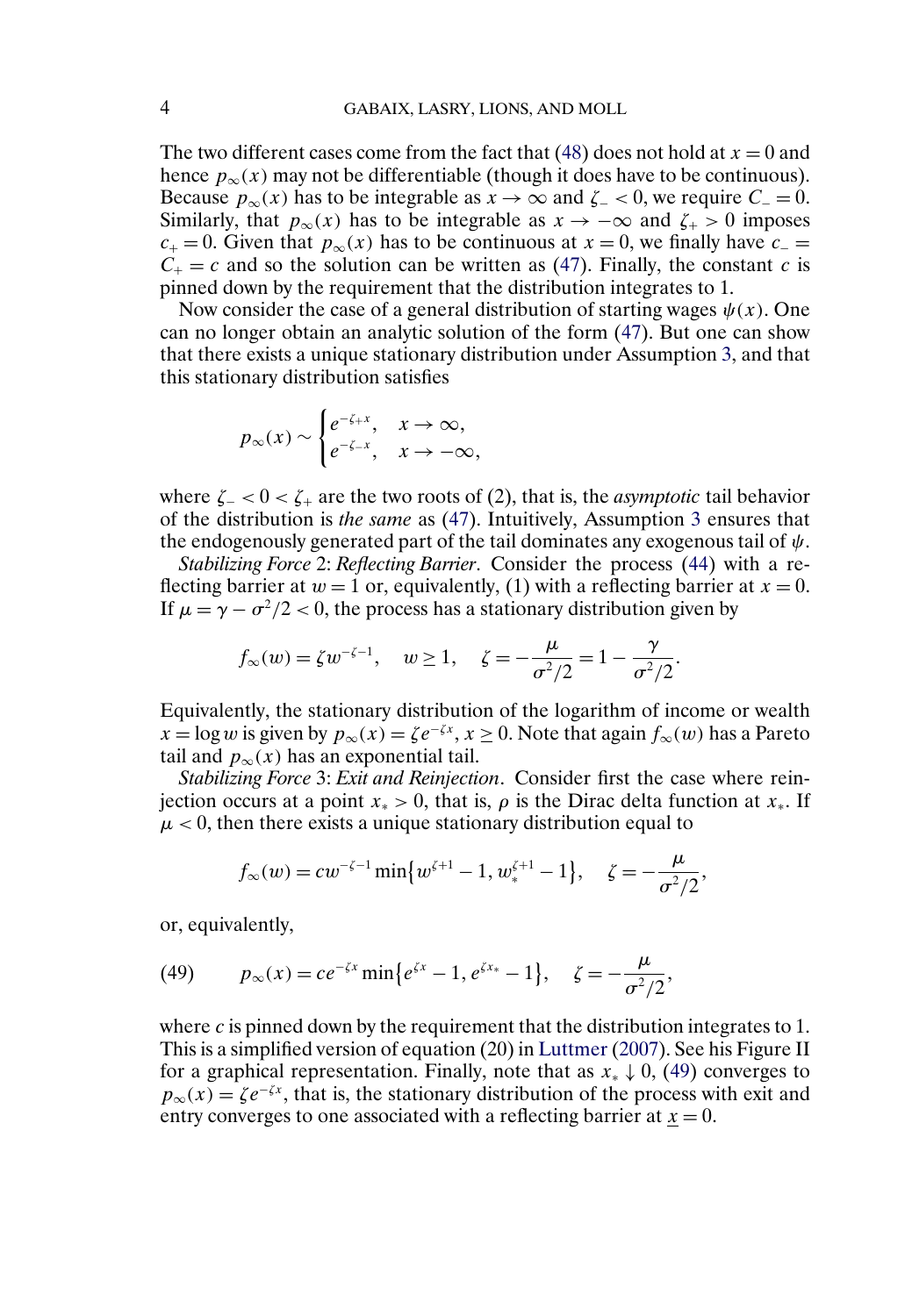The derivation of [\(49\)](#page-3-0) is straightforward. The stationary Kolmogorov Forward equation outside of the point of reinjection, that is, for  $x \neq x_*$ , is

(50) 
$$
0 = -\mu p_x + \frac{\sigma^2}{2} p_{xx}
$$

with boundary condition  $p(0) = 0$ . We solve this equation using a guess-andverify strategy as before. Guess that

(51) 
$$
p(x) = \begin{cases} c(1 - e^{-\zeta x}), & x < x_*, \\ Ce^{-\zeta x}, & x > x_*, \end{cases}
$$

for c, C > 0. Note that this guess satisfies  $p(0) = 0$  and  $p(x) \rightarrow 0$  as  $x \rightarrow \infty$ . Take  $x < x_*$ . We have  $p_x = c\zeta e^{-\zeta x}$  and  $p_{xx} = -c\zeta^2 e^{-\zeta x}$ . Plugging into (50) and canceling terms, we have  $\zeta = -2\mu/\sigma^2$  as asserted. One can check that this  $\zeta$ can also be obtained by solving the branch of p for  $x > x<sub>*</sub>$ . Since p has to be continuous at  $x_*$ ,  $c(1 - e^{-\zeta x_*}) = Ce^{-\zeta x_*}$  or, equivalently,  $C = c(e^{\zeta x_*} - 1)$ . Plugging this into (51), we have [\(49\)](#page-3-0).

Next, one can relax the assumption that reinjection is at  $x = x_*$  to allow for reinjection with a wage drawn from an arbitrary distribution  $\rho(x)$  satisfying Assumption [4.](#page-2-0) While one can no longer obtain an analytic solution, one can then show that p has an asymptotic Pareto tail:  $p(x) \sim e^{-\zeta x}$  for large x with the same tail exponent  $\zeta$  as in [\(49\)](#page-3-0).

*Stabilizing Force* 4: *Reflecting Barrier and Poisson Death*. Consider the pro-cess [\(44\)](#page-0-0) with Poisson death at rate  $\delta$  and both rebirth and a reflecting barrier at  $w = 1$  or, equivalently, (1) with both rebirth and a reflecting barrier at  $x = 0$ . If either  $\delta > 0$  or  $\mu = \gamma - \sigma^2/2 < 0$ , the process has a stationary distribution given by

$$
f_{\infty}(w) = \zeta w^{-\zeta - 1}, \quad w \ge 1,
$$

where  $\zeta$  is the positive root of  $0 = \frac{\sigma^2}{2} \zeta^2 + \zeta \mu - \delta$ . Equivalently, the stationary distribution of the logarithm of income or wealth  $x = \log w$  is given by  $p_{\infty}(x) = \zeta e^{-\zeta x}$ ,  $x \ge 0$ . Note that again  $f_{\infty}(w)$  has a Pareto tail and  $p_{\infty}(x)$  has an exponential tail. As above, the assumption that rebirth occurs at  $x = 0$  can be relaxed to rebirth from any function  $\psi$  satisfying Assumption [3.](#page-2-0) In this case again,  $p_{\infty}(x) \sim e^{-\zeta x}$  for large x.

*Stabilizing Force* 5: *Additive Income Term* y dt. Consider the process [\(54\)](#page-9-0), that is, a standard random growth process with the addition of an additive income term y dt, or, equivalently, [\(55\)](#page-9-0). If  $y > 0$  and  $\mu = \gamma - \sigma^2/2 < 0$ , the process has a stationary distribution, that is, this additive term acts as a stabilizing force. No closed-form solution exists, but the distribution has a Pareto tail: for  $w \rightarrow \infty$  and a constant c,

(52) 
$$
f_{\infty}(w) \sim cw^{-\zeta-1}, \quad \zeta = -\frac{\mu}{\sigma^2/2} = 1 - \frac{\gamma}{\sigma^2/2}.
$$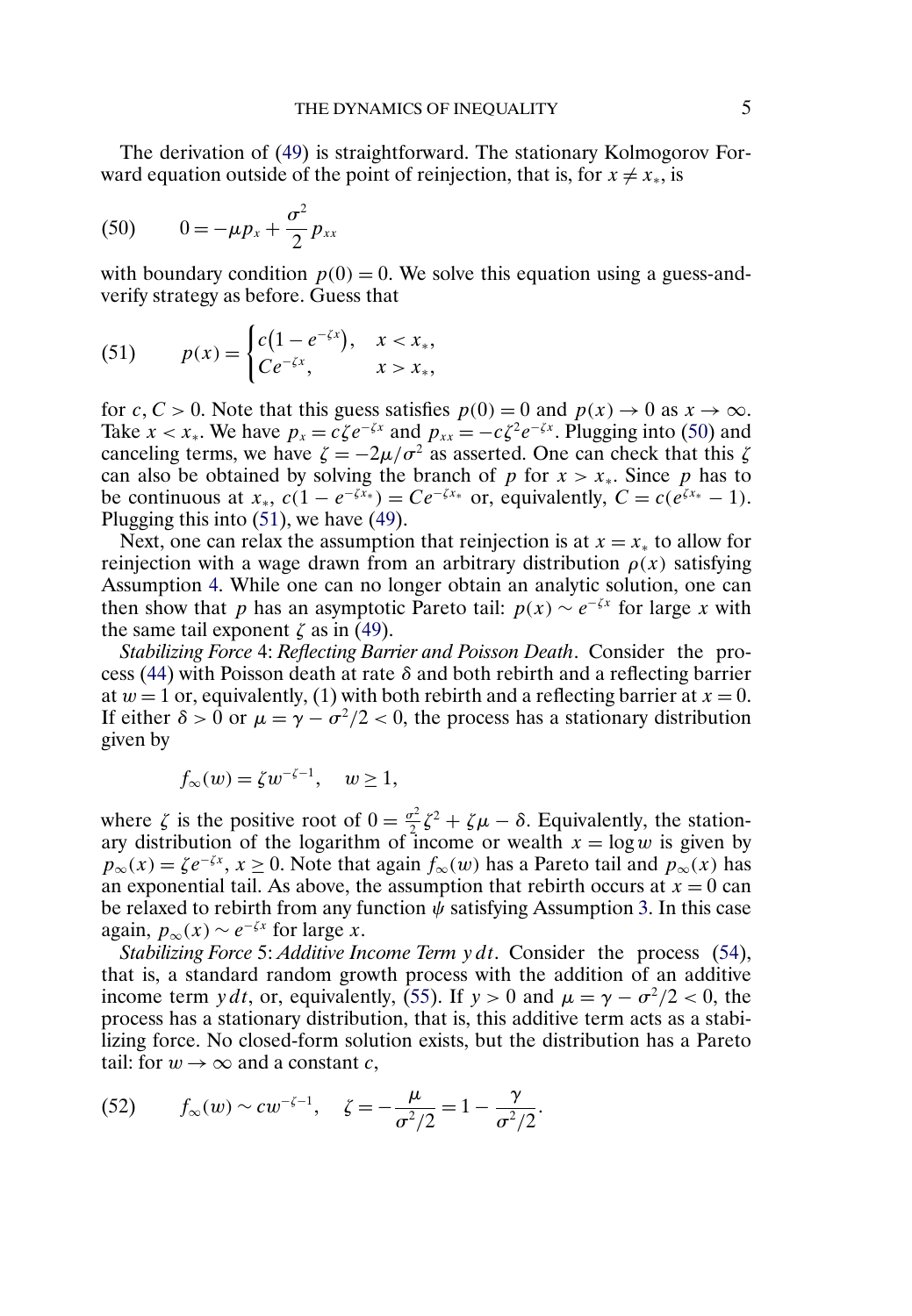<span id="page-5-0"></span>Equivalently, the stationary distribution of the logarithm of income or wealth  $x = \log w$  has an exponential tail:  $p_{\infty}(x) \sim ce^{-\zeta x}$  for  $x \to \infty$ .

#### D.2. *Stationary Distributions With Jumps*  $\phi > 0$

Before characterizing the stationary distribution of the process with jumps, we report a useful result that allows one to conclude that a distribution has a Pareto tail from a characterization of its Laplace transform alone and to characterize the corresponding tail exponent.

#### D.2.1. *From Laplace Transform to Pareto Tail: A Tauberian Result*

As we noted in the main text, if a distribution  $p$  has a Pareto tail, that is,  $p(x) \sim ce^{-\zeta x}$ ,  $x \to \infty$  for constants c and  $\zeta$ , then the Laplace transform (16) satisfies  $\hat{p}(\xi) \sim \frac{c}{\xi + \xi}$  as  $\xi \downarrow -\zeta$ . Therefore,  $\zeta = -\inf{\xi : \hat{p}(\xi) < \infty}$ . Note that this characterization only applies  $if$  we already know that  $p$  has a Pareto tail. However, there are situations in which it is not known whether  $p$  has a Pareto tail but in which we still have a characterization of the Laplace transform  $\hat{p}$ . It is therefore natural to ask whether there also is a converse result, that is, whether we can say anything about a distribution's tail from its Laplace transform alone? The answer is "yes, we can."

There are a number of results along these lines, all of which are typically referred to as "Tauberian" results. These, in turn, are applications of Karamata's theory of regular variation. The most well-known example is Karamata's Tauberian theorem. We here cite one Tauberian result that applies to our setup in which we would like to say something about the exponential decay of  $p$  given knowledge of the Laplace transform  $\hat{p}$ . The result is Corollary 1.4 from [Mimica](#page-38-0) [\(2016\)](#page-38-0). It makes use of the concept of a function's "abscissa of convergence" which we define before stating the result.

DEFINITION 1—Negative Abscissa of Convergence of  $\hat{p}$ : Since p is a density on ( $-\infty$ ,  $\infty$ ), there exists a real number  $\xi^* \in (-\infty, 0]$  such that the integral defining the Laplace transform  $\hat{p}$  in (16) converges for  $\xi \in (\xi^*, 0]$ , diverges for  $\xi < \xi^*$ , and has a singularity at  $\xi^*$ . The number  $\xi^*$  is known as the *negative abscissa of convergence*.

The following result is from [Mimica](#page-38-0)  $(2016)^{62}$  $(2016)^{62}$  In addition to the "abscissa of convergence" we just defined, it also uses the concept of the "pole" of a function. Roughly, a pole of a function  $f(\xi)$  is a singularity of f at  $\xi^*$  that behaves like  $1/(\xi - \xi^*)^n$  for some positive integer *n*. For a complete definition, see any book on Complex Analysis.

 $62$  Note that Mimica's result is stated in terms of the one-sided Laplace transform (which is the more commonly used version). It is easy to extend the result to the two-sided Laplace transform by using the fact that the two-sided Laplace transform is the sum of two one-sided Laplace transforms.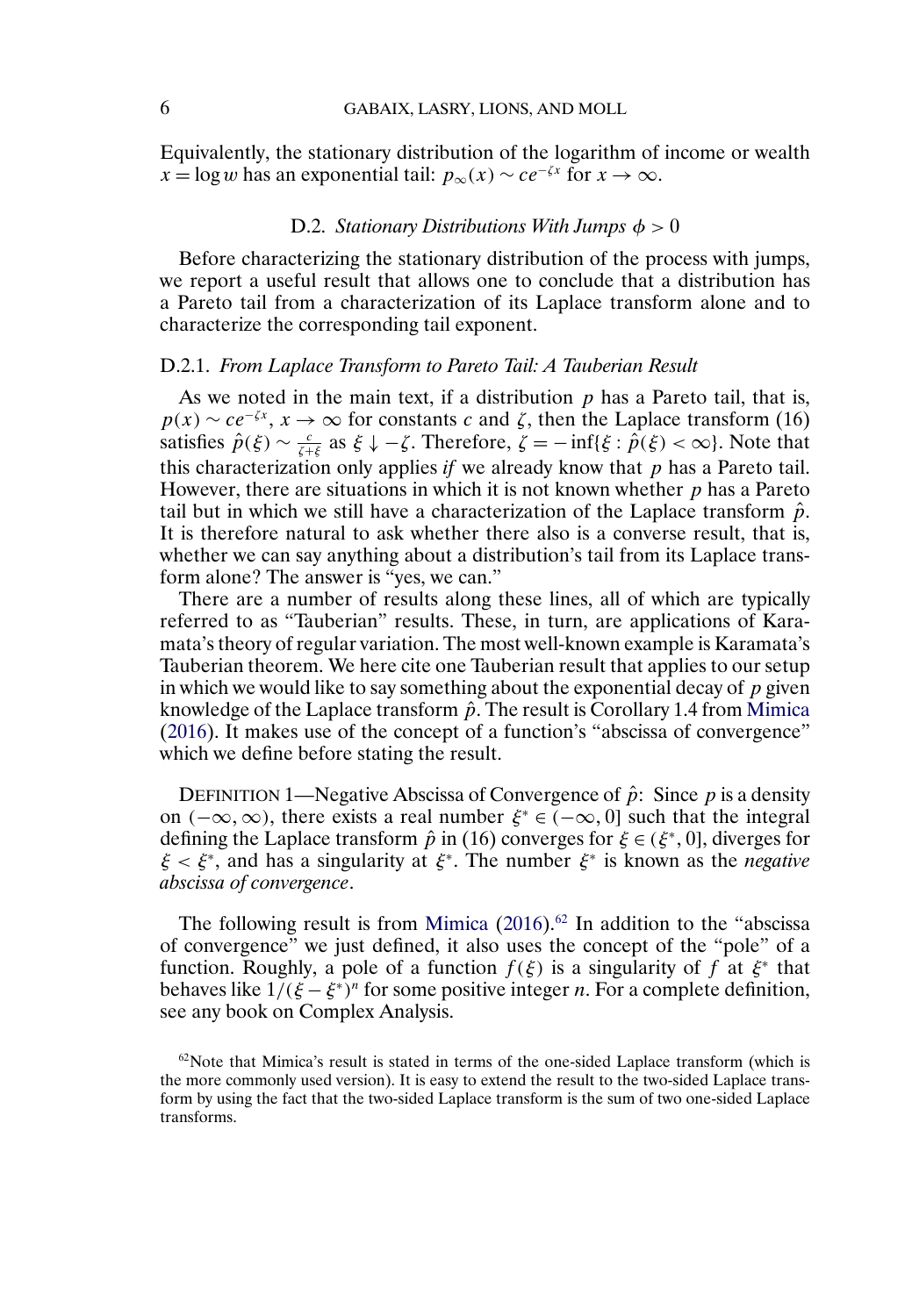<span id="page-6-0"></span>PROPOSITION 7[—Mimica](#page-38-0) [\(2016\)](#page-38-0): *Consider the Laplace transform*  $\hat{p}(\xi, t)$  de*fined in* (16) *with the negative abscissa of convergence*  $\xi^* \in (-\infty, 0]$ *, and assume that*  $\xi^*$  *is a pole of*  $\hat{p}$ *. Then* 

$$
\lim_{x \to \infty} \frac{1}{x} \log R(x, t) = \xi^* < 0,
$$

*where*  $R(x, t) := \int_x^{\infty} p(y, t) dy$  *is the right-CDF corresponding to the density* p. *That is*,  $R(x, t) \sim Ce^{-\zeta x}$  *or, equivalently,*  $p(x, t) \sim ce^{-\zeta x}$  *as*  $x \to \infty$  *with*  $\zeta =$ −ξ<sup>∗</sup>. *This means that* p, *the density of log income*, *has an exponential tail with parameter*  $\zeta = -\xi^*$  *or, equivalently, the density of the level of income*  $w = e^x$  *has a Pareto tail with that same tail parameter*.

With this useful result in hand, we now go on to characterize the stationary distribution of the process with jumps.

#### D.2.2. *Stationary Distributions With Jumps*  $\phi > 0$

As we will see, a sufficient condition for ensuring the existence of a unique stationary distribution with a Pareto tail is the following:

ASSUMPTION 5: *The distribution of jumps in the income growth rate satisfies*

$$
\lim_{g \to \infty} \frac{f(g)}{e^{-\beta + g}} = \lim_{g \to -\infty} \frac{f(g)}{e^{-\beta - g}} = 0,
$$

*where*  $\beta_{-} < 0 < \beta_{+}$  *are the two roots of* (2), *that is, the tail coefficients in the absence of jumps*.

We here denote the tail coefficients *in the absence of jumps* by  $\beta_-, \beta_+$  so as to distinguish them from the tail coefficients with jumps  $\zeta_-, \zeta_+$ . We characterize the stationary distribution.

PROPOSITION 8: *Under Assumptions* [3](#page-2-0) *and* 5, *there is a unique stationary distribution with an asymptotic Pareto tail*  $p_{\infty}(x) \sim e^{-\zeta x}$  *as*  $x \to \infty$ , *where*  $\zeta$  *is the unique solution of*

(53) 
$$
P(\zeta) := \mu \zeta + \frac{\sigma^2}{2} \zeta^2 - \delta + \phi (\hat{f}(-\zeta) - 1) = 0
$$

*and satisfies*  $0 < \zeta \leq \beta_+$ , *that is, the tail is at least as fat as that in the model without jumps*.

PROOF: Consider the Laplace transform of the stationary distribution  $\hat{p}_{\infty}(\xi)$  in equation (21) in Proposition [3](#page-2-0). Assumptions 3 and 5 guarantee that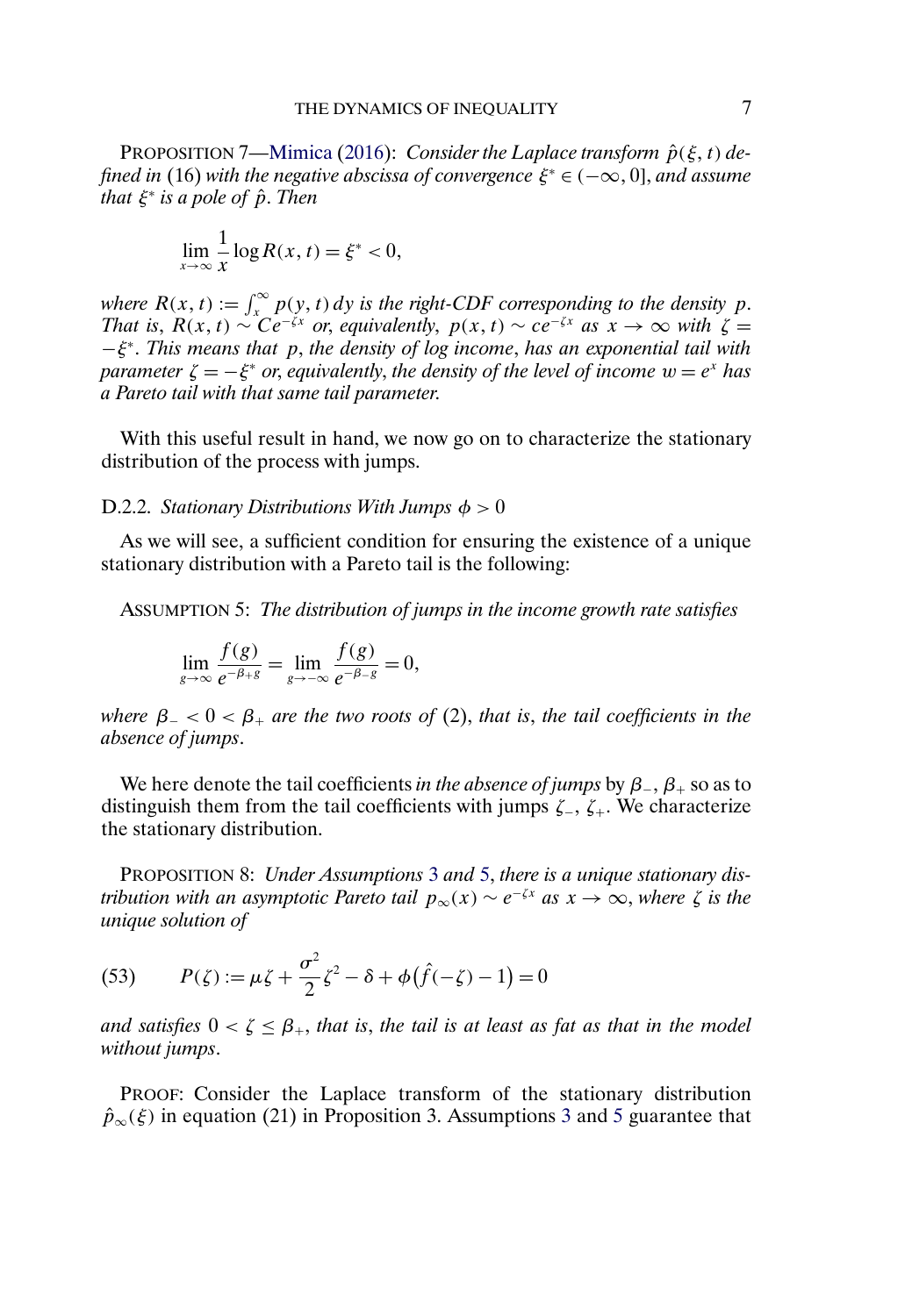<span id="page-7-0"></span> $\hat{\psi}(\xi) < \infty$  and  $\hat{f}(\xi) < \infty$  for all  $\beta_- \le -\xi \le \beta_+$ . Therefore, the stationary Laplace transform  $\hat{p}_{\infty}(\xi)$  in (21) exists for  $\beta_{-} \leq -\xi \leq \beta_{+}$  (at least). By the Tauberian result in Proposition [7,](#page-6-0) the underlying stationary distribution  $p_{\infty}(x)$ has an exponential tail (and the distribution of  $w = e^x$  a Pareto tail) if the Laplace transform  $\hat{p}_{\infty}(\xi)$  has a finite negative abscissa of convergence that also is a pole. We now show that this is the case.

Consider a point  $\xi^*$  < 0 at which the denominator in (21) equals zero, that is,  $\mu \xi^* - \frac{\sigma^2}{2} (\xi^*)^2 + \delta - \phi (\hat{f}(\xi^*) - 1) = 0$ . Equivalently,  $\zeta = -\xi^* > 0$  satisfies [\(53\)](#page-6-0). We first show that there is a unique such point and that  $\zeta \leq \beta_+$ . To this end, note that  $\hat{f}(-\zeta) := \int_{-\infty}^{\infty} e^{\zeta g} f(g) dg$  is strictly increasing in  $\zeta$  with  $\hat{f}(0) = 1$ and  $\hat{f}(-\zeta) \ge 1$  for  $\zeta > 0$ . The function P is then the sum of the quadratic function (2), which has a positive root  $\beta_+$ , and a strictly increasing function  $\phi(\hat{f}(-\zeta)-1)$ . Therefore, it can only have one positive root. Next, note that

$$
P(0) = -\delta < 0,
$$
\n
$$
P(\beta_+) = \mu \beta_+ + \frac{\sigma^2}{2} \beta_+^2 - \delta + \phi(\hat{f}(-\beta_+) - 1)
$$
\n
$$
= \phi(\hat{f}(-\beta_+) - 1) \ge 0,
$$

where the last equality follows from the definition of  $\beta_{+}$ . Therefore, the unique positive root  $\zeta$  of [\(53\)](#page-6-0) satisfies  $\delta < \zeta \leq \beta_+$ .

Summarizing,  $\xi^* = -\zeta$  is the negative abscissa of convergence of  $\hat{p}_{\infty}(\xi)$ . Furthermore, assuming that  $\hat{f}$  is an analytic function (in the complex analysis sense) for  $\xi$  in a neighborhood of  $\xi^*$  in the complex plane, this abscissa of convergence  $\xi^*$  is also a pole of  $\hat{p}_{\infty}$ . Therefore, by the Tauberian result in Proposition [7,](#page-6-0) p has an exponential tail (and the distribution of  $w = e^x$  a Pareto tail) with parameter  $\zeta = -\xi^*$  which satisfies [\(53\)](#page-6-0).  $Q.E.D.$ 

## E. THE DYNAMICS OF WEALTH INEQUALITY

In this appendix, we explore the implications of our results for the dynamics of wealth inequality. We first provide a brief overview of the facts, and then show how our theoretical results can be extended to a simple model of top wealth inequality. We then ask whether an increase in  $r - g$ , the gap between the after-tax average rate of return and the growth rate, can explain the increase in top wealth inequality observed in some data sets as suggested by [Piketty](#page-38-0) [\(2014\)](#page-38-0).

## E.1. *Motivating Facts: The Evolution of Top Wealth Inequality*

Figure [7](#page-8-0) presents facts about the evolution of top wealth inequality, analogous to those about top income inequality in Figure 1. Panel (a) shows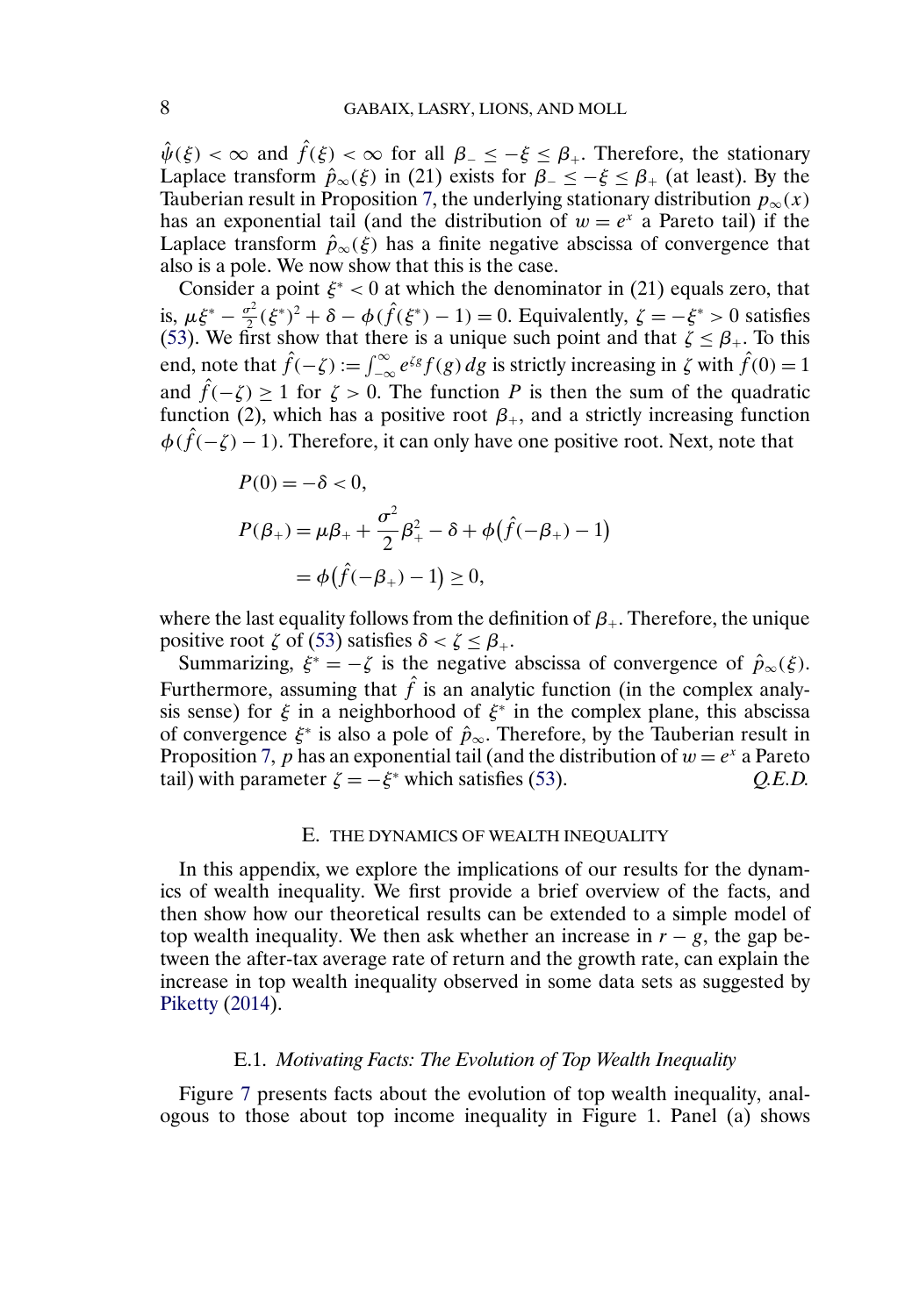<span id="page-8-0"></span>

FIGURE 7.—Evolution of top wealth inequality.

the time path of the top 1% wealth share from two different data sources. The first is the Survey of Consumer Finances (SCF) and the second is a series constructed by [Saez and Zucman](#page-38-0) [\(2016\)](#page-38-0) by capitalizing capital income data.63 The two series suggest quite different conclusions. In particular, data from the SCF suggest a relatively gradual rise in the top  $1\%$  wealth share, whereas Saez and Zucman's estimates suggest a much more dramatic rise, a discrepancy that has generated some controversy (see, e.g., [Kopczuk \(2015\),](#page-38-0) Bricker et al.  $(2015)$ <sup>64</sup> Finally, comparing Figures 1 and 7, one can also see that wealth is much more unequally distributed than income.

Panel (b) plots the evolution of relative wealth shares which are informative about the fatness of the Pareto tail of the wealth distribution as discussed in Section 2. The finding depends again on the underlying data source, with the SCF showing no clear pattern and the capitalization method suggesting a large thickening of the tail of the wealth distribution.

There are three main takeaways from this section. First, top wealth shares appear to have increased, though it is unclear by how much. Second, it is ambiguous whether the thickness of the tail of the wealth distribution has increased over time. And finally, wealth is more unequally distributed than in-

<sup>63</sup>The SCF data for 1989 to 2013 is from the Online Appendix of [Saez and Zucman](#page-38-0) [\(2016\)](#page-38-0) available at <http://gabriel-zucman.eu/files/SaezZucman2014MainData.xlsx> in Sheet DataFig1-6- 7-11-12. The SCF data for 1962 and 1983 is from Wolff (1987, Table 3). The 1962 data set is a precursor of the SCF called the "Survey of Financial Characteristics of Consumers" or SFCC. Note that the pre- and post-1989 data use different wealth definitions and may therefore not be directly comparable. See the discussion in [Kopczuk](#page-38-0) [\(2015\)](#page-38-0) and [Roine and Waldenström](#page-38-0) [\(2015\)](#page-38-0), and the data appendix of [Roine and Waldenström](#page-38-0) [\(2015\)](#page-38-0) for alternative series that extend the SCF back in time.

 $64$ Kopczuk [\(2015\)](#page-38-0) noted that a third method of measuring top wealth shares, the estate-tax multiplier technique, suggests an even smaller increase in the top one percent wealth share than the SCF. Also see critique of [Piketty](#page-38-0) [\(2014\)](#page-38-0) by [Auerbach and Hassett](#page-37-0) [\(2015\)](#page-37-0).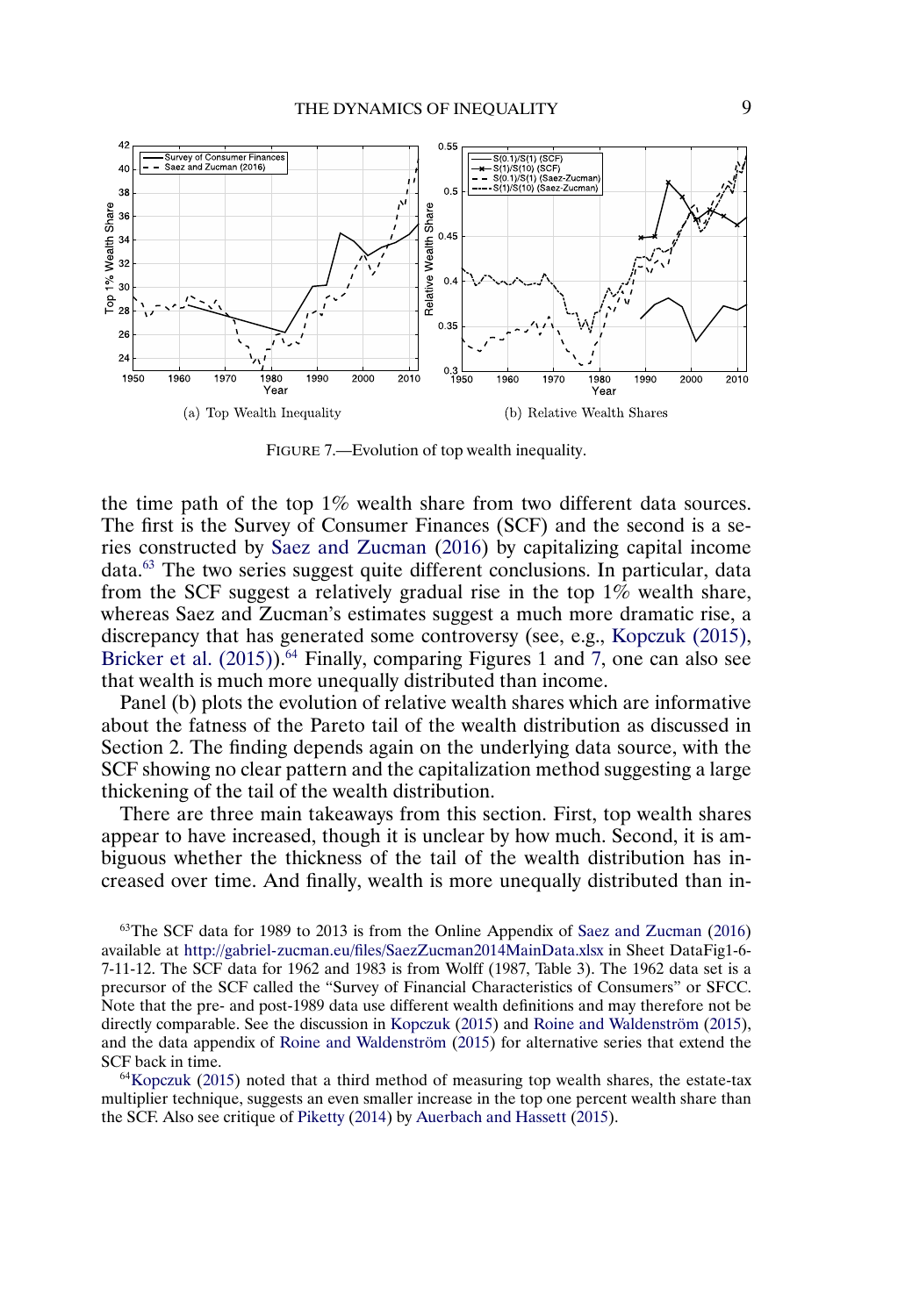<span id="page-9-0"></span>come and, relatedly, the wealth distribution has a fatter Pareto tail than the income distribution.

## E.2. *A Simple Model of Top Wealth Inequality*

The following simple model captures the main features of a large number of models of the upper tail of the wealth distribution.<sup>65</sup> Time is continuous and there is a continuum of individuals that are heterogeneous in their wealth  $\tilde{w}_{it}$ . At the individual level, wealth evolves as

$$
d\tilde{w}_{it} = (1-\tau)\tilde{w}_{it} dR_{it} + (y_t - c_{it}) dt,
$$

where  $\tau$  is the capital income tax rate,  $dR_{it}$  is the rate of return on wealth which is stochastic,  $y_t$  is labor income, and  $c_{it}$  is consumption. To keep things simple, we make the following assumptions. First, capital income is i.i.d. over time and, in particular,  $dR_{it} = \tilde{r} dt + \tilde{v} dZ_{it}$ , where  $\tilde{r}$  and  $\tilde{v}$  are parameters, and  $Z_{it}$  is a standard Brownian motion, which reflects idiosyncratic returns to human capital or to financial capital (this idiosyncratic shock captures the undiversified ownership of an entrepreneur, for instance).<sup>66</sup> Second, we assume that individuals consume an exogenous fraction  $\theta$  of their wealth at every point in time,  $c_{it} = \theta \tilde{w}_{it}$ .<sup>67</sup> Third, we assume that all individuals earn the same labor income  $y_t$ , which grows deterministically at a rate g,  $y_t = ye^{gt}$ . Given these assumptions, it is easy to show that detrended wealth  $w_{it} = \tilde{w}_{it}e^{-gt}$  follows the stochastic process

(54) 
$$
dw_{it} = (y + \gamma w_{it}) dt + \sigma w_{it} dZ_{it}, \quad \gamma := r - g - \theta,
$$

where  $r = (1 - \tau)\tilde{r}$  is the after-tax average rate of return on wealth and  $\sigma =$  $(1 - \tau)\tilde{\nu}$  is the after-tax wealth volatility. Note that (54) is a standard random growth process with the addition of an additive income term  $y \, dt$ . This income term acts as a stabilizing force. Many other shocks (e.g., demographic shocks or shocks to saving rates) result in a similar reduced form. From Ito's formula, the logarithm of wealth  $x_{it} = \log w_{it}$  satisfies

(55) 
$$
dx_{it} = (ye^{-x_{it}} + \mu) dt + \sigma dZ_{it}, \quad \mu := r - g - \theta - \frac{\sigma^2}{2}.
$$

 $^{65}$ See, for example, [Wold and Whittle](#page-38-0) [\(1957\)](#page-38-0), [Benhabib, Bisin, and Zhu](#page-37-0) [\(2011, 2015, 2016\)](#page-37-0), [Piketty and Zucman](#page-38-0) [\(2015\)](#page-38-0), [Jones](#page-38-0) [\(2015\)](#page-38-0), and [Acemoglu and Robinson](#page-37-0) [\(2015\)](#page-37-0).

 $66$ Benhabib, Bisin, and Luo [\(2015\)](#page-37-0) argued that, in the data, such uninsured capital income risk is the main determinant of the wealth distribution's right tail. In Section 5.3, we additionally consider common shocks.

 $67$ A consumption rule with such a constant marginal propensity to consume can also be derived from optimizing behavior, at least for large wealth levels  $w_{it}$ .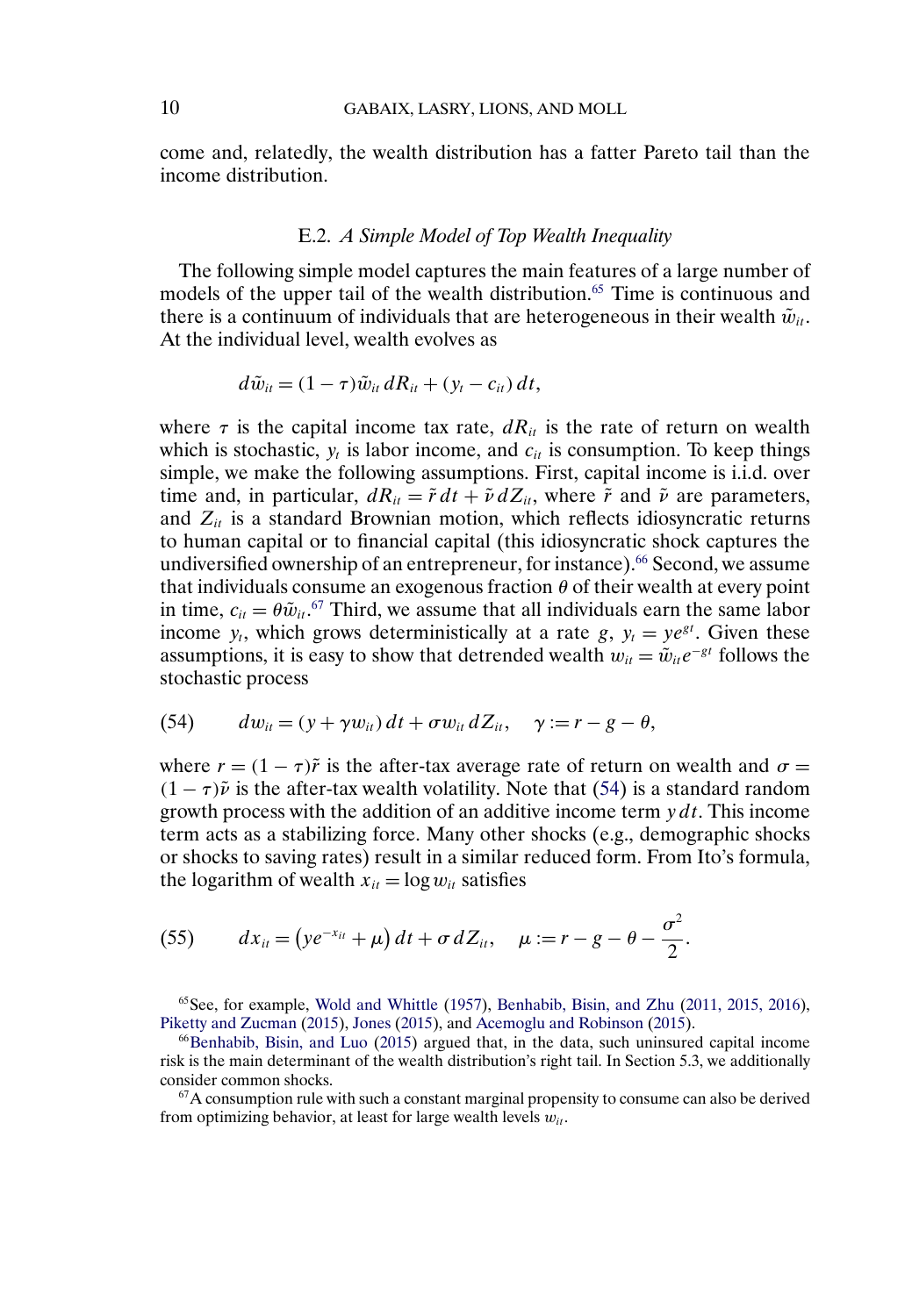<span id="page-10-0"></span>The properties of the stationary wealth distribution are again well understood. Applying the standard results from Appendix [D,](#page-1-0) one can show that the stationary wealth distribution has a Pareto tail with tail inequality

(56) 
$$
\eta = \frac{1}{\zeta} = \frac{\sigma^2/2}{\sigma^2/2 - (r - g - \theta)}
$$

provided that  $r - g - \theta - \sigma^2/2 < 0$ . Intuitively, tail inequality is increasing in the gap between the after-tax rate of return to wealth and the growth rate  $r - g$ . Similarly, tail inequality is higher the lower the marginal propensity to consume  $\theta$  and the higher the after-tax wealth volatility  $\sigma$ . Given that  $r = (1 - \tau)\tilde{r}$ and  $\sigma = (1 - \tau)\tilde{\nu}$ , top wealth inequality is also decreasing in the capital income tax rate  $τ$ . Intuitively, a higher gap between  $r$  and  $g$  works as an "amplifier mechanism" for wealth inequality: for a given structure of shocks  $(\sigma)$ , the long-run magnitude of wealth inequality will tend to be magnified if the gap  $r - g$  is higher [\(Piketty and Zucman \(2015\)\)](#page-38-0). However, this leaves unanswered the question whether increases in top wealth inequality triggered by an increase in  $r - g$  will come about quickly or take many hundreds of years to materialize.

The model can easily be extended to the case where labor income is stochastic, that is, y in [\(54\)](#page-9-0) follows some stochastic process. As long as the income process does not itself have a fat-tailed stationary distribution, this does not affect the tail parameter of the wealth distribution (56). Intuitively, as wealth  $w_{it} \rightarrow \infty$ , labor income becomes irrelevant as an income source.

## E.3. *Dynamics of Wealth Inequality: Theoretical Results*

We now show how our theoretical results can be extended to wealth dynamics. The addition of the labor income term y in [\(55\)](#page-9-0) introduces some difficulties for extending Proposition 1. However, note that for large wealth levels, this term becomes negligible, which makes it possible to derive a tight *upper bound* on the speed of convergence of the cross-sectional distribution.

PROPOSITION 9—Speed of Convergence for Wealth Dynamics: *Consider the wealth process* [\(55\)](#page-9-0). *Under Assumption* 1, *and if*  $\mu < 0$ , *the cross-sectional distribution*  $p(x, t)$  *converges to its stationary distribution. The rate of convergence*  $\lambda := -\lim_{t\to\infty} \frac{1}{t} \log ||p(x, t) - p_{\infty}(x)||$  *satisfies* 

$$
\lambda \leq \frac{1}{2} \frac{\mu^2}{\sigma^2} + \delta,
$$

*and with equality for*  $|\mu|$  *below a threshold*  $|\mu^*|$ *.* 

We conjecture that with  $\mu > 0$ ,  $\lambda = \delta$ , as in Proposition 1.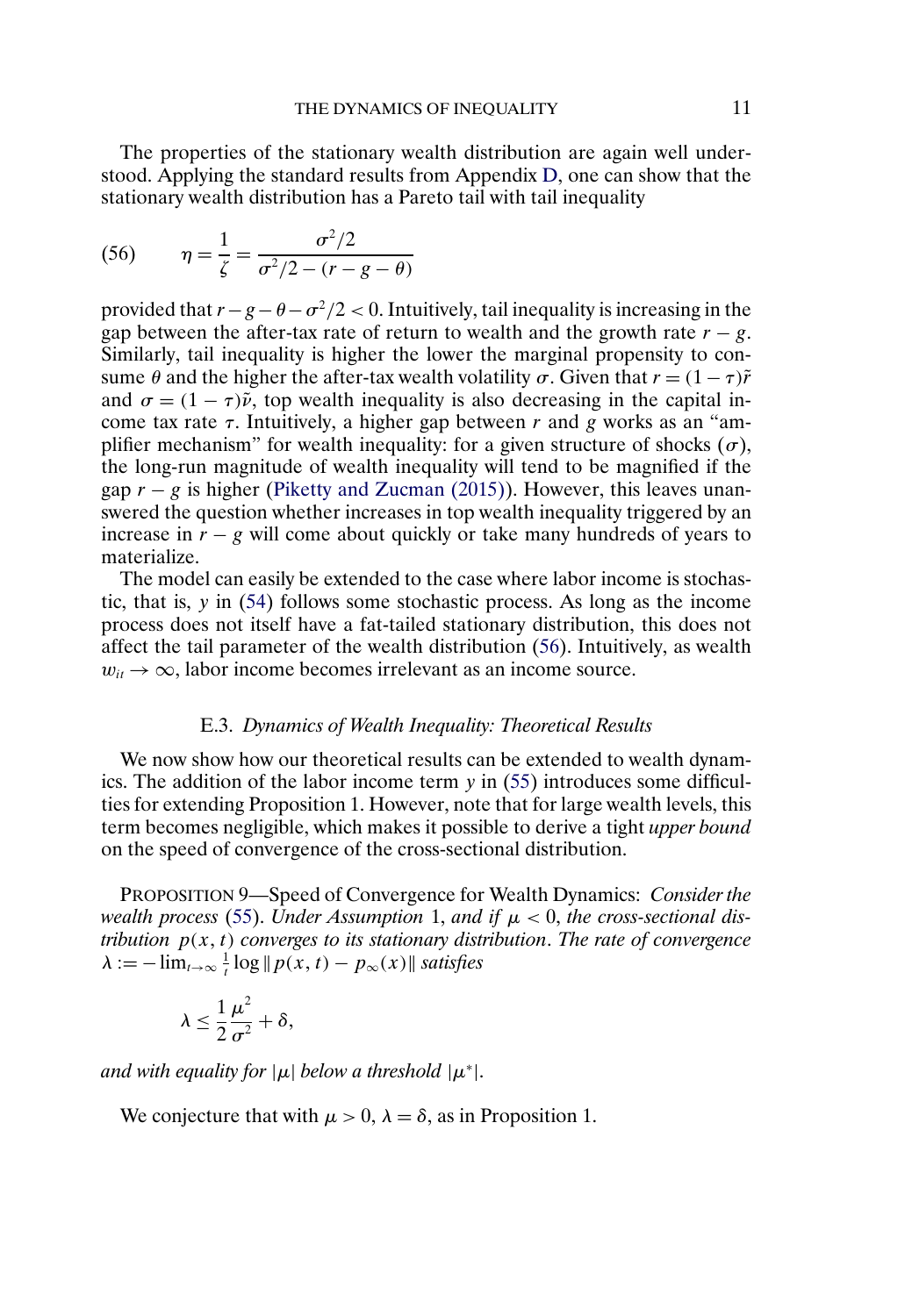<span id="page-11-0"></span>With the process [\(55\)](#page-9-0), it is not possible to obtain an exact formula for the speed of convergence. However, the speed of convergence is bounded above and, in particular, is equal to or less than the speed with a reflecting barrier from Proposition 1. It is also no longer possible to characterize the corresponding Kolmogorov Forward equation by using Laplace transforms (due to the presence of the term  $ye^{-xt}$ ). Numerical experiments nevertheless confirm our results from Section 4.2 that the speed of convergence in the tail can be substantially lower than the average speed of convergence characterized in Proposition [9.](#page-10-0)

# E.4. *Wealth Inequality and Capital Taxes*

In this section, we ask whether an increase in  $r - g$ , the gap between the (average) after-tax rate of return on wealth and the economy's growth rate, can explain the increase in wealth inequality observed in some data sets, as suggested by [Piketty](#page-38-0) [\(2014\)](#page-38-0). To do so, we first construct a measure of the time series of r−g. This requires three data inputs: on the average pre-tax rate of return, on capital income taxes, and on a measure of the economy's growth rate. We use data on the average before-tax rate of return from [Piketty and Zucman](#page-38-0) [\(2014\)](#page-38-0), the series of top marginal capital income tax rates from [Auerbach and](#page-37-0) [Hassett](#page-37-0) [\(2015\)](#page-37-0), and data on the growth rate of per capita GDP of the United States from the Penn World Tables. Panel (a) of Figure [8](#page-12-0) plots our time series for  $r - g$ , displaying a strong upward trend starting in the late 1970s, which coincides with the time when top wealth inequality started to increase (Figure 1).68 The figure therefore suggests that, a priori, the theory using variations in  $r - g$  is a potential candidate for explaining increasing wealth inequality.

We now ask whether the simple model of wealth accumulation from Section 3 has the potential to explain the different data series for wealth inequality in Figure 1. To this end, recall equation [\(54\)](#page-9-0) and note that the dynamics of this parsimonious model are described by two parameter combinations only,  $r - g - \theta$ , where  $\theta$  is the marginal propensity to consume out of wealth, and the cross-sectional standard deviation of the return to capital,  $\sigma$ . Our exercise proceeds in three steps. First, we obtain an estimate for  $\sigma$ . We use  $\sigma = 0.3$ , which is on the upper end of values estimated or used in the existing literature.<sup>69</sup> Second, given  $\sigma$  and our data for  $r - g$  in 1970, we calibrate the marginal propensity to consume  $\theta$  so as to match the tail inequality observed in the data

<sup>&</sup>lt;sup>68</sup>We have tried a number of alternative exercises with different data series for the return on capital and taxes, for example, we set the pre-tax  $r$  equal to the yields of 10-year government bonds as in [Auerbach and Hassett](#page-37-0) [\(2015\)](#page-37-0) and [Piketty and Zucman](#page-38-0) [\(2014\)](#page-38-0). Results are very similar.<br><sup>69</sup>Overall, good estimates of  $\sigma$  are quite hard to come by and relatively dispersed. [Campbell](#page-37-0)

[<sup>\(2001\)</sup>](#page-37-0) provided the only estimates for an exactly analogous parameter using Swedish wealth tax statistics on asset returns. He estimated an average  $\sigma$  of 0.18. [Moskowitz and Vissing-Jorgensen](#page-38-0) [\(2002\)](#page-38-0) argued for a  $\sigma$  of 0.3.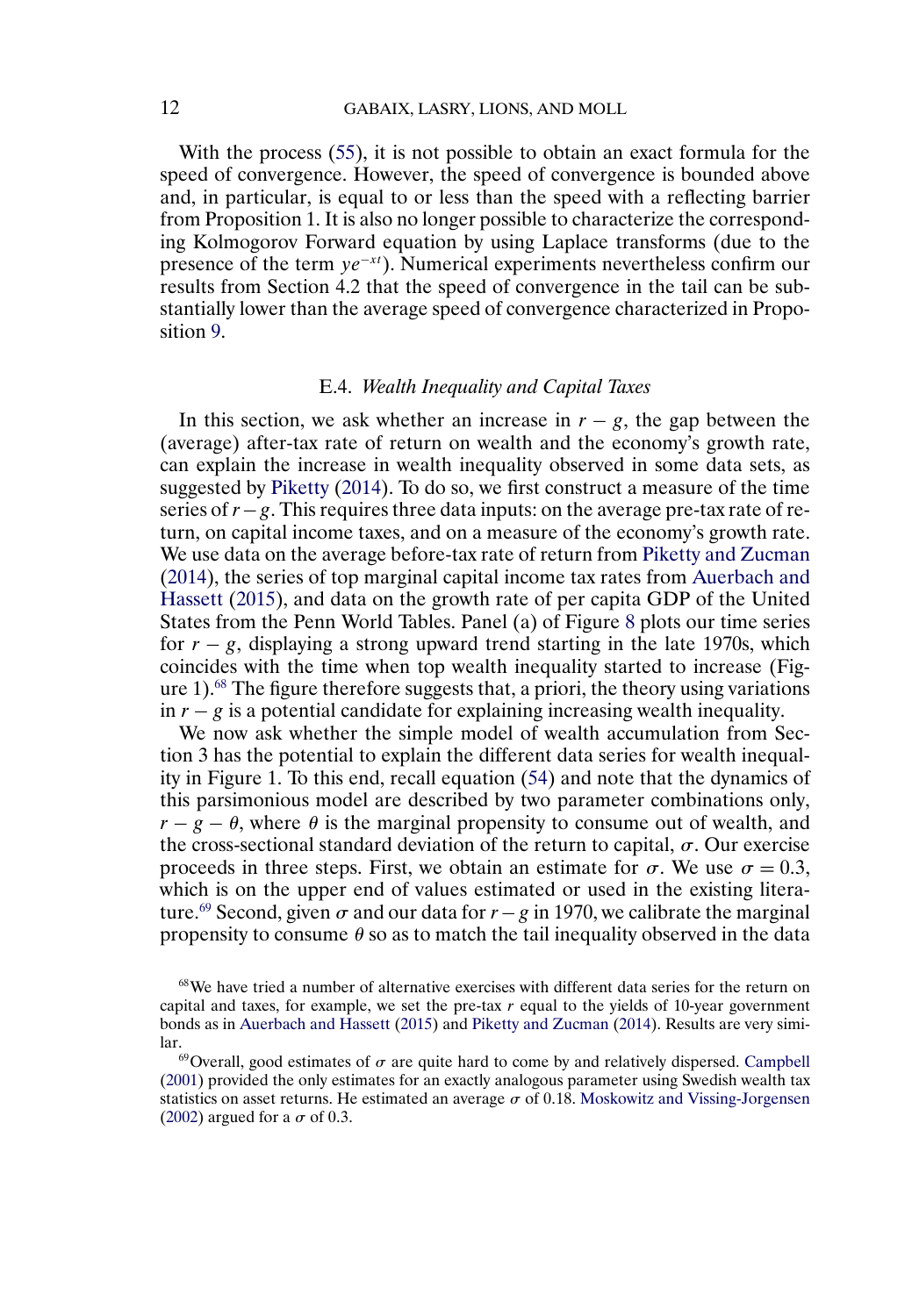<span id="page-12-0"></span>

FIGURE 8.—Dynamics of wealth inequality in the baseline model.

in 1970,  $\eta = 0.6$ . Third, we feed the time path for  $r - g$  from panel (a) of Figure 8 into the calibrated model.

Before comparing the model's prediction to the evolution of top wealth inequality in the data, we make use of our analytic formulas from Section 4 to calculate measures of the speed of convergence. To this end, revisit the average speed of convergence in Proposition 1, and in particular the formula in terms of inequality (13). To operationalize this formula, we use the tail exponent observed in 2010 in the SCF of  $\eta = 0.65$  together with our other parameter values.70 With these numbers in hand, we obtain a half-life of

$$
t_{1/2} \ge \frac{\log(2) \times 8 \times \eta^2}{\sigma^2} = \frac{\log(2) \times 8 \times (0.65)^2}{0.3^2} \approx 26 \text{ years.}
$$

That is, on average, the distribution takes 26 years to cover half the distance to the new steady state. Panel (b) of Figure 8 displays the results of our experiment using the parameter values just discussed. The main takeaway is that the baseline random growth model cannot even explain the gradual rise in top wealth inequality found in the SCF. It fails even more obviously in explaining the rise in top wealth inequality found by [Saez and Zucman](#page-38-0) [\(2016\)](#page-38-0).

## E.5. *Fast Dynamics of Wealth Inequality*

What, then, explains the dynamics of wealth inequality observed in the data? The lessons from Section 5 still apply. In particular, processes of the form (26)

<sup>&</sup>lt;sup>70</sup>Ideally, one would use an estimate of tail inequality in the new stationary distribution  $\eta$ . Since  $\lambda$  is decreasing in inequality, we use the tail exponent observed in 2010 in the SCF of  $\eta = 0.65$ , which provides an upper bound on the speed of convergence  $\lambda$ . Since inequality in the new stationary distribution may be even higher, true convergence may be even slower.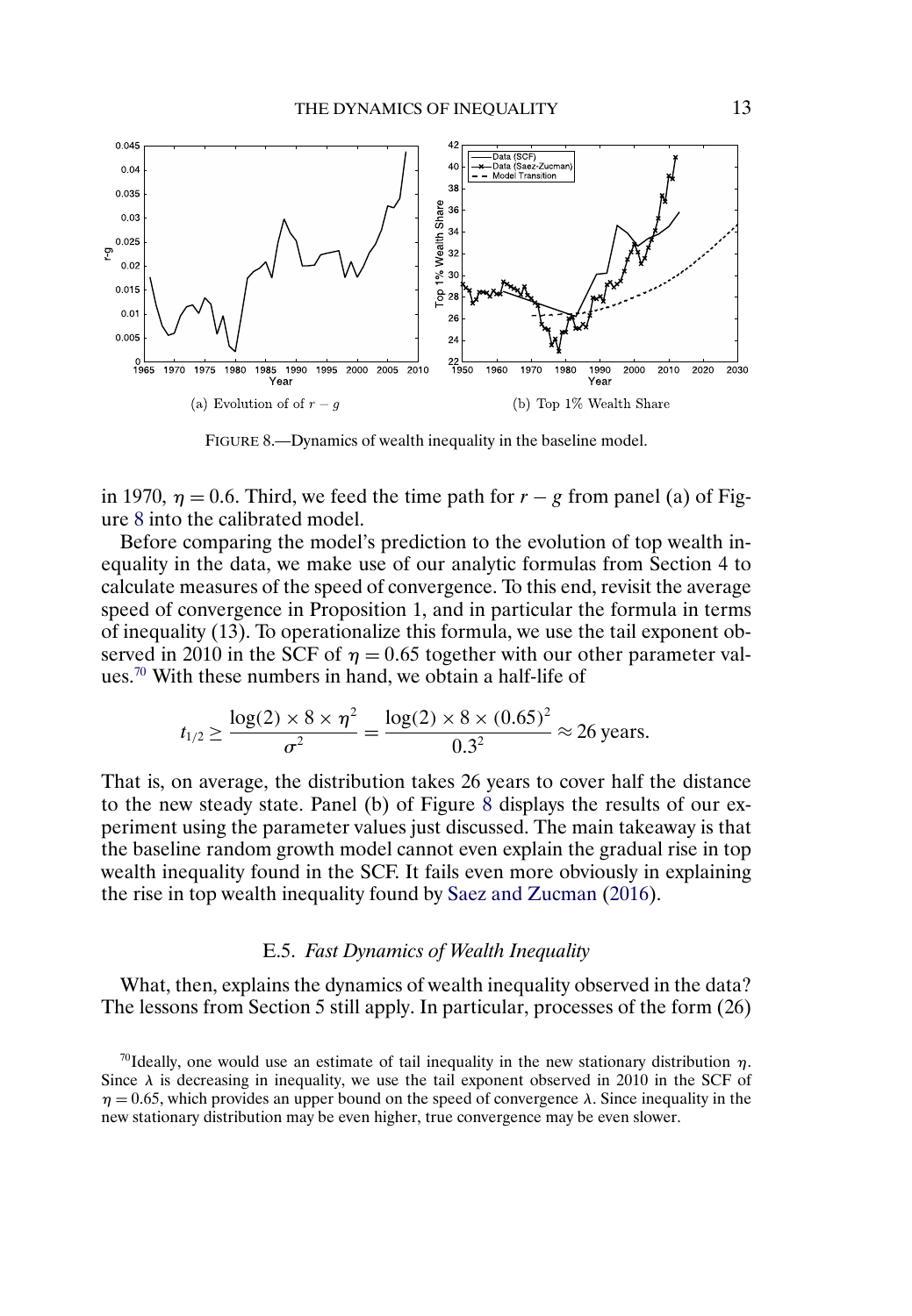<span id="page-13-0"></span>that feature deviations from Gibrat's law in the form of "type dependence" or "scale dependence" have the potential to deliver fast transitions. We view both as potentially relevant for the case of wealth dynamics. Wealth dynamics at the individual level depend on both rates of returns and saving rates, and heterogeneity or wealth dependence in either would result in such deviations from Gibrat's law.

With regard to rates of returns, [Fagereng et al.](#page-37-0) [\(2016\)](#page-37-0), using high-quality Norwegian administrative data, found evidence for type dependence across the entire support of the wealth distribution. Additionally, they found some evidence for scale dependence particularly above the 95th percentile of the wealth distribution, mostly because wealthier people take more risk and compensated in the form of higher returns. This is also consistent with evidence in [Bach, Calvet, and Sodini](#page-37-0) [\(2015\)](#page-37-0) using Swedish administrative data, as well as [Kacperczyk, Nosal, and Stevens](#page-38-0) [\(2014\)](#page-38-0). With regard to saving rates, scale dependence may arise because the saving rates of the super wealthy relative to those of the wealthy may change over time (Saez and Zucman  $(2016)$ ).<sup>71</sup>

# E.6. *Proof of Proposition [9](#page-10-0)*

The proof follows steps exactly analogous to the proof of Proposition 1, particularly the "ergodic case" in Appendix A.2. The only difference to the earlier proof is that some of the arguments need to be adjusted to account for the presence of the term  $ye^{-x_{it}} dt$  in the wealth process [\(55\)](#page-9-0). We again present the proof for the case  $\delta = 0$ . Denote the drift of wealth by

$$
b(x) = \mu + ye^{-x}.
$$

Consider the Kolmogorov Forward equation corresponding to [\(55\)](#page-9-0)

(57) 
$$
p_t = A^* p, \quad A^* p = -(b(x)p)_x + \frac{\sigma^2}{2} p_{xx}
$$

and its adjoint

$$
\mathcal{A}u = b(x)u_x + \frac{\sigma^2}{2}u_{xx}.
$$

As in the proof of Proposition 1, the strategy is again to construct a self-adjoint transformation  $B$  of  $A$ , which is again found as the operator corresponding to  $v = up_{\infty}^{1/2}$  where  $p_{\infty}$  is the stationary distribution corresponding to (57). To find

 $71$  Finally, it is natural to ask whether the extension to multiple distinct growth regimes of Section 5.2 can generate fast transition dynamics in response to the increase in  $r - g$  from Section [E.4.](#page-11-0) Numerical experiments suggest that the answer is no.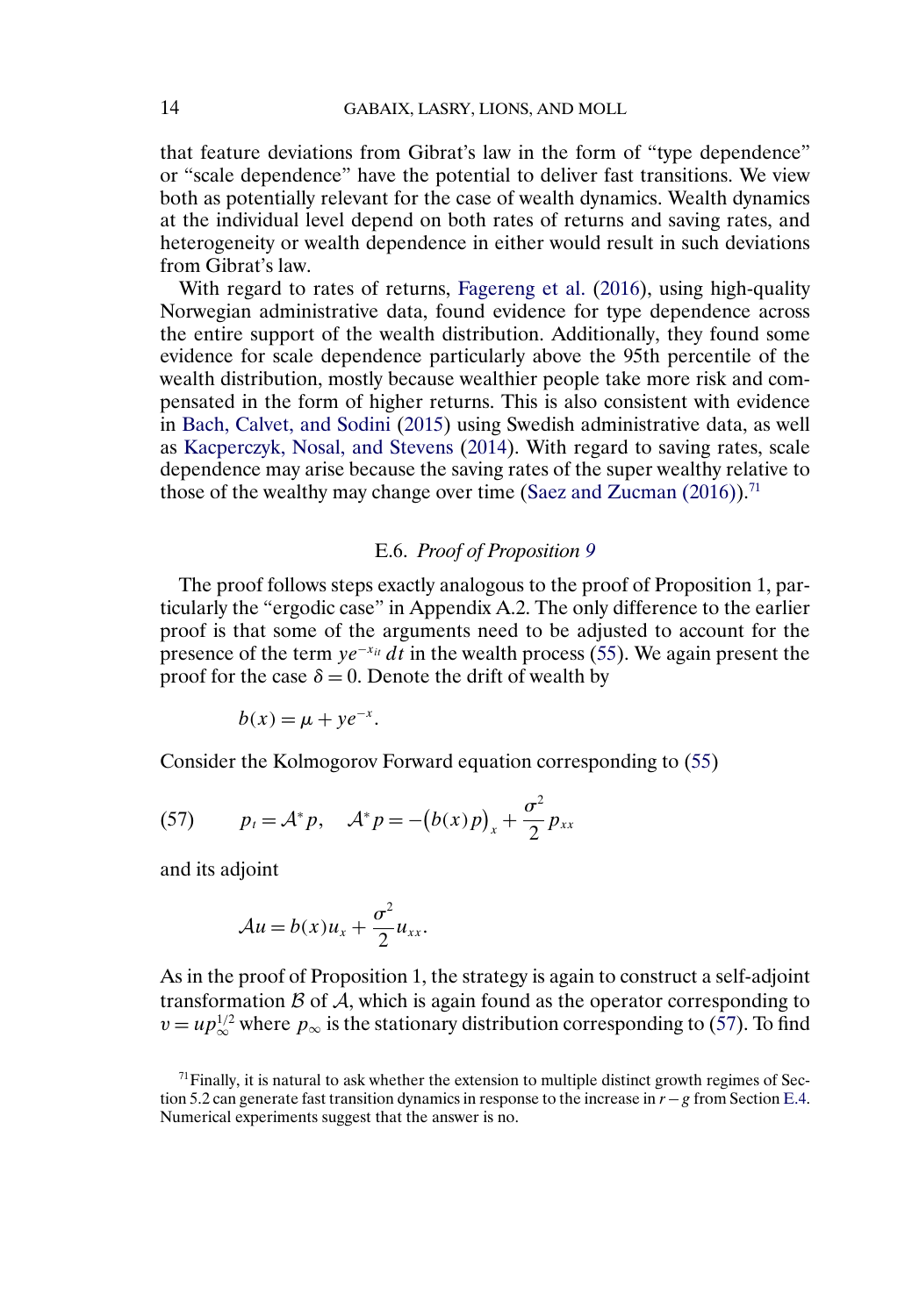$p_{\infty}$ , define  $B(x) := -ye^{-x} + \mu x$  such that  $B'(x) = b(x)$  and write

$$
0 = -(B'p)' + \frac{\sigma^2}{2}p'' \quad \Rightarrow \quad \frac{p'}{p} = \frac{2B'}{\sigma^2} \quad \Rightarrow \quad p_{\infty}(x) \propto e^{2B(x)/\sigma^2}.
$$

Since  $\mu < 0$  and  $y > 0$ ,  $B(x) \to -\infty$  as  $x \to \pm \infty$ . Hence  $p_{\infty}(x) \to 0$  for  $x \to \infty$  $\pm\infty$  and there is a well-defined stationary distribution.

The rest of the proof establishes analogous versions of Lemmas 6 and 7.

LEMMA 9: *Consider u satisfying*  $u_t = Au$  *and the corresponding stationary distribution,*  $p_{\infty}(x) = ce^{2B(x)/\sigma^2}$ . *Then*  $v = up_{\infty}^{1/2} := ue^{B(x)/\sigma^2}$  *satisfies* 

(58) 
$$
v_t = \mathcal{B}v, \qquad \mathcal{B}v = \frac{\sigma^2}{2}v_{xx} - \frac{1}{2\sigma^2}(\mu^2 + y^2 e^{-2x} + 2ye^{-x}\mu - \sigma^2 y e^{-x})v.
$$

*Furthermore*, B *is self-adjoint*.

PROOF: We have  $v_t = e^{B(x)/\sigma^2} b(x) u_x + \frac{\sigma^2}{2} e^{B(x)/\sigma^2} u_{xx}$ . We need to check that the right-hand side is equal to  $\frac{\sigma^2}{2}v_{xx} - \frac{1}{2\sigma^2}(\mu^2 + y^2 e^{-2x} + 2ye^{-x}\mu - \sigma^2 ye^{-x})v$ . For this, we need to calculate

$$
v_x = u_x e^{B(x)/\sigma^2} + \frac{b(x)}{\sigma^2} e^{B(x)/\sigma^2} u,
$$
  
\n
$$
v_{xx} = u_{xx} e^{B(x)/\sigma^2} + 2 \frac{b(x)}{\sigma^2} u_x e^{B(x)/\sigma^2} + \frac{-ye^{-x}}{\sigma^2} e^{B(x)/\sigma^2} u
$$
  
\n
$$
+ \left(\frac{b(x)}{\sigma^2}\right)^2 e^{B(x)/\sigma^2} u,
$$
  
\n
$$
b(x)^2 = \mu^2 + 2\mu y e^{-x} + y^2 e^{-2x},
$$

and so

$$
\frac{\sigma^2}{2}v_{xx} = \frac{\sigma^2}{2}u_{xx}e^{B(x)/\sigma^2} + b(x)u_xe^{B(x)/\sigma^2} + \frac{-ye^{-x}}{2}e^{B(x)/\sigma^2}u + \frac{\mu^2 + 2\mu ye^{-x} + y^2e^{-2x}}{2\sigma^2}e^{B(x)/\sigma^2}u,
$$

which gives the desired result.  $Q.E.D.$ 

LEMMA 10: *The first eigenvalue of B is*  $\lambda_1 = 0$ . *The second eigenvalue satisfies the following properties: there exists*  $-\infty < \mu^* < 0$  *such that*  $\lambda_2 = -\frac{1}{2}$  $\frac{\mu^2}{\sigma^2}$  for  $|\mu| \leq$  $|\mu^*|$  *and*  $\lambda_2 \leq -\frac{1}{2}$  $\frac{\mu^2}{\sigma^2}$  for all  $\mu < 0$ . All remaining eigenvalues satisfy  $|\lambda| > |\lambda_2|$ . Put differently, the spectral gap of  $\mathcal B$  satisfies  $|\lambda_2|\leq \frac{1}{2}$  $rac{\mu^2}{\sigma^2}$ .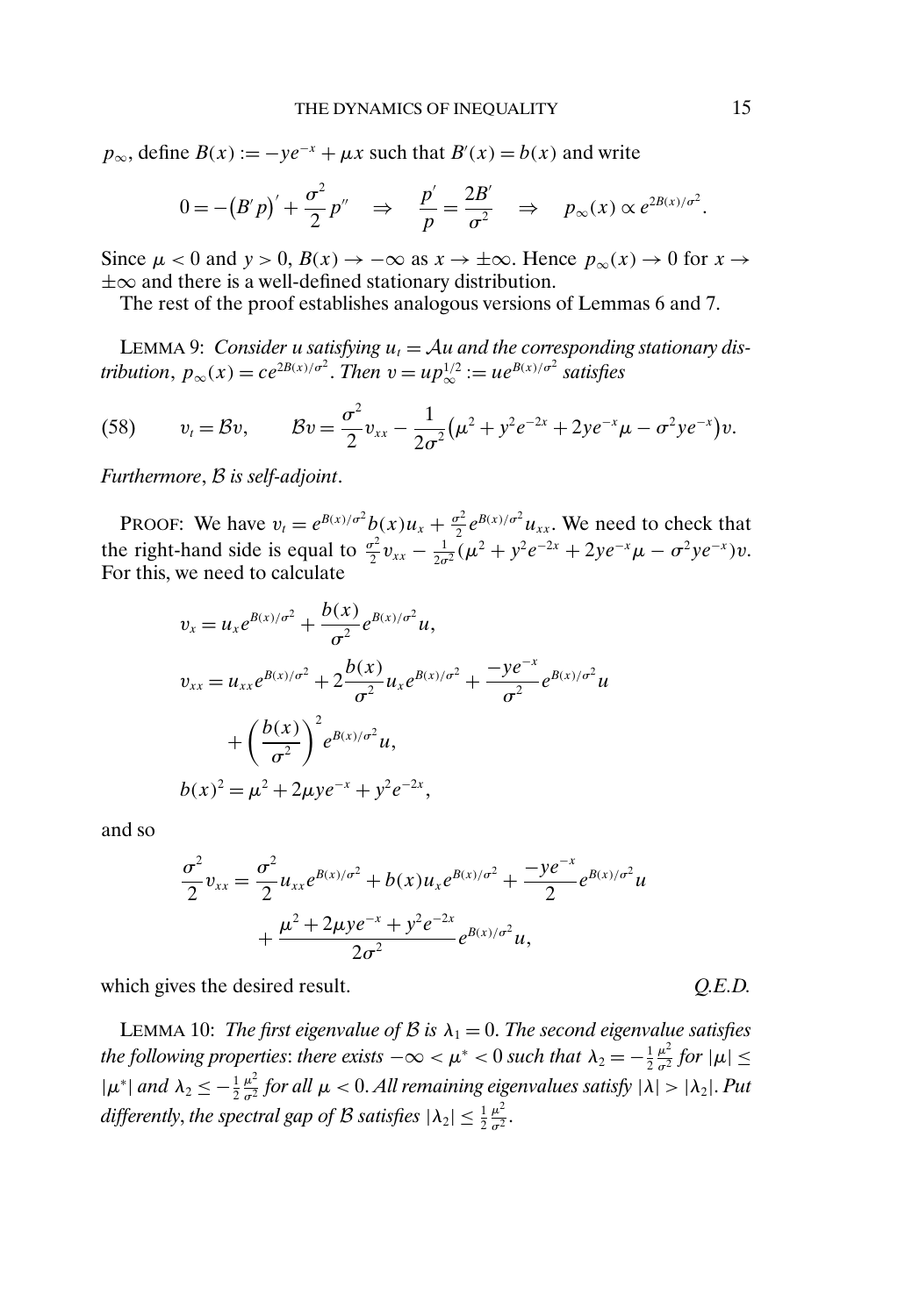<span id="page-15-0"></span>The conclusion of the proof (from spectral gap to  $L^1$ -norm) is unchanged from that of Proposition 1.

## F. PROOF COMPLEMENTS

# F.1. *Intuition why Second Eigenvalue Matters*

With a lower bound, the key step in the proof of Proposition 1 was to derive an expression for the second eigenvalue of the operator  $\beta$  defined in (37) (see Section A.2). We here provide some additional intuition for why it is the second eigenvalue that determines the speed of convergence. Rather than considering the infinite-dimensional case studied in the paper, we consider a finite-state Markov chain. One can then study the speed of convergence using standard linear algebra tools. See Lawler (2006, Chapter 7.2) for an excellent introductory treatment.<sup>72</sup>

Consider a finite-state Markov chain for  $x_{it} \in \{x_1, \ldots, x_n\}$  with some  $n \times n$ transition matrix **B**. The distribution of  $x_{it}$  is a vector  $p(t) = (p_1(t), \ldots, p_n(t))$ which satisfies

$$
\dot{p} = \mathbf{B}'p, \quad p(0) = p_0.
$$

Assume that **B** is symmetric so that all its eigenvalues are real. Further assume that **B** is diagonalizable, and denote its eigenvalues by  $(A_1, \ldots, A_n)$  and the corresponding eigenvectors by  $(v_1,\ldots,v_N)$ . One can always decompose the initial density as  $p_0 = \sum_{i=1}^n c_i v_i$  for some weights  $c_i$ . Then

$$
p(t) = \sum_{i=1}^n c_i e^{\Lambda_i t} v_i.
$$

If the process has a stationary distribution, the first (principal) eigenvalue is zero and the stationary distribution is given by the first eigenvector  $v_1$  that has only positive entries (Perron–Frobenius theorem). It can be seen that  $p(t) \rightarrow c_1v_1$  as  $t \rightarrow \infty$  (the stationary distribution is proportional to the first eigenvector). The *speed* of convergence is instead governed by the second eigenvalue. To see this, note that for large  $t$  (assuming that the initial distribution  $p_0$  is not orthogonal to the second eigenvector  $v_2$  and so  $c_2 \neq 0$ ),

$$
p(t) \approx c_1 v_1 + c_2 e^{A_2 t} v_2
$$

because all remaining terms go to zero faster due to the fact that  $|A_i| > |A_2|$ for  $i > 2^{73}$ 

 $^{72}$ See also [http://en.wikipedia.org/wiki/Markov\\_chain#Convergence\\_speed\\_to\\_the\\_](http://en.wikipedia.org/wiki/Markov_chain#Convergence_speed_to_the_stationary_distribution) stationary distribution.

 $73$ If the initial condition is orthogonal to the second eigenvector, the asymptotic speed of convergence is faster than  $|A_2|$ . For instance, if the initial condition is proportional to the third eigen-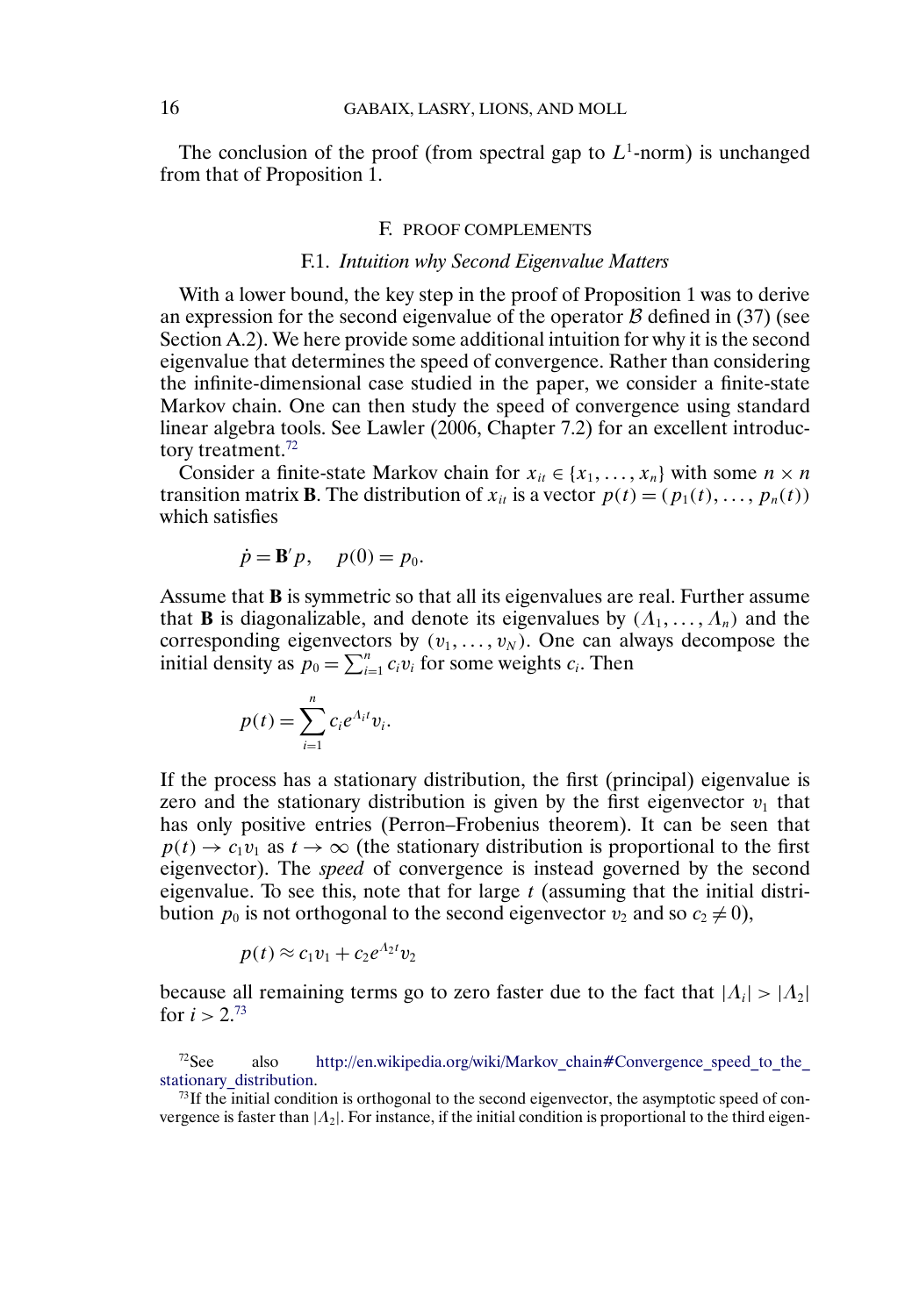<span id="page-16-0"></span>For example, consider a two-dimensional Poisson process with symmetric intensity  $\phi$ . In that case, the transition matrix is

$$
\mathbf{B} = \begin{bmatrix} -\phi & \phi \\ \phi & -\phi \end{bmatrix},
$$

which has eigenvalues  $\Lambda_1 = 0$ ,  $\Lambda_2 = -2\phi$  (the two roots of  $0 = \det(\mathbf{B} - \Lambda I) =$  $(\phi + \Lambda)^2 - \dot{\phi}^2$ ). Intuitively, the speed of convergence  $\Lambda_2$  is larger the higher is the Poisson intensity  $\phi$ .

Proposition 1 generalizes this argument to the infinite-dimensional operator  $\beta$  in (37).

## F.2. *Complements to the Proof of Proposition 1*

## F.2.1. *Last Part of the Proof: From Spectral Gap to* L<sup>1</sup> *Norm*

Denoting  $\lambda = \frac{\mu^2}{2\sigma^2}$ , it remains to show that under Assumption 1, the following two statements are true. First,

(59) 
$$
\int_0^\infty \left|p(x,t)-p_\infty(x)\right|dx \leq ke^{-\lambda t}.
$$

This inequality proves that the cross-sectional distribution  $p(x, t)$  converges to its stationary distribution  $p_{\infty}(x)$  in the total variation norm for any initial distribution  $p_0(x)$ . Second, we need to show that the inequality in (59) is tight, in the sense that the upper bound in (59) (with speed  $\lambda$ ) is attained asymptotically for generic initial conditions  $p_0$ .<sup>74</sup> As in the main proof, we continue to consider the case  $\delta = 0$ , which contains all the difficulty. The general case is an easy extension.

The difficult part is to show the first part, the inequality in (59), and we show it below. The easier part is to show that the upper bound (with speed  $\lambda$ ) is indeed generically attained. The logic is exactly the same as in the finitedimensional case analyzed in Appendix [F.1](#page-15-0): there could in principle be initial conditions that are exactly orthogonal to the eigenvector corresponding to the largest nontrivial eigenvalue. But such initial conditions are knife-edge and the second eigenvalue governs the speed of convergence for any perturbations of such initial conditions. The same phenomenon holds for continuous spectra (e.g., Kato [\(1995\)](#page-38-0)).

PROOF OF (59): The key difficulty is contained in the case  $\delta = 0$ , so we start with it.

vector,  $p_0 = c_3v_3$ , the asymptotic speed of convergence is  $|A_3|$ . But cases like this are knife-edge and for generic initial conditions, the speed of convergence is governed by the second eigenvalue.

<sup>&</sup>lt;sup>74</sup>To be precise, note that in (59), the constant k depends on the initial condition  $p_0$ . In contrast, the rate of decay  $\lambda$  is independent of this initial condition.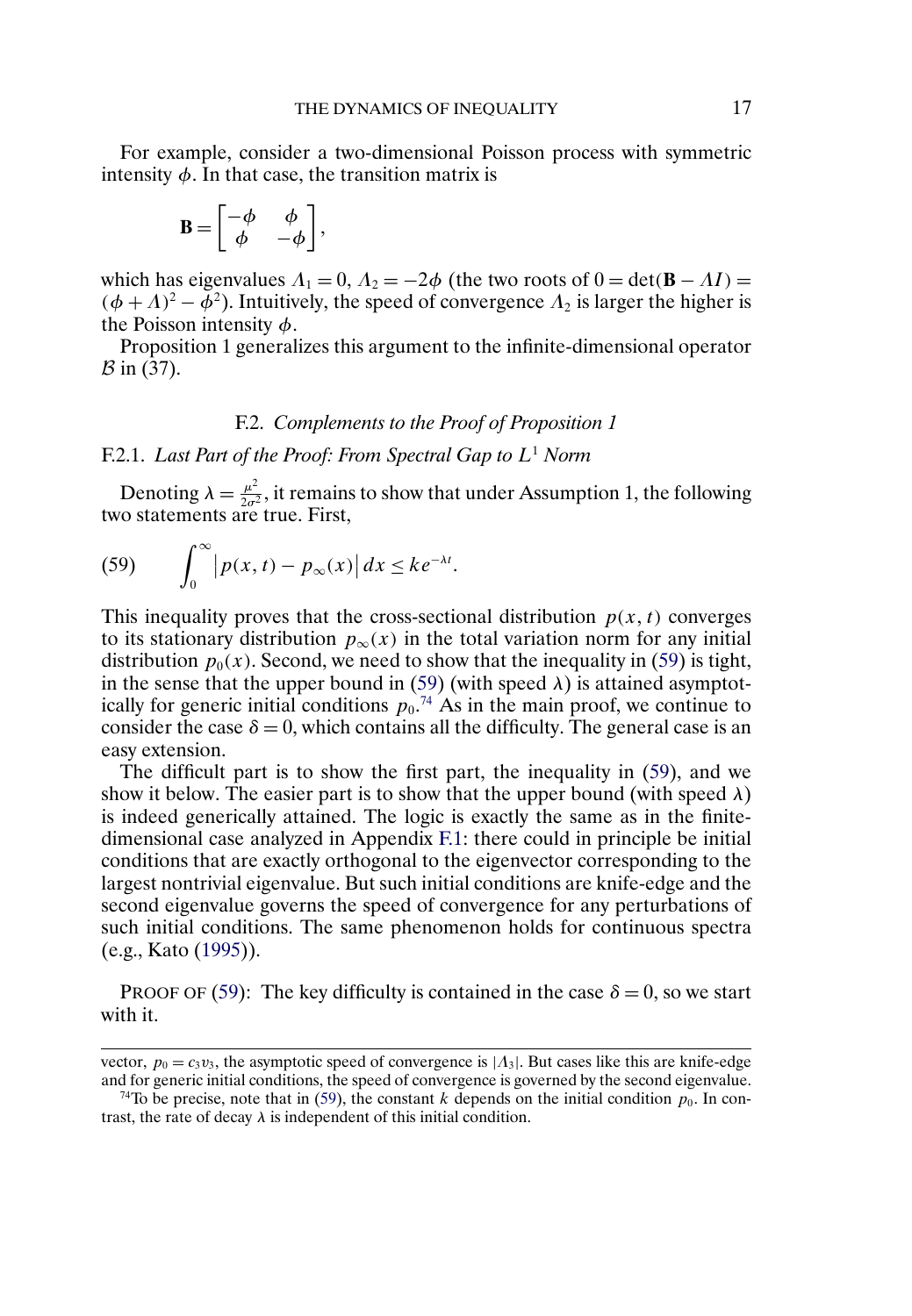<span id="page-17-0"></span>*First (and central) case:*  $\delta = 0$ : The following applies both to the plain constant-coefficient case ( $\mu$ ,  $\sigma$  constant) and to the more general case with varying  $\mu(x)$ ,  $\sigma(x)$  of Proposition 2. First, note that Assumption 1 implies the condition we truly need, which is<sup>75</sup>

$$
(60) \qquad \int_0^\infty \frac{\left(p_0(x) - p_\infty(x)\right)^2}{\bar{p}_\infty(x)} dx < \infty,
$$

where  $\bar{p}_{\infty}(x) := \bar{\zeta}e^{-\bar{\zeta}x}$  with  $\bar{\zeta} := \frac{-2\mu}{\sigma^2}$  in the constant-coefficient case, and in the more general case with varying coefficients,

(61) 
$$
\bar{p}_{\infty}(x) = \frac{K}{\sigma^2(x)} e^{\int_1^x \frac{2\mu(y)}{\sigma^2(y)} dy},
$$

with K a normalization constant. Here  $\bar{p}_{\infty}$  is a surrogate steady-state distribution, for a process with  $\delta = 0$ .

Note that in (60), the numerator features  $p_{\infty}$ , the true steady-state density (which depends on  $\delta$ , and the location of births  $\psi(x)$ ), while the denominator features  $\bar{p}_{\infty}$  (which does not depend on  $\delta$  and the location of births). We have  $p_{\infty} = \bar{p}_{\infty}$  with reflected barrier and no death, but not in general. As we will see, the power 2 in the numerator shows up because the argument converts a statement involving the  $L^2$ -norm [\(63\)](#page-18-0) into a statement involving the  $L^1$ -norm [\(59\)](#page-16-0).

We now move to the core statement of this proof. Consider  $p(x, t)$  with  $p_t = A^* p$  and initial condition  $p_0(x)$ . Our main goal here is to prove that there is a constant  $C_0$  such that

(62) 
$$
\int |p(t) - J\bar{p}_{\infty}| dx \leq C_0 e^{-\lambda t},
$$

where  $J := \int p_0(y) dy$  is not necessarily 1. Indeed, when we later apply this result to the case  $\delta > 0$ , we shall take  $p_0$  to be the difference between two densities, so that  $p_0$  can take negative values and J can be 0.

Next, consider  $v = u \bar{p}_{\infty}^{1/2}$  defined in Lemma 6 satisfying  $v_t = Bv$ , that is, (37). We appeal to the standard spectral decomposition of a self-adjoint operator.<sup>76</sup> We use the fact that the eigenfunction corresponding to the 0 eigenvalue is  $m = \bar{p}_{\infty}^{1/2} = (-\frac{2\mu}{\sigma^2})^{1/2} e^{(\mu/\sigma^2)x}$  from Lemma 7 in the constant-coefficient case.<sup>77</sup>

 $\frac{76}{10}$ This is the infinite-dimensional analogue of the diagonalization of a symmetric matrix.

<sup>77</sup>Unfortunately, when  $\mu$  and  $\sigma$  vary spatially, the generalization of B is no longer self-adjoint.

However, it is still true that  $\mathcal{B}m = 0$  with  $m = \sqrt{\bar{p}_{\infty}(x)} =$  $\sqrt{\frac{K}{\sigma^2(x)}e^{\int_1^x \frac{2\mu(y)}{\sigma^2(y)}dy}}$  and  $\mathcal{B}v = m\mathcal{A}(m^{-1}v)$ .

<sup>&</sup>lt;sup>75</sup>We have chosen to use Assumption 1, rather than the more complex (60), to have a simple formulation.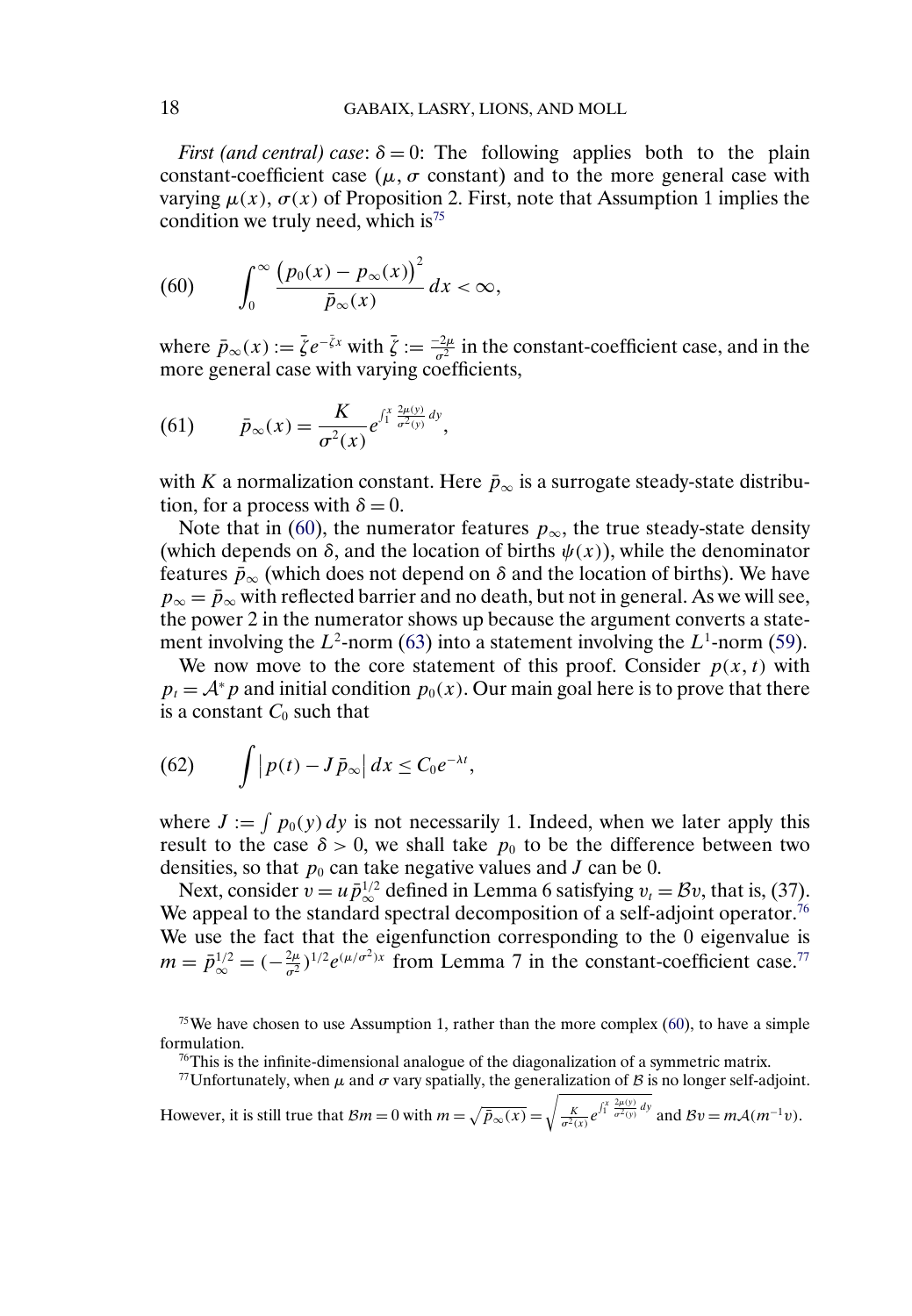<span id="page-18-0"></span>Hence:

(63) 
$$
\left(\int \left|v(x,t)-cm(x)\right|^2 dx\right)^{1/2} \leq \left(\int \left|v_0(x)-cm(x)\right|^2 dx\right)^{1/2}e^{-\lambda t},
$$

where we suppress the limits of integration which are always 0 and  $\infty$  for the remainder of the proof and where the constant c is given by (using  $v = um$ )

(64) 
$$
c := \frac{\langle v_0, m \rangle}{\langle m, m \rangle} = \frac{\int v_0(y)m(y) \, dy}{\left(\int (m(y))^2 \, dy\right)^{1/2}} = \frac{\int u_0(y)m(y)^2 \, dy}{\left(\int (m(y))^2 \, dy\right)^{1/2}}
$$

$$
= \int u_0(y)\,\bar{p}_\infty(y)\, dy.
$$

To see why (63) is true, consider the finite-dimensional case as an analogy, as in Section [F.1](#page-15-0). Calling  $0 = A_1 \ge A_2 \ge \cdots \ge A_n$  the eigenvalues of **B** and  $e_1, \ldots, e_n$  the corresponding eigenvectors (normalized to have unit norm), we decompose  $v(0) = \sum_{i=1}^{n} c_i e_i$ . Then,  $\dot{v} = \mathbf{B} \dot{v}$  implies  $v(t) = \sum_{i=1}^{n} c_i e^{\Lambda_i t} e_i$ . Note also that *m* is the eigenvector corresponding to  $\Lambda_1 = 0$ :  $e_1 = m$ . Also,  $\Lambda_2 = -\lambda$ is the first nontrivial eigenvalue. Then,  $c := \frac{\langle v(0), m \rangle}{\langle m, m \rangle} = c_1$  is the projection of  $v(0)$ on the top eigenvector,  $e_1$ . Next, we have

$$
v(t) - cm = v(t) - c_1 e_1 = \sum_{i=2}^n c_i e^{\Lambda_i t} e_i.
$$

Denoting by  $\|\cdot\|_2$  the  $L^2$ -norm (for any  $x \in \mathbb{R}^n$ ,  $\|x\|_2 := (\sum_{i=1}^n x_i^2)^{1/2}$ ), using the fact that the eigenvectors are orthogonal (because **B** is self-adjoint):

$$
\|v(t) - cm\|_2^2 = \left\|\sum_{i=2}^n c_i e^{A_i t} e_i\right\|_2^2 = \sum_{i=2}^n \|c_i e^{A_i t} e_i\|_2^2 = \sum_{i=2}^n c_i^2 e^{2A_i t}
$$
  

$$
\leq \sum_{i=2}^n c_i^2 e^{2A_2 t} = e^{-2\lambda t} \sum_{i=2}^n c_i^2 = e^{-2\lambda t} \|v(0) - cm\|_2^2
$$

that is,

(65) 
$$
\|v(t) - cm\|_2 \le \|v(0) - cm\|_2 e^{-\lambda t}.
$$

Equation (63) is simply the infinite-dimensional analogue of (65).<sup>78</sup>

 $78$ Complications from boundary conditions and unboundedness of  $\beta$  render the extension technically involved. Instead, we can prove the infinite-dimensional analogue of this equation (up to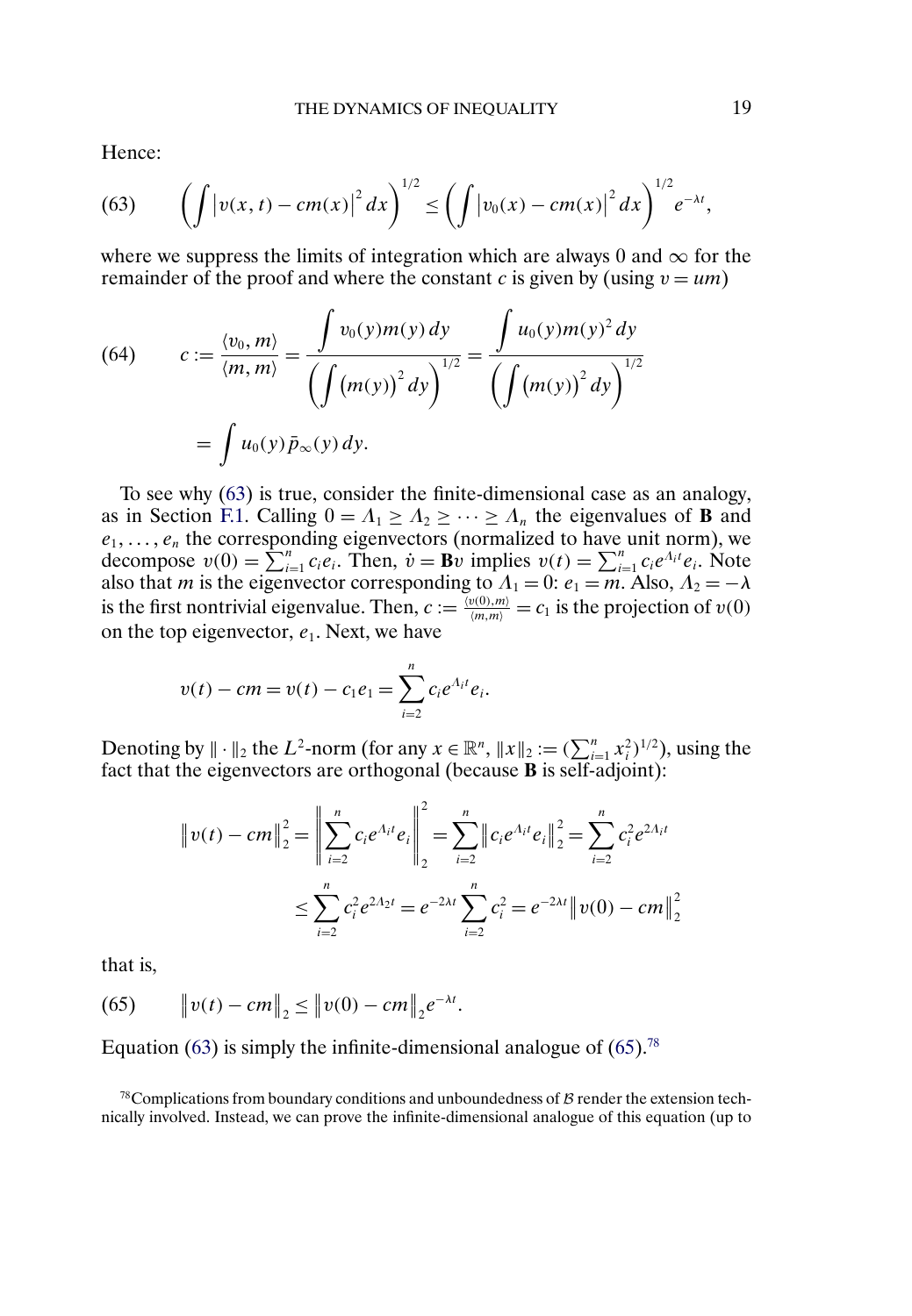<span id="page-19-0"></span>Next, we note that if u and p satisfy  $u_t = Au$  and  $p_t = A^* p$ , then

(66) 
$$
\int u(x, t) p_0(x) dx = \int u_0(x) p(x, t) dx.
$$

To prove this "dual equation," let  $I(s) = \int u(x, t - s) p(x, s) dx$ . Then

$$
\frac{d}{ds}I(s) = -\int \partial_t u(x, t-s) p(x, s) dx + \int u(x, t-s) \partial_s p(x, s) dx
$$

$$
= -\int Au(x, t-s) p(x, s) dx + \int u(x, t-s) A^* p(x, s) dx
$$

$$
= 0.
$$

Setting  $s = 0$  and t gives the result. Therefore

(67) 
$$
\int \left( u - \int u_0 \bar{p}_{\infty} dy \right) p_0 dx = \int u p_0 dx - J \int u_0 \bar{p}_{\infty} dy
$$

$$
= \int u_0 (p - J \bar{p}_{\infty}) dx.
$$

a constant) using an energy argument. More precisely, note that  $\int v(t) m dx = \int v_0 m dx$ , so that  $v(t)$ −cm is always orthogonal to m. Note that  $\tilde{v} = v-cm$  also satisfies  $\tilde{v}_t = B\tilde{v}$  if  $v_t = Bv$ . Denote  $\tilde{v}$  by v and assume  $\int v(t) m dx = 0$  for all t. Multiply the equation  $v_t = Bv = \frac{\sigma^2}{2} v_{xx} - \frac{\mu^2}{2\sigma^2} v$  by  $2v$ and integrate from 0 to  $\infty$ ; we get

$$
\frac{d}{dt} \int v^2 dx = \sigma^2 \int v_{xx} v dx - \frac{\mu^2}{\sigma^2} \int v^2 dx
$$
  

$$
= -\sigma^2 \int v_x^2 dx - \frac{\mu^2}{\sigma^2} \int v^2 dx - \mu v^2(0)
$$
  

$$
= -\sigma^2 \int v_x^2 dx - \frac{\mu^2}{\sigma^2} \int v^2 dx + 2\mu \int v_x v dx
$$
  

$$
= -\sigma^2 \int \left(v_x - \frac{\mu}{\sigma^2} v\right)^2 dx
$$

using boundary condition  $v_x(0) = \frac{\mu}{\sigma^2} v(0)$  for B. The term  $\int (v_x - \frac{\mu}{\sigma^2} v)^2 dx = 0$  only if  $v_x = \frac{\mu}{\sigma^2} v$  for all x, that is,  $v = m$  or  $v = 0$ . However, since  $\int v m dx = 0$ ,  $\int (v_x - \frac{\mu}{\sigma^2} v)^2 dx > 0$  for all t. It follows that  $\int v^2 dx \to 0$ . Moreover, letting  $w(x) = v_x(x) - \frac{\mu}{\sigma^2} v(x)$ , we have  $\mathcal{B}w = w_t$  and  $w(0) = 0$  for all t. Running the same argument, we see that  $\frac{d}{dt} \int w^2 dx = -\sigma^2 \int w_x^2 dx - \frac{\mu^2}{\sigma^2} \int w^2 dx$ , so that  $\int w^2 dx = \Theta(e^{-2\lambda t})$  where  $\lambda \ge \frac{\mu^2}{2\sigma^2}$ . Now  $w^2(x) = v_x^2 + \frac{\mu^2}{\sigma^2}v^2 - \frac{2\mu}{\sigma^2}vv_x$ , so that

$$
\frac{d}{dt} \int v^2 dx = -\sigma^2 \int w^2(x) dx
$$

and so  $\int v^2 dx \le C \int v_0^2 dx e^{-2\lambda t} \le C \int v_0^2 dx e^{-2(\frac{\mu^2}{2\sigma^2})t}$ , as was to be shown.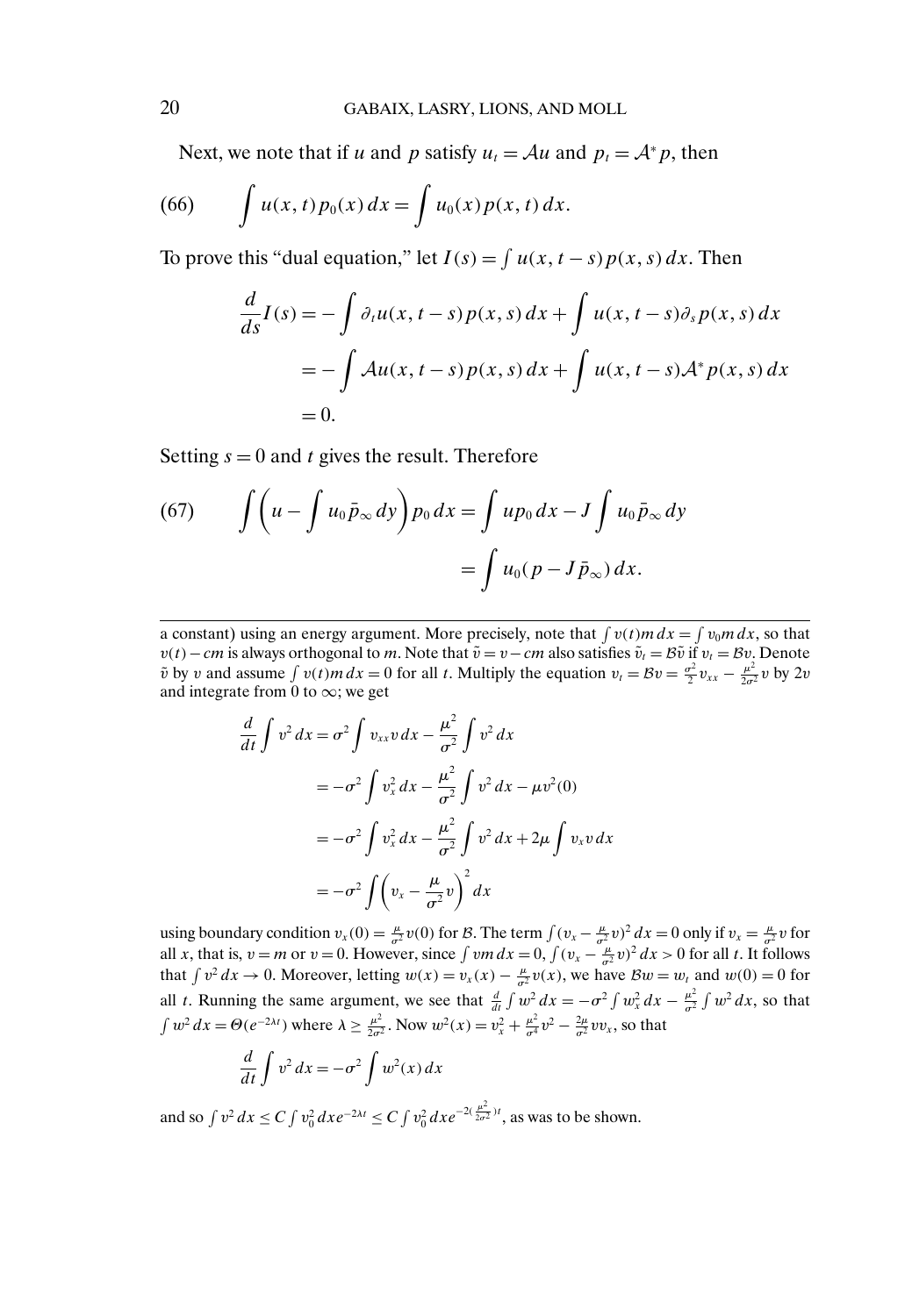<span id="page-20-0"></span>Substituting [\(64\)](#page-18-0) into [\(63\)](#page-18-0),

$$
L := \int |v(x, t) - cm(x)|^2 dx = \int |m(x)u(x, t) - cm(x)|^2 dx
$$
  
= 
$$
\int m(x)^2 |u(x, t) - c|^2 dx = \int \bar{p}_{\infty}(x) |u(x, t) - c|^2 dx,
$$
  

$$
L \le e^{-2\lambda t} \int |v_0(x) - cm(x)|^2 dx = e^{-2\lambda t} \int m(x)^2 |u_0(x) - c|^2 dx
$$
  
= 
$$
e^{-2\lambda t} \int \bar{p}_{\infty} |u_0(x) - c|^2 dx,
$$

hence, using  $c = \int u_0 \bar{p}_{\infty} dy$ ,

(68) 
$$
\left(\int \bar{p}_{\infty}\left(u-\int u_0\bar{p}_{\infty}dy\right)^2dx\right)^{1/2} \leq e^{-\lambda t}\left(\int \bar{p}_{\infty}\left(u_0-\int u_0\bar{p}_{\infty}dy\right)^2dx\right)^{1/2}.
$$

Next, define  $J := \int p_0 dx$  (as mentioned above,  $J = 1$  is typical but J may also equal zero if  $p_0$  is the difference between two densities as in the proof of the case  $\delta > 0$ ). Using [\(67\)](#page-19-0), we have

$$
\left| \int u_0(p(t) - J\bar{p}_{\infty}) dx \right|
$$
  
\n
$$
= \left| \int \left( u(t) - \int u_0 \bar{p}_{\infty} dy \right) p_0 dx \right|
$$
  
\n
$$
= \left| \int \left( \left( u(t) - \int u_0 \bar{p}_{\infty} dy \right) \bar{p}_{\infty}^{1/2} \right) \frac{p_0}{\bar{p}_{\infty}^{1/2}} dx \right|
$$
  
\n
$$
\leq \left( \int \frac{(p_0)^2}{\bar{p}_{\infty}} dx \right)^{1/2} \left( \int \left( u(t) - \int u_0 \bar{p}_{\infty} dy \right)^2 \bar{p}_{\infty} dx \right)^{1/2}
$$
  
\n
$$
\leq C_0 e^{-\lambda t} \left( \int \left( u_0 - \int u_0 \bar{p}_{\infty} \right)^2 \bar{p}_{\infty} dx \right)^{1/2}
$$
  
\n
$$
= C_0 e^{-\lambda t} \left( \int (u_0)^2 \bar{p}_{\infty} dx - \left( \int u_0 \bar{p}_{\infty} dx \right)^2 \right)^{1/2}
$$
  
\n
$$
\leq C_0 e^{-\lambda t} \left( \int (u_0)^2 \bar{p}_{\infty} dx \right)^{1/2},
$$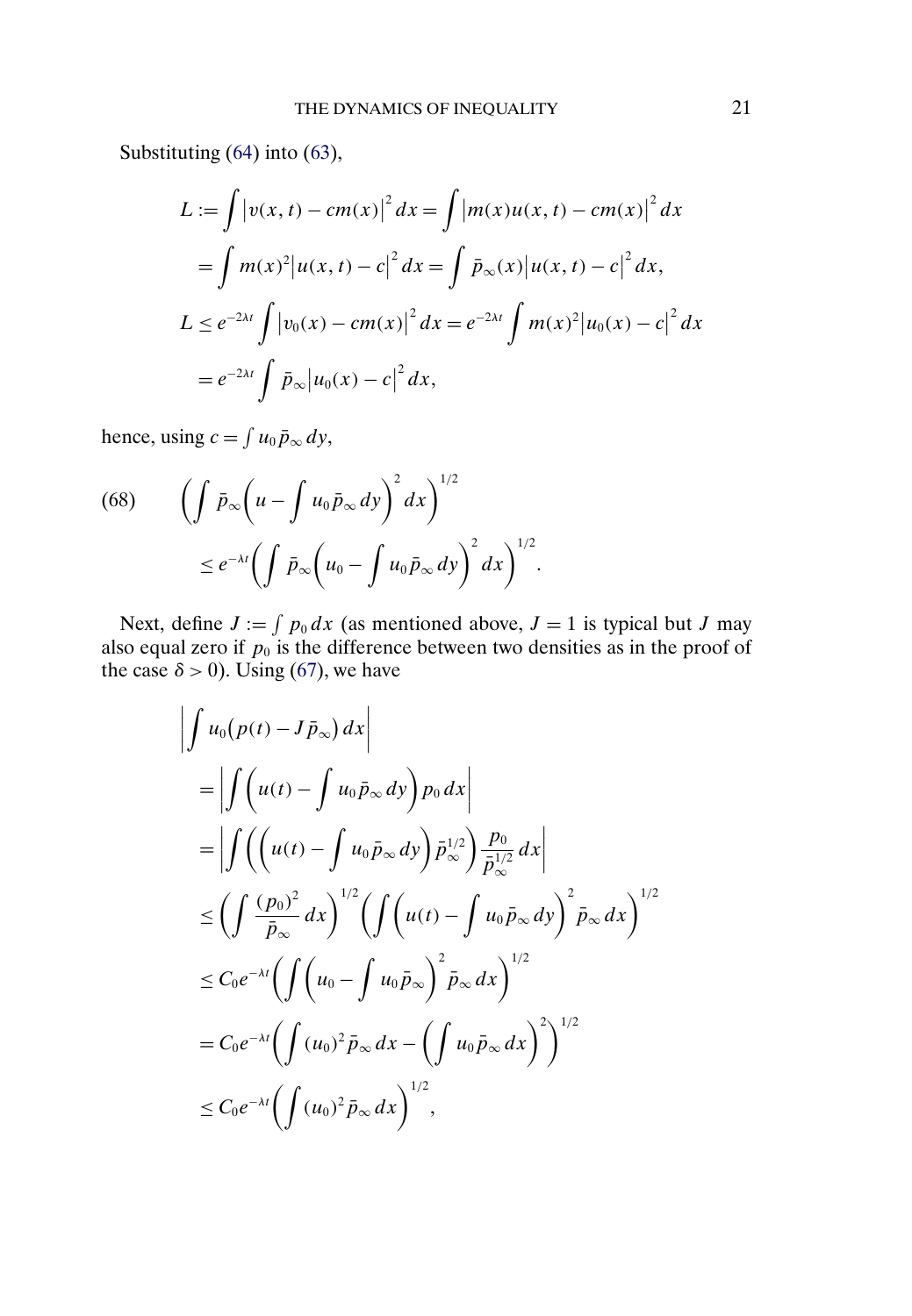where the inequality in the second line follows from the Cauchy–Schwarz inequality and the inequality in the third line follows from [\(60\)](#page-17-0) and [\(68\)](#page-20-0).

Dividing by  $(\int u_0^2 \vec{p}_{\infty} dx)^{1/2}$ ,

$$
\frac{\left|\int u_0(p(t)-J\bar{p}_{\infty}) dx\right|}{\left(\int u_0^2 \bar{p}_{\infty} dx\right)^{1/2}} \leq C_0 e^{-\lambda t}.
$$

We next optimize on  $u_0$  to extract, so to speak, the maximum information from this inequality. The maximum of the left-hand side is attained at  $u_0 = (p(t) J\bar{p}_{\infty}$ )/ $\bar{p}_{\infty}$ .<sup>79</sup> Hence, applying the above inequality to  $u_0 = (p(t) - J\bar{p}_{\infty})/\bar{p}_{\infty}$ ,

$$
\left(\int \frac{\left(p(t)-J\bar{p}_{\infty}\right)^2}{\bar{p}_{\infty}}dx\right)^{1/2}=\frac{\left|\int u_0\left(p(t)-J\bar{p}_{\infty}\right)dx\right|}{\left(\int u_0^2\bar{p}_{\infty}dx\right)^{1/2}}\leq C_0e^{-\lambda t}.
$$

Finally, using the Cauchy–Schwarz inequality,

$$
\int |p(t) - J\bar{p}_{\infty}| dx \le \left(\int \frac{\left(p(t) - J\bar{p}_{\infty}\right)^2}{\bar{p}_{\infty}} dx\right)^{1/2} \underbrace{\left(\int \bar{p}_{\infty} dx\right)^{1/2}}_{=1}
$$
  

$$
\le C_0 e^{-\lambda t},
$$

which is the desired result.

To show that the convergence rate  $\lambda$  is generically attained, we note that given an initial  $p_0$ , we can form  $\tilde{p}_0$  by  $\tilde{p}_0(x) = \partial_x p_0 - \frac{2\mu}{\sigma^2} p_0$  so that  $\tilde{p}_0(0) = 0$ . Then extend  $\tilde{p}_0(x)$  to the real line by reflecting  $\tilde{p}_0$  with respect to the origin and using the boundary condition  $\tilde{p}_0(0) = 0$ . Then we find the solution  $\tilde{p}$  to the equation  $\tilde{p}_t = \frac{\sigma^2}{2}$  $\frac{\partial^2 \tilde{p}}{\partial x^2} - \mu \frac{\partial \tilde{p}}{\partial x}$  on the real line with initial condition  $\tilde{p}_0$ .

<sup>79</sup>To see this, note that the optimal  $u_0$  is only determined up to a constant. Therefore, the problem is equivalent to

$$
\max_{u_0} \int u_0 (p(t) - J \bar{p}_{\infty}) dx \text{ s.t. } \left( \int u_0^2 \bar{p}_{\infty} dx \right)^{1/2} = 1.
$$

The Lagrangian is  $\mathcal{L} = \int u_0(p(t) - \bar{p}_{\infty})dx + \nu(1 - (\int u_0^2 \bar{p}_{\infty} dx)^{1/2})$  with first-order condition  $p(t) - \bar{p}_{\infty} = \nu \left(\int u_0^2 \bar{p}_{\infty} dx\right)^{-1/2} u_0 \bar{p}_{\infty}$  and so  $u_0$  is proportional to  $\left(\frac{p(t) - \bar{p}_{\infty}}{\bar{p}_{\infty}}\right)$ . Technically, we still need to show that for our choice of  $u_0$ ,  $\int u_0^2 \bar{p}_{\infty} dx < \infty$ . This is delayed until when we prove the more general case of Proposition 2.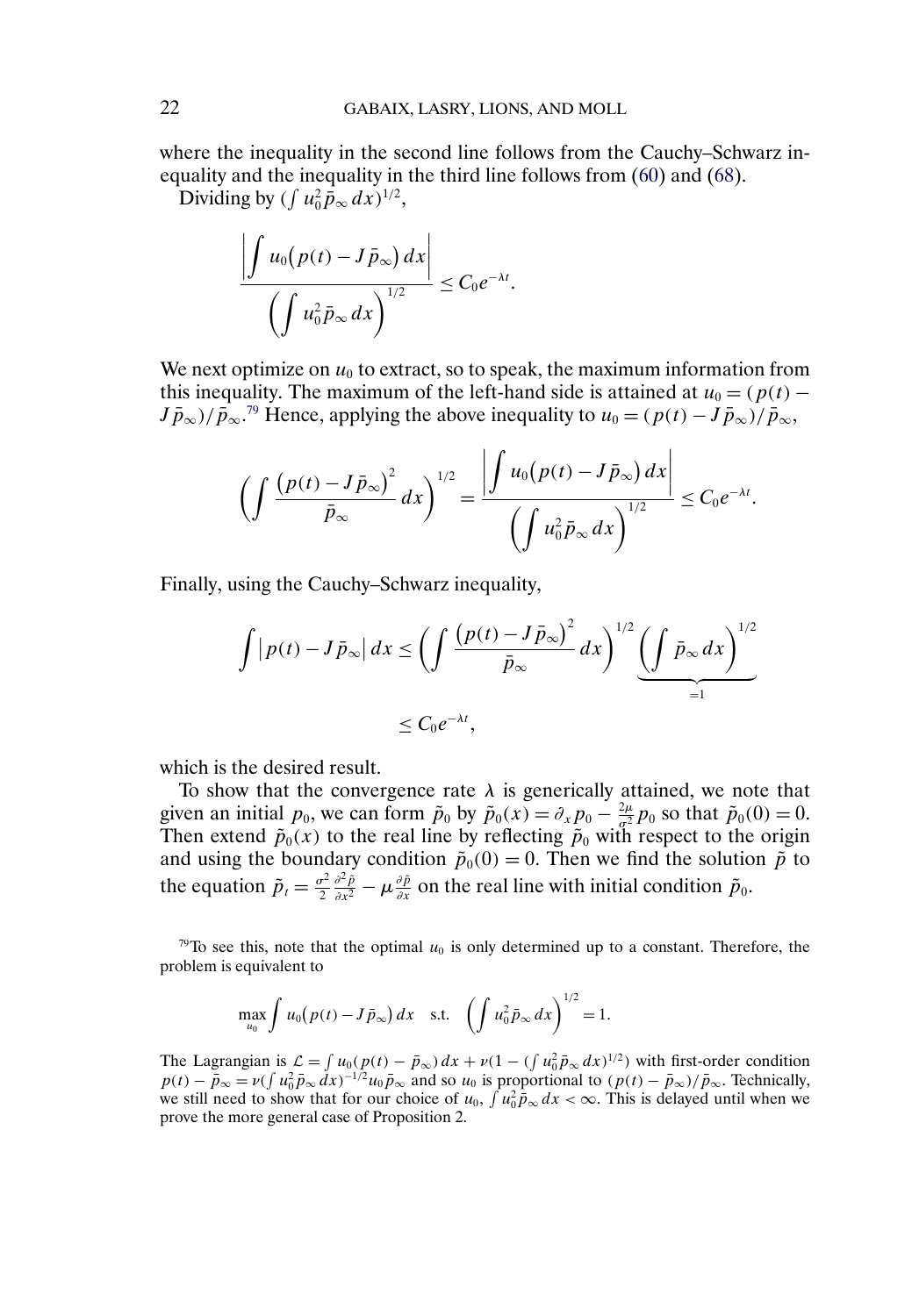Now it can be verified that if  $\tilde{p}_t = \frac{\sigma^2}{2}$  $\frac{\partial^2 \tilde{p}}{\partial x^2} - \mu \frac{\partial \tilde{p}}{\partial x}$  and  $\frac{\sigma^2}{2}$  $\frac{\partial^2 p_{\infty}}{\partial x^2} - \mu \frac{\partial p_{\infty}}{\partial x} = 0$ , then  $q(x, t) = \tilde{p}(x, t) p_{\infty}^{-1/2}$  (with  $p_{\infty}^{-1/2}$  extended to  $\mathbb{R}$  as an even function) satisfies

$$
q_t-\frac{\sigma^2}{2}q_{xx}+\frac{\mu^2}{2\sigma^2}q=0,
$$

the Kolmogorov Forward equation for a Brownian motion with death rate  $\frac{\mu^2}{2\sigma^2}$ . The solution to the above equation on R is given by  $q(x, t) =$  $\int_{-\infty}^{\infty} \frac{1}{\sqrt{2}}$  $\frac{1}{2\pi\sigma^2 t}e^{-\frac{(x-y)^2}{2\sigma^2 t}-\frac{\mu^2}{2\sigma^2}t}q_0(y) dy$ , where  $q_0 = \tilde{p}_0(x)p_{\infty}^{-1/2}$ , which is an odd function by construction.

The crucial property of  $q(x, t)$  is that  $q(x, t) = -q(-x, t)$ , that is, q is an odd function. Thus in fact  $\tilde{p}(x, t)$  restricted to  $x \ge 0$  solves  $A^* \tilde{p} = \tilde{p}_t$  with boundary condition  $\tilde{p}(0, t) = 0$  and initial condition  $\tilde{p}_0$ . Now it is a standard result that the  $L^1$ -norm of solution to the heat equation is conserved. Thus

$$
\int_0^{\infty} |q(x,t)| dx = \frac{1}{2} \int_{-\infty}^{\infty} |q(x,t)| dx
$$
  
\n
$$
= \frac{1}{2} \int_{-\infty}^{\infty} \left| \int_{-\infty}^{\infty} \frac{1}{\sqrt{2\pi\sigma^2 t}} e^{-\frac{(x-y)^2}{2\sigma^2 t} - \frac{\mu^2}{2\sigma^2 t}} q_0(y) dy \right| dx
$$
  
\n
$$
= \frac{1}{2} e^{-\frac{\mu^2}{2\sigma^2 t}} \int_{-\infty}^{\infty} \left| \frac{1}{\sqrt{2\pi\sigma^2 t}} e^{-\frac{(x-y)^2}{2\sigma^2 t}} q_0(y) dy \right| dx
$$
  
\n
$$
= \frac{1}{2} e^{-\frac{\mu^2}{2\sigma^2 t}} \int_{-\infty}^{\infty} |q_0(x)| dx = \frac{1}{4} e^{-\frac{\mu^2}{2\sigma^2 t}} \int_{0}^{\infty} q_0(x) dx,
$$

and we can conclude that  $\lim_{t\to\infty} -\frac{1}{t} \log \int_0^\infty |q(x, t)| dx = \frac{\mu^2}{2\sigma^2}$ . Finally,  $\int_0^\infty |\tilde{p}(x,t)| p_{\infty}^{-1/2} dx = \int_0^\infty |q(x,t)| dx$ , and if we choose  $p_0$  with mass concentrated near the origin and uniformly bounded above by 1, then  $\int_0^\infty |\tilde{p}(x, t)| dx \ge$  $C \int_0^{\infty} |\tilde{p}(x, t)| p_{\infty}^{-1/2} dx$ , so that  $\lim_{t \to \infty} -\frac{1}{t} \log \int_0^{\infty} |\tilde{p}(x, t)| dx \le \frac{\mu^2}{2\sigma^2}$ .

Thus, given  $f$  uniformly bounded by 1 with mass concentrated near the origin, we can form  $\eta(x) = (\partial_x f - \frac{2\mu}{\sigma^2} f)$ , and given any initial distribution  $p_0$ , we can perturb  $p_0$  by  $\varepsilon \eta(x)$ , and  $p_0 + \varepsilon \eta(x)$  will have rate of convergence at most  $rac{\mu^2}{2\sigma^2}$ .

This concludes the proof of [\(62\)](#page-17-0), and of Proposition 1 for the case  $\delta = 0$ .

Case with  $\delta > 0$ : Define an operator:  $C^* p := -\mu p_x + \frac{\sigma^2}{2} p_{xx}$ , so that  $A^* =$  $\mathcal{C}^*$  – δ. Suppose an initial condition  $p_0(x)$ . Given  $p_t = \tilde{\mathcal{A}}^* p + \delta \psi$  and  $0 =$  $A^*p_\infty + \delta \psi$ , the difference  $q := p - p_\infty$  satisfies  $q_t = A^*q = C^*q - \delta q$ . Next, define  $Q(x) := q(x)e^{\delta t}$ . This gives  $Q_t = C^*Q$ . But operator  $C^*$  has no "death" rate, and  $Q$  has the right boundary condition, so that the previous case  $(\delta = 0)$  applies to Q. Note also that  $\int Q(x) dx = 0$ . Then, equation [\(62\)](#page-17-0) gives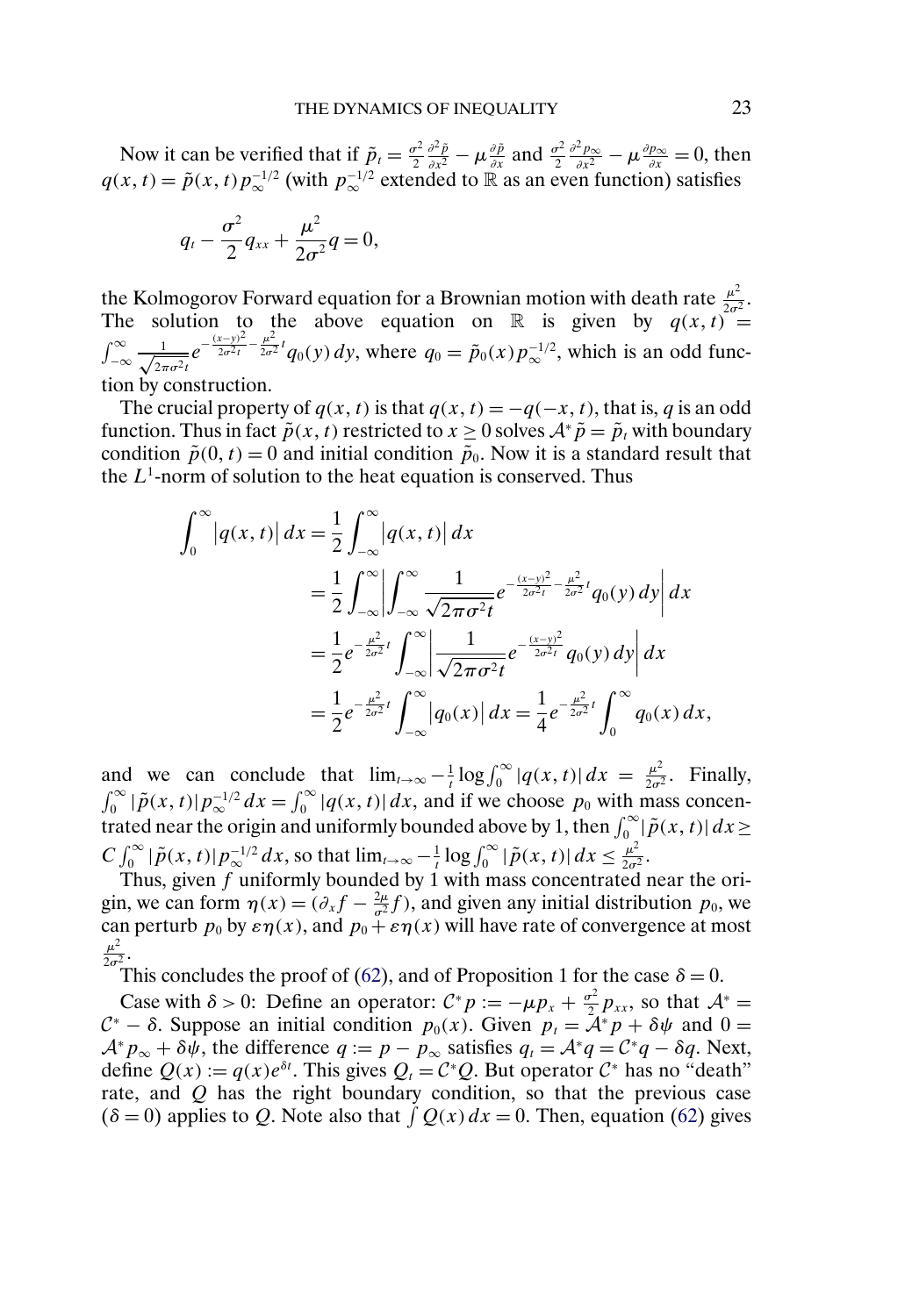$\int |Q(t)| dx \leq C_0 e^{-\lambda t}$ , that is,

$$
\int |p(x,t) - p_{\infty}(x)| dx \leq C_0 e^{-(\lambda + \delta)t}.
$$

This concludes the proof of Proposition 1 in the case  $\delta > 0$ . Q.E.D.

*Comment on the Use of Assumption* 1: Note that Assumption 1 is only used for one particular step, namely to go from the spectral decomposition of the operator B to the asymptotic behavior of the L<sup>1</sup>-norm  $||p - p_{\infty}||$ . This really comes from the fact that a spectral decomposition is an " $L^2$ -statement" which we then convert into an " $L<sup>1</sup>$ -statement" (this is also why a power 2 shows up). Put differently, the main step in the proof—that the spectral gap of  $\beta$  is  $\lambda$ —is true regardless of whether Assumption 1 holds. The only step that relies on Assumption 1 is converting this into a statement about the rate of convergence of the  $\bar{L}^1$ -norm.

# F.2.2. *Proof of Lemma 4*

Define  $r(x, t)$  by  $q(x, t) = e^{-\delta t} r(x, t)$ . Therefore,  $\int_{-\infty}^{+\infty} |q(x, t)| dx =$  $e^{-\delta t} \int_{-\infty}^{+\infty} |r(x, t)| dx$ , that is,  $r(x, t)$  captures the extra rate of decay additional to  $\delta$  (if any). The remainder of the proof shows that this extra rate is zero. To see this, note that *r* satisfies

$$
(69) \qquad r_t = -\mu r_x + \frac{\sigma^2}{2} r_{xx}.
$$

Note further that

(70) 
$$
\int_{-\infty}^{+\infty} |r(x,t)| dx = \int_{-\infty}^{+\infty} |\tilde{r}(x,t)| dx,
$$

where  $\tilde{r}(x, t) = r(x + \mu t, t)$ . Note that this works only because the limits of integration are  $\pm \infty$  and hence one can simply "translate everything" by  $\mu t$ , that is, it does not work with a lower bound. From (69), and using that  $\tilde{r}_t$  =  $r_t + \mu r_x$ ,  $\tilde{r}$  solves the standard heat equation

$$
(71) \qquad \tilde{r}_t = \frac{\sigma^2}{2} \tilde{r}_{xx}.
$$

It is well appreciated in the theory of partial differential equations that the solution to the heat equation does not decay exponentially. For completeness, we provide a proof of this fact (the difficulty being only that  $\tilde{r}(x, t)$  could change sign). Suppose by contradiction that

$$
\int_{-\infty}^{\infty} |\tilde{r}(x,t)| dx \le Ce^{-\gamma t}
$$

<span id="page-23-0"></span>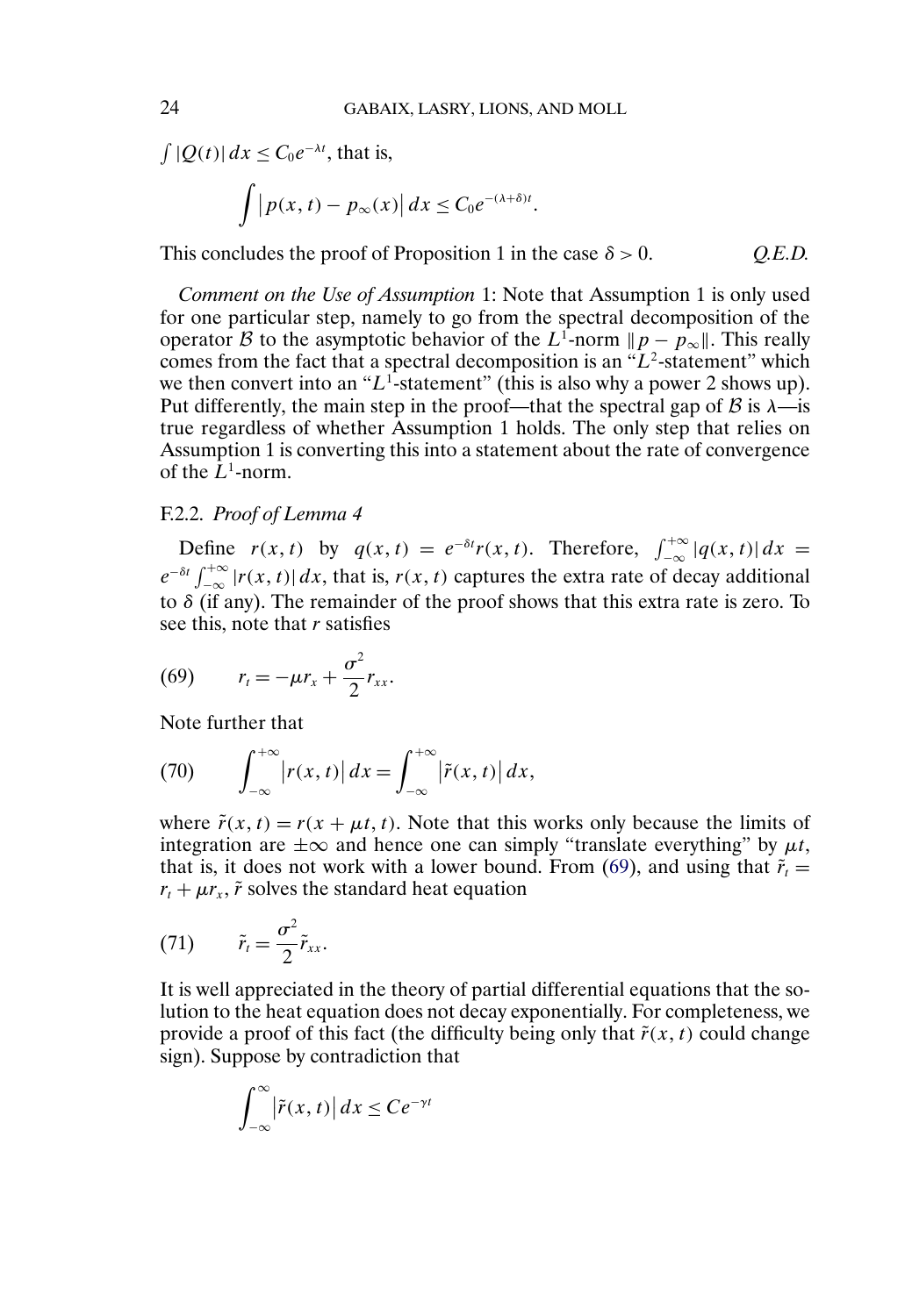for some constant C, and some  $\gamma > 0$ . Then, for all  $\beta \in (0, \gamma)$ , we have  $\int_{-\infty}^{\infty} e^{\beta t} |\tilde{r}(x, t)| dx \leq C e^{-(\gamma - \beta)t}$ , so that

$$
\int_{t=0}^{\infty}\int_{x=-\infty}^{\infty}e^{\beta t}|\tilde{r}(x,t)|\,dx\,dt\leq \int_{t=0}^{\infty}Ce^{-(\gamma-\beta)t}\,dt=\frac{C}{\gamma-\beta}<\infty,
$$

that is,  $e^{\beta t} \tilde{r}(x, t) \in L^1(\mathbb{R}_+ \times \mathbb{R})$ . Hence  $R(x) := \int_0^\infty e^{\beta t} \tilde{r}(x, t) dt$  is defined and  $R(\cdot) \in L^1$ . Using the heat equation [\(71\)](#page-23-0) (normalizing without loss of generality  $\sigma^2 = 2$ ), we have

$$
R''(x) = \int_0^\infty e^{\beta t} \tilde{r}_{xx}(x, t) dt = \int_0^\infty e^{\beta t} \tilde{r}_t(x, t) dt
$$
  
= 
$$
[e^{\beta t} \tilde{r}(x, t)]_0^\infty - \int_0^\infty \beta e^{\beta t} \tilde{r}(x, t) dt
$$
  
= 
$$
-\tilde{r}(0, x) - \beta R(x) = -\tilde{r}_0(x) - \beta R(x),
$$

 $\int e^{-i\xi x} R(x) dx$ , that is,  $R'' + \beta R = -\tilde{r}_0$ . Hence, taking the Fourier transform  $(\hat{R}(\xi)) :=$ 

(72) 
$$
\widehat{R}(\xi)(-|\xi|^2 + \beta) = -\hat{r}_0(\xi).
$$

This implies that  $\hat{r}_0(\xi) = 0$  for  $\xi = \beta^{1/2}$  (we just plug the value  $\xi = \beta^{1/2}$  in (72)).

But the argument worked for any  $\beta \in (0, \gamma)$ . Hence,  $\hat{r}_0(\xi) = 0$  for any  $\xi \in$  $(0, \gamma^{1/2})$ . We assume that  $|\tilde{r}_0(x)| \leq Ae^{-kx}$  for a constant  $A, k > 0$  (see also Assumption 1), which guarantees that  $\hat{\tilde{r}}_0$  is analytic. Given that  $\hat{\tilde{r}}_0$  is analytic and equal to 0 on a segment, we have  $\hat{\tilde{r}}_0(\xi) = 0$  for all  $\xi$ , and  $\tilde{r}_0 = 0$ . We have reached a contradiction. *Q.E.D.*

## G. PROOF OF PROPOSITION 2

Due to space constraints, we here only outline a sketch of the proof of Proposition 2. For the complete proof, see Appendix J on the authors' websites.

# G.1. *Existence and Uniqueness of the Steady State With Non-constant Coefficients*

We expand on the indications given in the text for the existence and uniqueness of a steady state for the process (14) with non-constant coefficients:  $dx_{it} =$  $\mu(x_{it}, t) dt + \sigma(x_{it}, t) dZ_{it}$ , with rebirth after death. Here are simple sufficient conditions. Assumption 2 imposes that  $\mu(x, t) \to \tilde{\mu}(x)$  and  $\sigma(x, t) \to \tilde{\sigma}(x)$ uniformly in x as  $t \to \infty$  and that  $\tilde{\mu}(x) \to \bar{\mu}$  and  $\tilde{\sigma}(x) \to \bar{\sigma}$  as  $x \to \infty$ . Naturally, only the asymptotic coefficients  $\tilde{\mu}(x)$  and  $\tilde{\sigma}(x)$  are relevant for the stationary distribution. We assume that  $\tilde{\sigma}(x)$  and  $\tilde{\mu}(x)$  are continuous, bounded,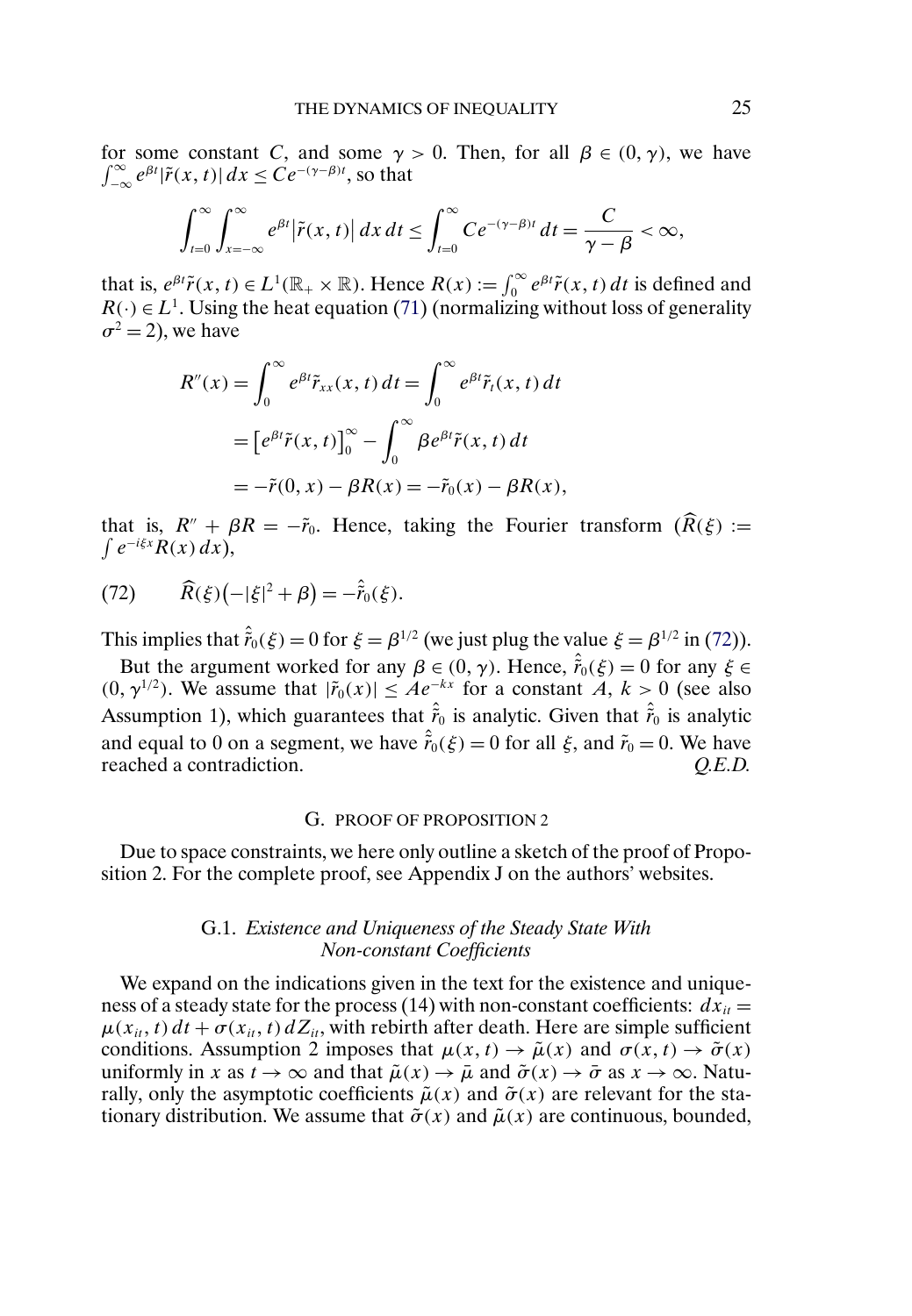<span id="page-25-0"></span>and that  $\tilde{\sigma}(x) > \sigma$  for some  $\sigma > 0$  (this ensures that the process is always remixed, and does not get stuck in a zone of 0 volatility), and (i) in the ergodic case:  $\bar{\mu}$  < 0, (ii) in the non-ergodic case: there are positive constants  $C_0$ ,  $C_1$  such that  $|\tilde{\mu}(x)| \leq C_0 + C_1|x|$  for  $x \to \infty$ ,  $\delta > 0$  (this is so that the large incomes get killed faster than they "escape to infinity").

*Ergodic Case.* A sufficient condition is that  $\bar{\mu} < 0$  (in the general case, that  $\tilde{\mu}(x) \leq C_0$  with  $C_0 < 0$ ). A necessary and sufficient condition is that, starting from a point  $x_0 > 1$ , the expected time to reach  $x = 1$  is finite. This is developed in [Meyn and Tweedie \(2007\)](#page-38-0) and [Lions \(2014\).](#page-38-0)

*Non-Ergodic Case*. A sufficient condition is that there are positive constants  $C_0$ ,  $C_1$   $|\tilde{\mu}(x)| \leq C_0 + C_1|x|$  for  $x \to \infty$ . This implies that operator  $-A^*$  (with  $A^* p = \delta p - (\tilde{\mu} p)' + (\frac{\tilde{\sigma}^2}{2} p)''$ ) is "accretive" (which is a form of generalization of monotonicity): for all p, all  $\lambda > 0$ ,  $\|(\lambda I - \mathcal{A}^*)p\| \ge$  $\lambda \| p \|$ . See [Kato \(1970\),](#page-38-0) https://en.wikipedia.org/wiki/Dissipative operator, and [https://fr.wikipedia.org/wiki/Opérateur\\_accrétif.](https://fr.wikipedia.org/wiki/Op�rateur_accr�tif)

# G.2. *Sketch of Proof of Proposition 2: Case Without Lower Bound ("Non-ergodic")*

In Section J.1, we prove Proposition 2 in the case without lower bound, that is, non-ergodic. We use a translation-at-infinity argument to ensure that the process stays at large spatial domain, so that the coefficients are essentially constant. Then we can apply results from Proposition 1 to conclude that there exists a particular  $q_*$  whose rate of convergence is exactly  $\delta$ . Finally, we conclude the proof by showing that a small perturbation of any initial condition by  $q_*$  yields a speed of convergence that is exactly  $\delta$ .

# G.3. *Sketch of Proof of Proposition 2: Case With Lower Bound ("Ergodic")*

Section J.2 is dedicated to the proof in the ergodic case with a lower bound. The techniques employed there are based on energy methods that are different from the proof of Proposition 1. Thus, for simplicity, we first demonstrate the proof in the case of constant coefficients. The generalization to spacedependent but time-independent coefficients is then through a "translationat-infinity argument," similar to the one employed in Section J.1, to essentially reduce the problem to the constant-coefficient case. The generalization to time- and space-dependent coefficients requires some new ideas, but the essence is still approximation by the time-independent coefficient case and bounding the error effectively. This we carry out in Section J.2.6.

#### G.3.1. *Setting the Stage: A Unified One-Parameter Model With a Lower Bound*

Section J.2.1 sets the stage for the energy method for constant coefficients by establishing a unified one-parameter model that encompasses both the model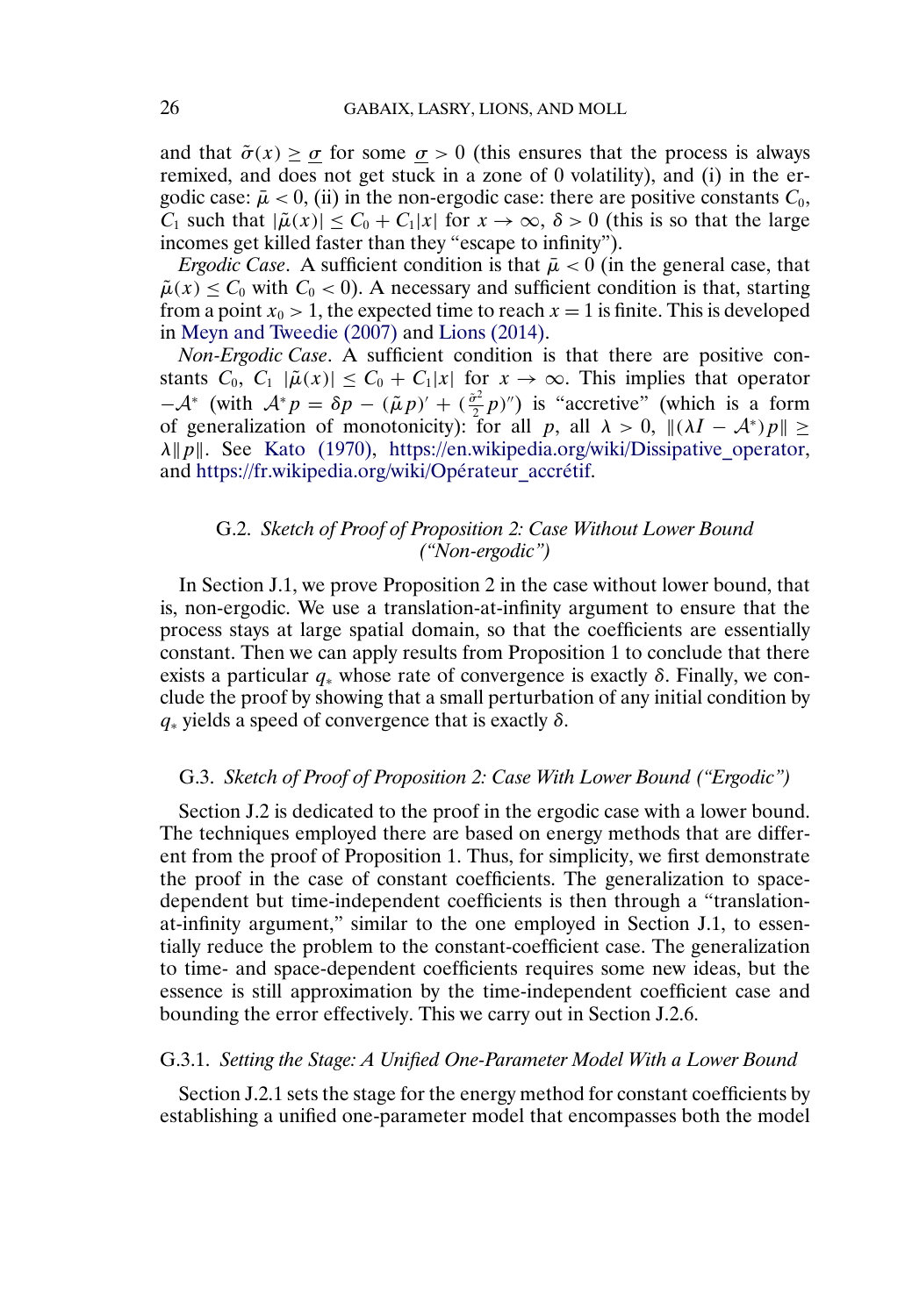<span id="page-26-0"></span>with exit and reinjection and the model with a reflecting barrier. More precisely, we let  $A^*$  be the operator

$$
\mathcal{A}^* p := \frac{\sigma^2}{2} \frac{\partial^2 p}{\partial x^2} - \mu \frac{\partial p}{\partial x} + \frac{\sigma^2}{2} \frac{1 - \theta}{\theta} p(0) \rho(x),
$$

with  $\mu < 0$  and boundary condition  $\frac{\sigma^2}{2} p_x(0) - \mu p(0) = \frac{\sigma^2}{2} \frac{1-\theta}{\theta} p(0)$ , where we recall  $\rho(x)$  is the distribution of the reinjection point following exit, subject to Assumption [4.](#page-2-0) When  $\theta = 0$  (taking  $\theta \rightarrow 0$  first), we recover the model with exit and reinjection, and when  $\theta = 1$ , we obtain the model with reflecting barrier. We show that  $A^*$  has a unique invariant distribution  $p_{\infty}$ :  $A^* p_{\infty} = 0$  and  $p_{\infty}$ can be rescaled to be a probability distribution. Moreover,  $p_{\infty}(x) \sim C_{\theta} e^{\frac{2\mu}{\sigma^2}x}$ .

Corresponding to  $A^*$ , we have its adjoint operator  $A$ :

$$
\mathcal{A}u := \frac{\sigma^2}{2} \frac{\partial^2}{\partial x^2} u + \mu \frac{\partial}{\partial x} u,
$$

where  $\mu$  < 0 with boundary condition

$$
-\theta u_x(0) + (1 - \theta) \bigg( u(0) - \int u(x) \rho(x) dx \bigg) = 0.
$$

Intuitively, this boundary condition describes the following behavior: if the process ever reaches  $x = 0$ , then, with probability  $\theta$ , the process is reflected; and with probability  $1 - \theta$ , the process jumps to some  $x > 0$ , drawn from the distribution  $\rho(x)$ .

## G.3.2. *Proof Strategy for Proposition 2*

When  $\theta$  < 1, that is, when we depart from the pure reflection case, one can no longer construct a self-adjoint transformation  $\beta$  of  $\mathcal A$  as in the proof of Proposition 1. Therefore, it is no longer possible to obtain an explicit formula for the spectral gap of the operator A. We instead follow an alternative approach that works directly with the operator  $A$  using "energy methods" (i.e., techniques involving  $L^2$ -norms of various expressions; see [Evans](#page-37-0) [\(1998\)](#page-37-0) for their usefulness in other applications).

The proof of Proposition 2 has three parts. The first part proves that the cross-sectional income distribution converges to its stationary distribution exponentially at *some* rate  $\lambda > 0$ . The second part is to prove that this rate  $\lambda$ satisfies  $\lambda \leq \frac{\mu^2}{2\sigma^2}$ . The third part simply concludes the proof by combining the two previous parts.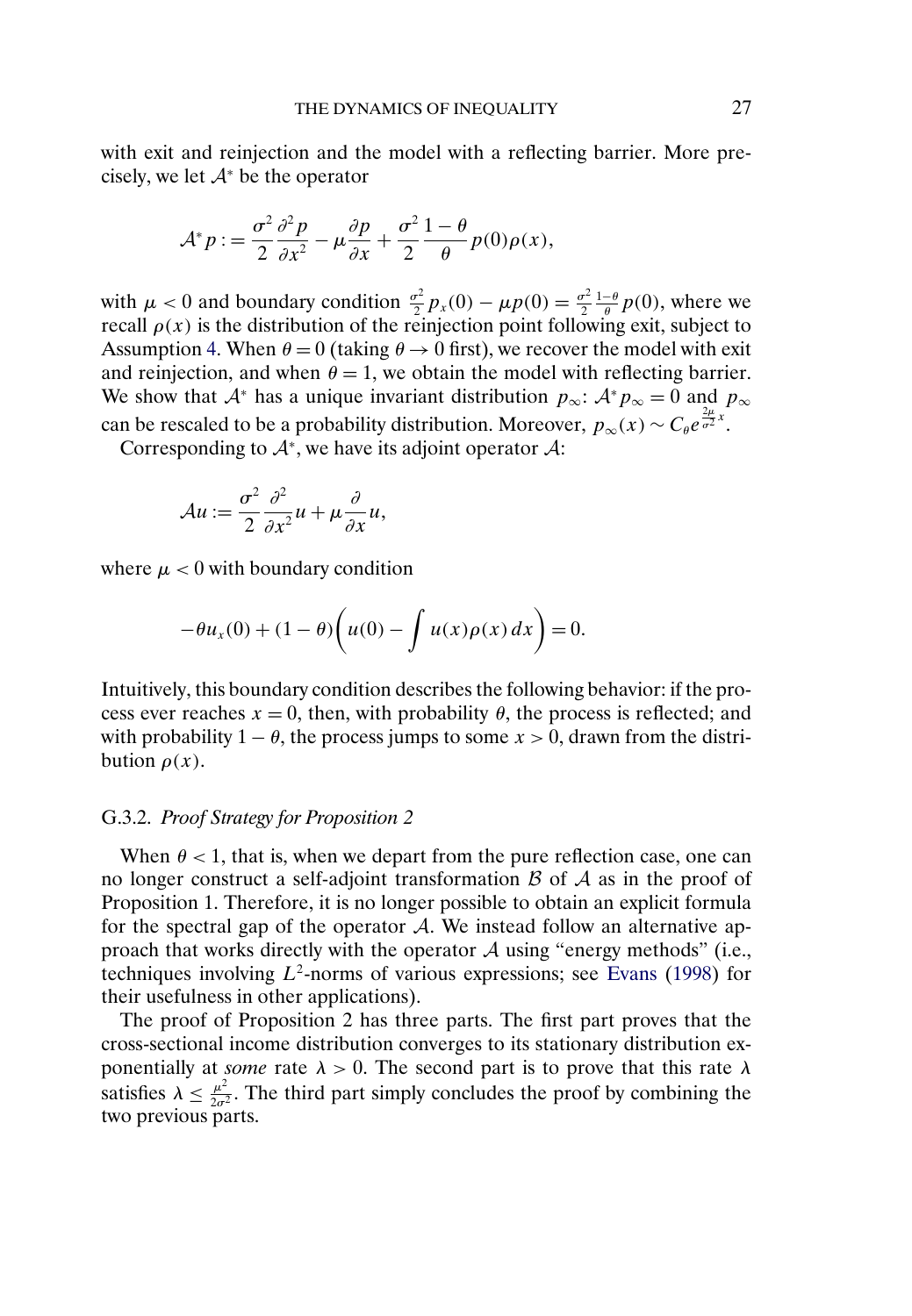## G.3.3. *Part 1: Exponential Convergence to Stationary Distribution*

The first part proves that the cross-sectional income distribution converges to its stationary distribution exponentially at some rate  $\lambda > 0$ , that is,

$$
\int_0^\infty \left| p(x,t) - p_\infty(x) \right| dx \le e^{-\lambda t} \int_0^\infty \left| p_0(x,t) - p_\infty(x) \right| dx
$$

for some  $\lambda > 0$ . This is proved in Lemmas 14 and 15 in Section J.2.3.

Lemma 14, which is the heart of the matter, establishes a Poincaré-like energy inequality. More precisely, let  $\partial_t u = \mathcal{A}u$ , and  $\int p_{\infty}u_0 dx = 0$ . For  $\theta \in$  $(0, 1]$ , let

$$
\lambda := \frac{1}{2} \inf_{u} \left\{ \sigma^2 \int u_x^2 p_\infty dx + \frac{\sigma^2}{2} \frac{1 - \theta}{\theta} p_\infty(0) \left[ \left( u(0) - \int u \rho \, dy \right)^2 \right. \right. \\ \left. + \int \left( u - \int u \rho \, dy \right)^2 \rho \, dx \right] \text{s.t.} \int u^2 p_\infty dx = 1, \int u p_\infty dx = 0 \right\},
$$

and when  $\theta = 0$ , replace  $\frac{\sigma^2}{2} \frac{1-\theta}{\theta} p_{\infty}(0)$  with  $\frac{\sigma^2}{2} (p_{\infty})_x$ . Then

$$
\int u(x,t)^2 p_{\infty}(x) dx \le e^{-2\lambda t} \int u_0(x)^2 p_{\infty}(x) dx.
$$

Next, Lemma 15 establishes the bridge from this energy inequality to the exponential convergence of the cross-sectional income distribution:

$$
\int_0^\infty \left|p(x,t)-p_\infty(x)\right|dx \leq e^{-\lambda t}\int_0^\infty \left|p_0(x,t)-p_\infty(x)\right|dx.
$$

# G.3.4. *Part 2: The Rate of Convergence Cannot Be Larger Than*  $\frac{\mu^2}{2\sigma^2}$

The second part of the proof of Proposition 2 is to show that this  $\lambda$  defined in Lemma 14 satisfies  $\lambda \leq \frac{\mu^2}{2\sigma^2}$ , and that for arbitrarily small perturbations of any initial distribution, the bound  $\frac{\mu^2}{2\sigma^2}$  is indeed achieved. This is done in Lemma 16 in Section J.2.4. The proof of Lemma 16 features the translation-at-infinity argument that brings the PDE to arbitrarily large spatial domain to obtain a Kolmogorov Forward equation for a Brownian motion, whose solution can be explicitly represented by a convolution with the heat kernel multiplied by  $e^{-\frac{\mu^2}{2\sigma^2}t}$ . Then, through explicit calculations, a contradiction is obtained when we assume  $\lambda > \frac{\mu^2}{2\sigma^2}$ .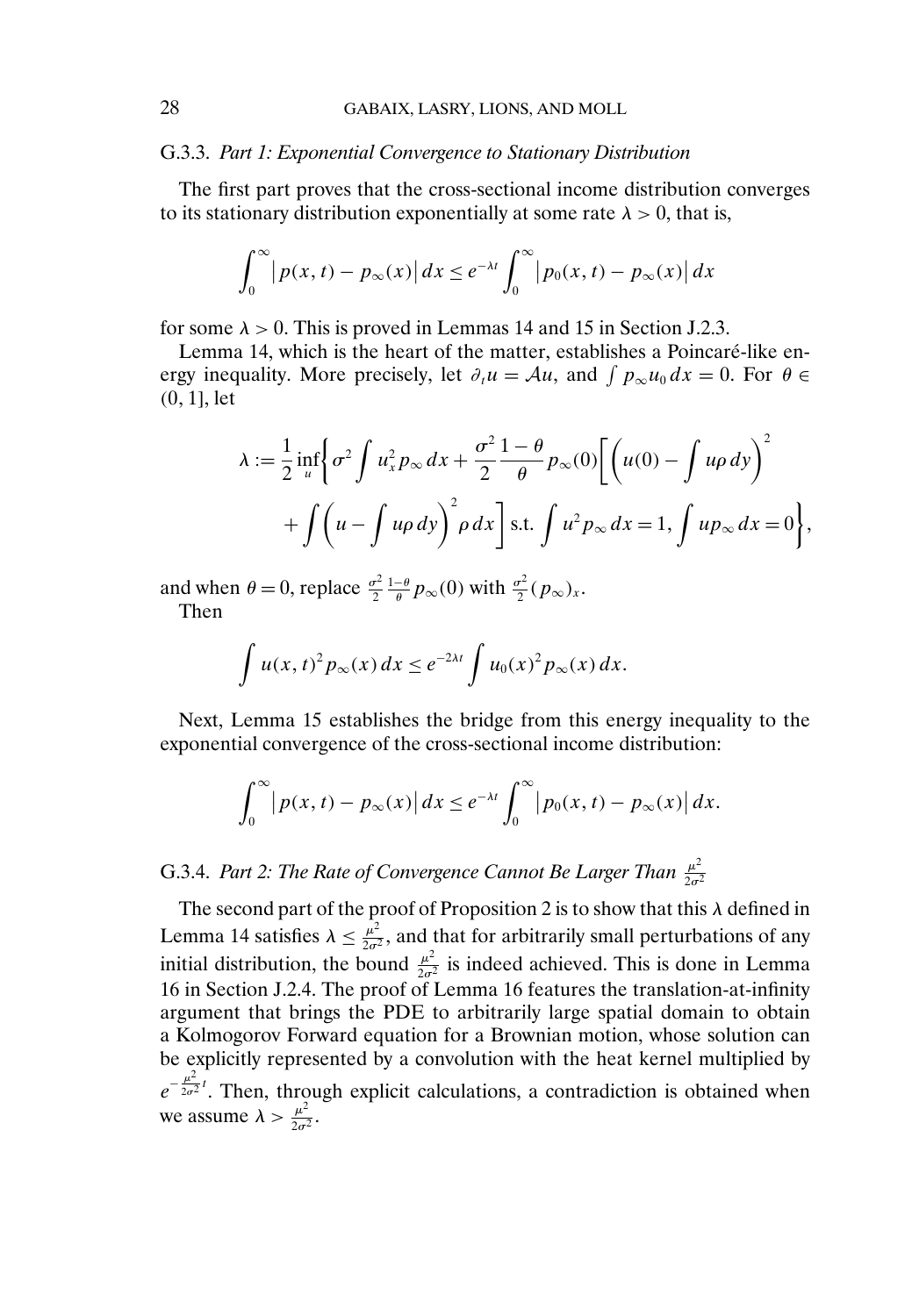## <span id="page-28-0"></span>G.3.5. *Part 3: Conclusion of Proof of Proposition 2*

Combining Lemmas 15 and 16, we see that when  $\delta = 0$  and  $\mu < 0$ ,

$$
-\lim_{t\to\infty}\frac{1}{t}\log\int_0^\infty\bigl|p(x,t)-p_\infty(x)\bigr|\,dx\ge\lambda\quad\text{with}\quad\lambda\le\frac{\mu^2}{2\sigma^2}.
$$

Appendix J.2.5 further shows that the rate of convergence  $\lambda = \frac{\mu^2}{2\sigma^2}$  to  $p_{\infty}$  is generically attained.

# G.3.6. *Extension of Proposition 2 to Income-Dependent Coefficients* μ(x t) *and*  $\sigma(x, t)$

Section J.2.6 extends the proof to the case of time- and space-dependent coefficients  $\mu(x, t)$  and  $\sigma(x, t)$ . This is done by extending Lemmas 14, 15, and 16. In this case, the operators  $A$  and  $A^*$  are time dependent:

$$
\mathcal{A}^*(t)p(x) = \left(\frac{\sigma^2(x,t)}{2}p\right)_{xx} - \left(\mu(x,t)p\right)_x
$$

$$
+ \frac{\sigma^2(0,t)}{2} \frac{1-\theta}{\theta} p(0)\rho(x),
$$

with the time-dependent boundary condition  $\left(\frac{\sigma^2(x,t)}{2}p\right)_x(0) - \mu(0,t)p(0) =$  $\sigma^2(0,t)$  $\frac{(0,t)}{2}\frac{1-\theta}{\theta}p(0),$  and

$$
\mathcal{A}(t)u(x) = \frac{\sigma^2(x,t)}{2} \frac{\partial^2}{\partial x^2} u + \mu(x,t) \frac{\partial}{\partial x} u,
$$

with boundary condition  $-\theta u_x(0) + (1 - \theta)(u(0) - \int u(x)\rho(x) dx) = 0$ .

#### H. PROOFS OF PROPOSITIONS 3–5

H.1. *Proof of Proposition 3*

Equations (19) to (21) follow from integrating (18). The speed of convergence

(73) 
$$
-\lim_{t\to\infty}\frac{1}{t}\log\left\|p(x,t)-p_{\infty}(x)\right\|_{\xi}=\lambda(\xi)
$$

is obtained in two steps. The first is to show that the rate of convergence of the weighted  $L^1$ -norm is at least  $\lambda(\xi)$ . The second is to show that it is at most  $\lambda(\xi)$ . For the first step, define  $q(x, t) := p(x, t) - p_{\infty}(x)$  and note that from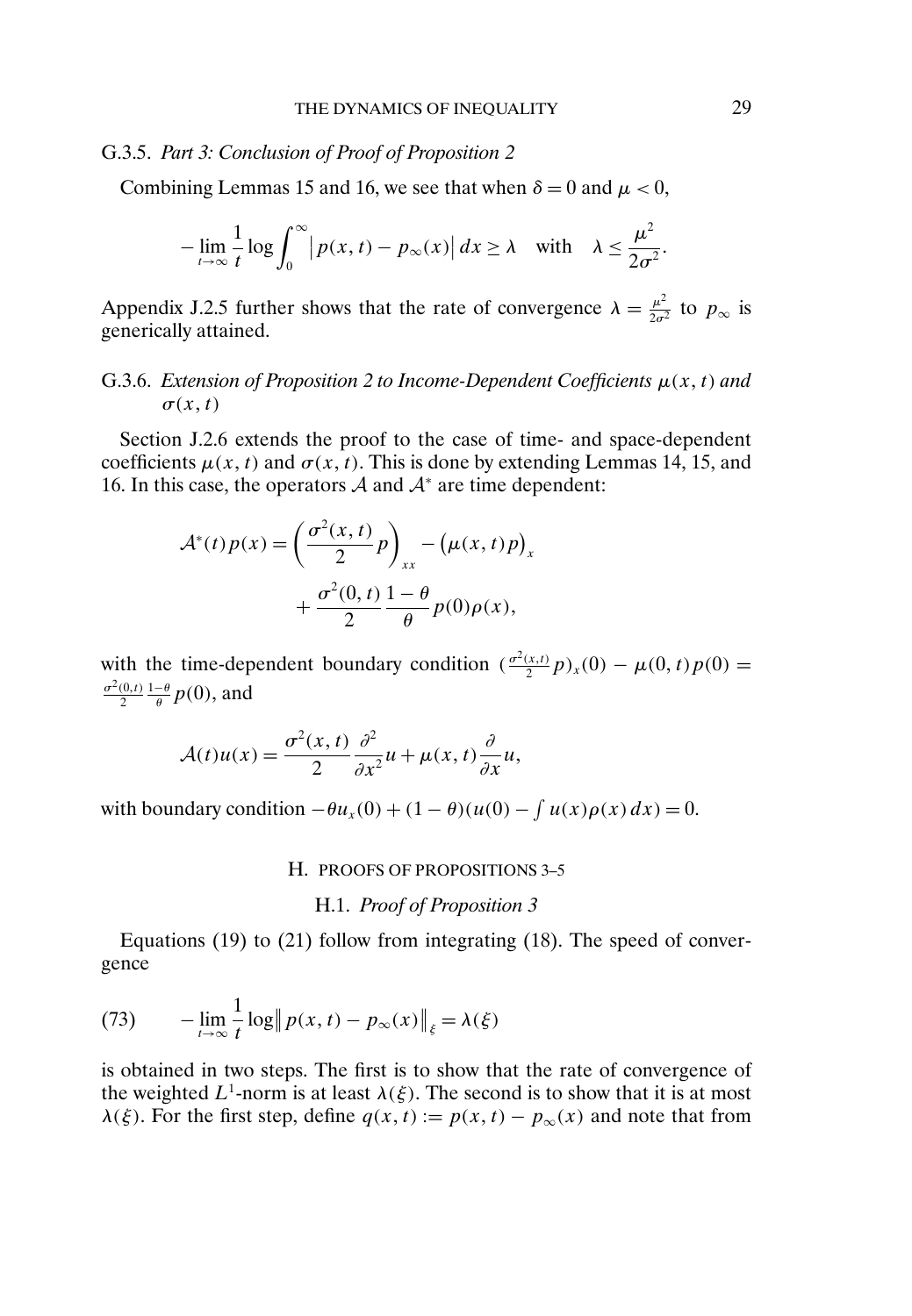Lemma 2,<sup>80</sup>  $|q(x, t)|$  is a subsolution of the same equation as  $q(x, t)$ :

$$
|q|_{t} \leq -\mu|q|_{x} + \frac{\sigma^{2}}{2}|q|_{xx} - \delta|q| + \phi\big[|q| * f - |q|\big].
$$

Applying the Laplace transform  $\widehat{|q|}(\xi, t) := \int_{-\infty}^{\infty} e^{-\xi x} |q(x, t)| dx$ :

$$
\frac{\partial |\widehat{q}|(\xi,t)}{\partial t} \le -\lambda(\xi)\widehat{|q|}(\xi,t), \quad \lambda(\xi) = \xi\mu - \xi^2\frac{\sigma^2}{2} + \delta - \phi(\widehat{f}(\xi) - 1).
$$

Therefore, by Grönwall's lemma,  $\widehat{|q|}(\xi, t) \leq e^{-\lambda(\xi)t} \widehat{|q_0|}(\xi)$  or, equivalently,

(74) 
$$
\int_{-\infty}^{\infty} e^{-\xi x} |p(x, t) - p_{\infty}(x)| dx \leq e^{-\lambda(\xi)t} |\widehat{q_0}|(\xi) = A e^{-\lambda(\xi)t},
$$

where  $A > 0$ . This proves that the rate of convergence is at least  $\lambda(\xi)$ . For the second step,

(75) 
$$
\int_{-\infty}^{\infty} |p(x,t) - p_{\infty}(x)| e^{-\xi x} dx \ge \left| \int_{-\infty}^{\infty} (p(x,t) - p_{\infty}(x)) e^{-\xi x} dx \right|
$$

$$
= \left| \hat{p}(\xi, t) - \hat{p}_{\infty}(\xi) \right|
$$

$$
= e^{-\lambda(\xi)t} \left| \hat{p}_0(\xi) - \hat{p}_{\infty}(\xi) \right| = a e^{-\lambda(\xi)t},
$$

where  $a > 0$ , that is, the rate of convergence is at most  $\lambda(\xi)$ . Equations (74) and (75) imply [\(73\)](#page-28-0). Finally, the Laplace transform of f satisfies  $\hat{f}(\xi) = \mathbb{E}[e^{-\xi g}]$  >  $e^{-\xi \mathbb{E}[g]}$  > 1 for  $\xi$  < 0, where the weak inequality follows from Jensen's inequality and the assumption that  $\mathbb{E}[g] > 0$ .

# H.2. *Proof of Proposition 4*

We have  $||p(x, t) - p_{\infty}(x)||_{\xi} = ||\tilde{p}(x, t) - \tilde{p}_{\infty}(x)||$ , where  $\tilde{p}(x, t) :=$  $e^{-\xi x} p(x, t)$ . Next, since  $p(x, t)$  satisfies (5), simple calculations show that  $\tilde{p}(x, t)$  satisfies

$$
\tilde{p}_t = -\tilde{\mu}(\xi)\tilde{p}_x + \frac{\sigma^2}{2}\tilde{p}_{xx} - \tilde{\delta}(\xi)\tilde{p} + \delta\tilde{\psi}(x), \quad \tilde{\mu}(\xi) := \mu - \xi\sigma^2,
$$
  

$$
\tilde{\delta}(\xi) := \mu\xi - \frac{\sigma^2}{2}\xi^2 + \delta,
$$

<sup>80</sup>There is a difference here since in the equation satisfied by q, there is an extra term  $\phi[q *$  $f - q$ ] involving jump, but  $\phi(|q| * f) \ge 0$ , so the proof of Lemma 2 goes through.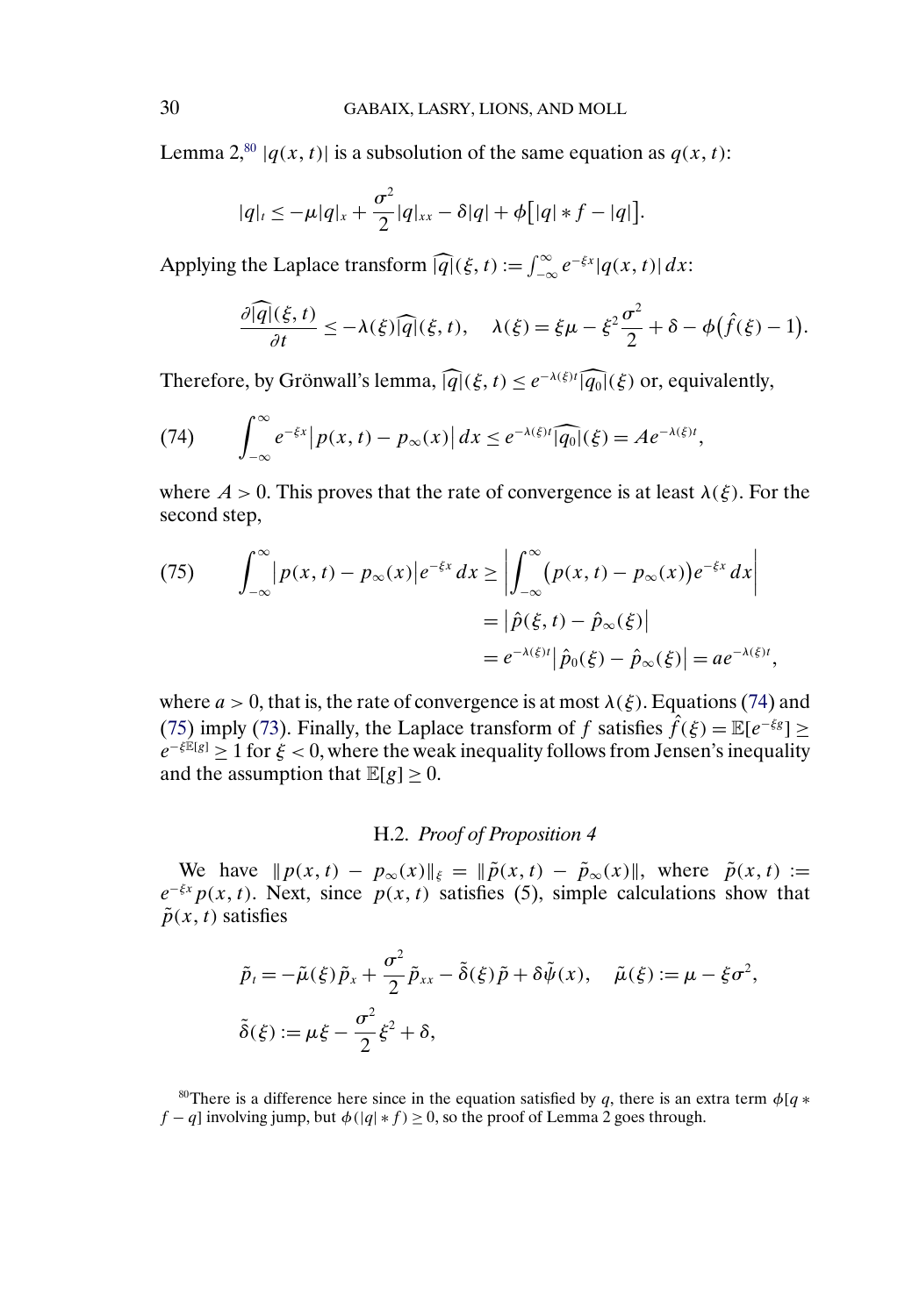and where  $\tilde{\psi}(x) := e^{-\xi x}\psi(x)$ . Similarly, the new surrogate state  $\tilde{\bar{p}}_{\infty}(x) \sim e^{-\tilde{\xi}x}$ , where  $\tilde{\zeta} = \bar{\zeta} + 2\xi$ . Hence Assumption 1 implies

$$
\int_{-\infty}^{\infty} \frac{\left(\tilde{p}_0(x)\right)^2}{e^{-\tilde{\zeta}x}} dx = \int_{-\infty}^{\infty} \frac{\left(p_0(x)\right)^2 e^{-2\xi x}}{e^{-\tilde{\zeta}x}e^{-2\xi x}} dx < \infty,
$$

that is, an identical assumption in terms of  $\tilde{p}$ . But from Proposition 1, we know that the speed of convergence of  $\|\tilde{p}(x,t) - \tilde{p}_{\infty}(x)\|$  is  $\lambda(\xi) = \frac{1}{2}$  $\frac{\tilde{\mu}(\xi)^2}{\sigma^2} {\bf 1}_{\{\tilde{\mu}(\xi)\leq 0\}}+$  $\tilde{\delta}(\xi)$ . Substituting in for  $\tilde{\delta}(\xi)$  and  $\tilde{\mu}(\xi)$ , we obtain (22).

# H.3. *Proof of Proposition 5*

First, consider the stationary Laplace transforms which satisfy the stationary version of  $(29)$  and  $(30)$ :

$$
0 = -\lambda_{H}(\xi)\hat{p}^{H}(\xi) + \beta_{H}, \quad 0 = -\lambda_{L}(\xi)\hat{p}^{L}(\xi) + \alpha\hat{p}^{H}(\xi) + \beta_{L},
$$

with solution

$$
\hat{p}_{\infty}^{\mathrm{H}}(\xi) = \frac{\beta_{\mathrm{H}}}{\lambda_{\mathrm{H}}(\xi)},
$$
\n
$$
\hat{p}_{\infty}^{\mathrm{L}}(\xi) = \frac{\beta_{\mathrm{L}} + \alpha \hat{p}^{\mathrm{H}}(\xi)}{\lambda_{\mathrm{L}}(\xi)} = \frac{\beta_{\mathrm{L}}}{\lambda_{\mathrm{L}}(\xi)} + \alpha \frac{\beta_{\mathrm{H}}}{\lambda_{\mathrm{L}}(\xi)\lambda_{\mathrm{H}}(\xi)}.
$$

A dding these two expressions, we obtain

(76) 
$$
\hat{p}_{\infty}(\xi) = \frac{\beta_{\mathrm{H}}}{\lambda_{\mathrm{H}}(\xi)} + \frac{\beta_{\mathrm{L}}}{\lambda_{\mathrm{L}}(\xi)} + \alpha \frac{\beta_{\mathrm{H}}}{\lambda_{\mathrm{L}}(\xi)\lambda_{\mathrm{H}}(\xi)}.
$$

As explained in Section 4.2 (particularly footnote 37), the tail exponent of the distribution  $p_{\infty}(x)$  equals  $\zeta = -\inf{\{\xi : \hat{p}_{\infty}(\xi) < \infty\}}$ , that is, it is the critical value of  $\zeta$  such that  $\hat{p}_{\infty}(\xi)$  ceases to exist for  $\xi < -\zeta$ . Examining (76), we see that  $\zeta$  is as asserted in the proposition.

Next, consider the dynamics of the Laplace transform (29) and (30). Defining  $\hat{q}^j = \hat{p}^j - \hat{p}^j_{\infty}$ :

(77) 
$$
\hat{q}_t^{\text{H}}(\xi, t) = -\lambda_{\text{H}}(\xi)\hat{q}^{\text{H}}(\xi, t), \n\hat{q}_t^{\text{L}}(\xi, t) = -\lambda_{\text{L}}(\xi)\hat{q}^{\text{L}}(\xi, t) + \alpha \hat{q}^{\text{H}}(\xi, t),
$$

with solution

(78) 
$$
\hat{q}^{\mathrm{H}}(\xi, t) = e^{-\lambda_{\mathrm{H}}(\xi)t} \hat{q}_{0}^{\mathrm{H}}(\xi),
$$

$$
\hat{q}^{\mathrm{L}}(\xi, t) = e^{-\lambda_{\mathrm{L}}(\xi)t} \hat{q}_{0}^{\mathrm{L}}(\xi) + \frac{\alpha}{\lambda_{\mathrm{H}}(\xi) - \lambda_{\mathrm{L}}(\xi)} (e^{-\lambda_{\mathrm{L}}(\xi)t} - e^{-\lambda_{\mathrm{H}}(\xi)t}) \hat{q}_{0}^{\mathrm{H}}(\xi).
$$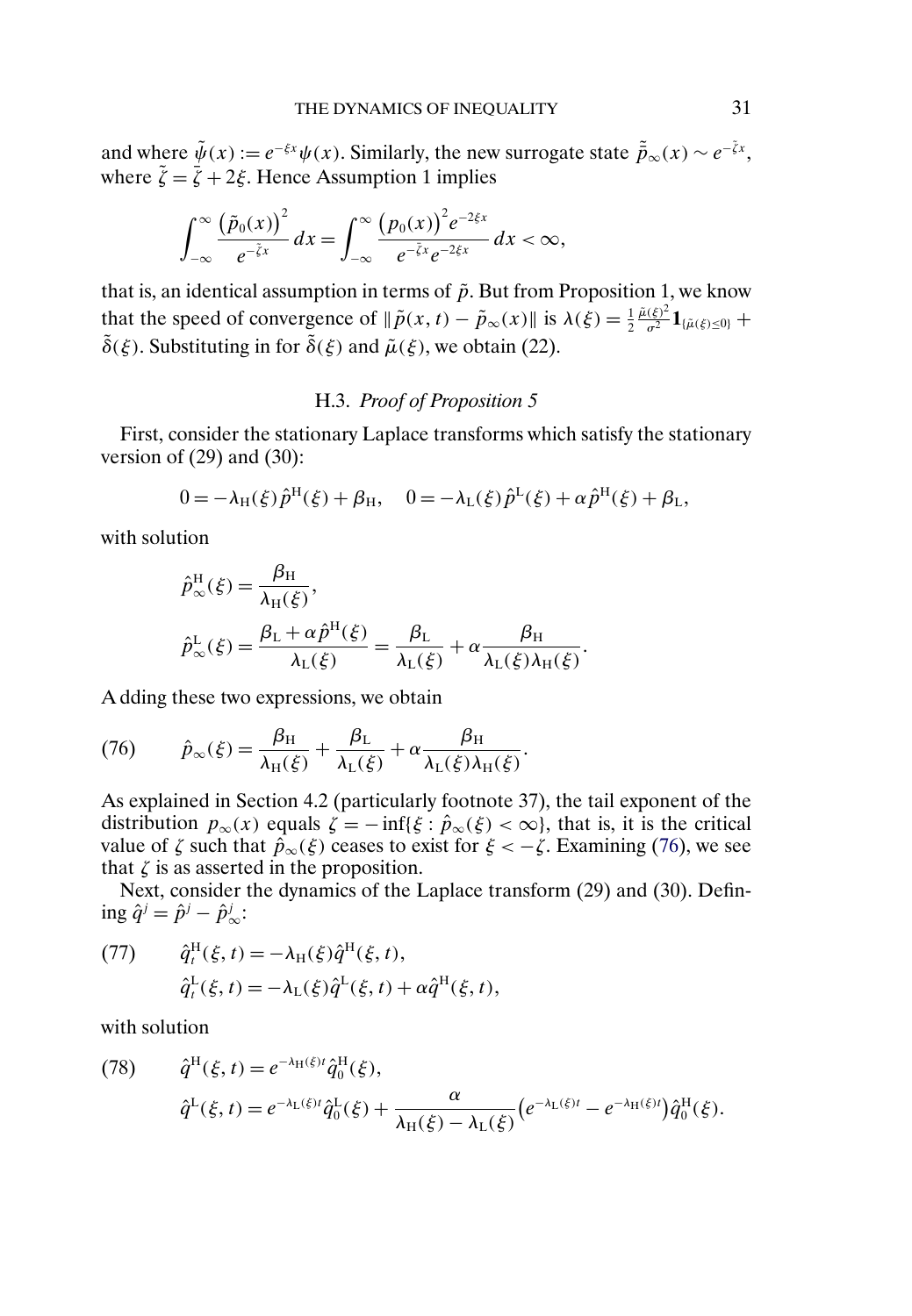<span id="page-31-0"></span>Summing these two equations and collecting terms, we obtain the expression for the cross-sectional distribution  $\hat{p}(\xi, t) = \hat{p}^L(\xi, t) + \hat{p}^H(\xi, t)$  in (32). The constants of integration referred to in the proposition are given by

$$
c_{H}(\xi) := \frac{\lambda_{H}(\xi) - \lambda_{L}(\xi) - \alpha}{\lambda_{H}(\xi) - \lambda_{L}(\xi)} (\hat{p}_{0}^{H}(\xi) - \hat{p}_{\infty}^{H}(\xi)),
$$
  

$$
c_{L}(\xi) := (\hat{p}_{0}^{L}(\xi) - \hat{p}_{\infty}^{L}(\xi)) + \frac{\alpha}{\lambda_{H}(\xi) - \lambda_{L}(\xi)} (\hat{p}_{0}^{H}(\xi) - \hat{p}_{\infty}^{H}(\xi)).
$$

#### I. COMPLEMENTS TO SECTION 5

# I.1. *Stationary Distribution of the Augmented Random Growth Model*

We now provide sufficient conditions under which (26) has a unique stationary distribution. More precisely, we allow for time variation in the stochastic process capturing scale dependence  $\chi_t$ , and we provide conditions under which there exists a stationary distribution for the process for  $y_{it}$ , which we restate here for the reader's convenience:

(79) 
$$
dy_{it} = \mu_j dt + \sigma_j dZ_{it} + g_{jit} dN_{jit} + Injection - Death.
$$

In this case, there will be a unique stationary distribution for  $x_{it} = \chi_t^{b_j} y_{it}$  if  $\chi_t$ is constant. More generally, though, we want to allow for time variation in  $\chi_t$ , thereby capturing secular changes in skill prices or shocks disproportionately affecting high incomes at business-cycle frequencies.

PROPOSITION 10: *Assume that*  $\delta > 0$ ,  $\alpha_{j,k} \geq 0$  *for all*  $j \neq k$ *, there is no lower bound on income*, *and that Assumption* [3](#page-2-0) *holds*. *Then there exists a unique vector of stationary type-specific distributions*  $p^j_\infty(y)$ ,  $j = 1, \ldots, J$  and therefore also an *overall stationary distribution*  $p_{\infty}(y) = \sum_{j=1}^{J} p_{\infty}^{j}(y)$ . This stationary distribution *has a Pareto tail*  $p_{\infty}(y) \sim e^{-\zeta y}$  *for large* y *with*  $\zeta > 0$ . If  $\alpha_{i,k} = 0$ ,  $j > k$  or  $\alpha_{j,k} = 0$ ,  $j < k$  (analogously to the triangular case in Section 5.2), then  $\zeta = \min\{\zeta_1, \ldots, \zeta_J\}$ *and where for each*  $j = 1, \ldots, J$ ,  $\zeta_j$  *is the unique positive root of* 

(80) 
$$
0 = \zeta^2 \frac{\sigma_j^2}{2} + \zeta \mu_j + \phi_j(\hat{f}_j(-\zeta) - 1) - \sum_{k \neq j} \alpha_{j,k} - \delta.
$$

PROOF: The Kolmogorov Forward equation corresponding to (79) is

(81) 
$$
p_t^j = -\mu_j p_y^j + \frac{\sigma_j^2}{2} p_{yy}^j + \phi_j \mathbb{E}_j [p^j (y - g) - p^j (y)] - \sum_{k \neq j} \alpha_{j,k} p^j + \sum_{k \neq j} \alpha_{k,j} p^k - \delta p^j + \delta \theta_j \psi
$$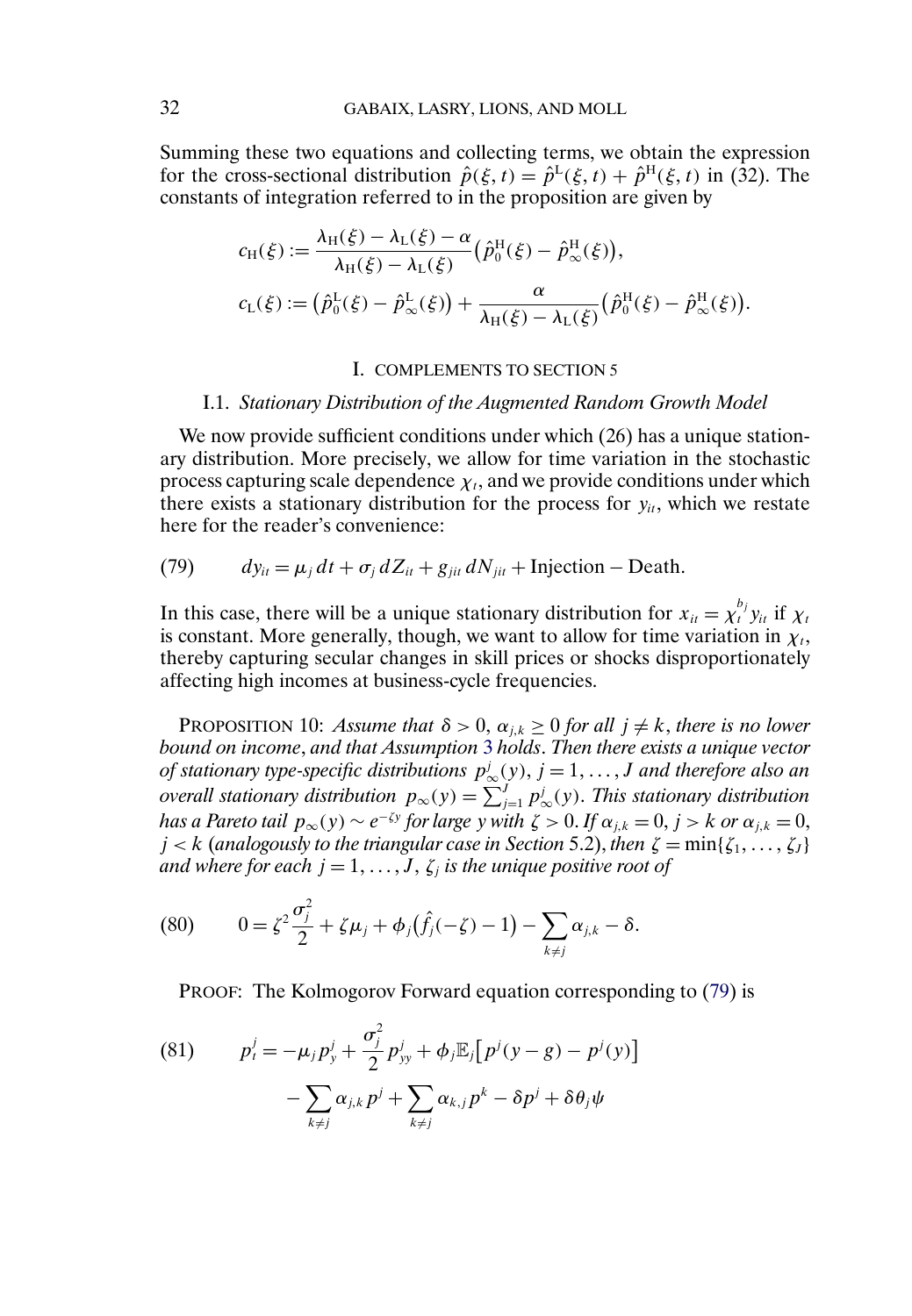<span id="page-32-0"></span>for  $j = 1, \ldots, J$ . The Laplace transform of [\(81\)](#page-31-0) is given by

(82) 
$$
\hat{p}_i^j = -\lambda_j(\xi)\hat{p}^j + \sum_{k \neq j} \alpha_{k,j}\hat{p}^k + \delta\theta_j\hat{\psi},
$$

(83) 
$$
\lambda_j(\xi) := \xi \mu_j - \xi^2 \frac{\sigma_j^2}{2} - \phi_j(\hat{f}_j(\xi) - 1) + \sum_{k \neq j} \alpha_{j,k} + \delta,
$$

or in matrix notation,

(84) 
$$
\hat{\mathbf{p}}_t = -\mathbf{M}(\xi)\hat{\mathbf{p}} + \delta \hat{\psi} \boldsymbol{\theta},
$$

where  $\hat{\mathbf{p}} = (\hat{p}_1(\xi, t), \dots, \hat{p}_J(\xi, t))^T$ ,  $\mathbf{M}(\xi)$  is a  $J \times J$  with diagonal entries  $\lambda_1(\xi), \ldots, \lambda_J(\xi)$  and off-diagonal entries  $-\alpha_{i,k}$  for  $j \neq k$ , and  $\theta = (\theta_1, \ldots, \theta_J)^T$ . When  $\xi = 0$ ,  $\lambda_j(0) = \sum_{k \neq j} \alpha_{j,k} + \delta$ . Therefore, for  $\xi$  sufficiently close to zero,  **is strictly diagonally dominant. Strictly diagonally dominant matrices are** invertible. Therefore, for  $\xi$  sufficiently close to zero, there is a unique stationary Laplace transform that solves

$$
\hat{\mathbf{p}}_{\infty} = \mathbf{M}(\xi)^{-1} (\delta \hat{\psi} \theta).
$$

Since there is a unique vector of stationary type-specific Laplace transforms  $\hat{p}_{\infty}^{j}$ ,  $j = 1, ..., J$  for  $\xi$  sufficiently close to zero, there is also a unique vector of type-specific stationary distributions  $p^j_\infty(y)$ ,  $j = 1, \ldots, J$ .

As we take  $\xi$  more and more negative, the matrix  $M(\xi)$  ceases to be invertible and hence the Laplace transform  $\hat{\mathbf{p}}_{\infty}$  ceases to exist. That is,  $\hat{\mathbf{p}}_{\infty}$  has a finite negative abscissa of convergence  $\xi^*$ . If additionally  $\xi^*$  is a pole of  $\hat{\mathbf{p}}_{\infty}$ , then it follows from the Tauberian result in Proposition [7](#page-6-0) that the stationary distribution **p**<sub>∞</sub> has a Pareto tail with tail parameter  $\zeta = -\xi^*$ . In this case,  $\zeta = -\inf{\{\xi : \det(M(\xi)) \neq 0\}}$ . More can be said in the case where  $\alpha_{i,k} = 0$ ,  $j > k$  or  $\alpha_{j,k} = 0$ ,  $j < k$  and hence  $\mathbf{M}(\xi)$  is triangular. In this case,

$$
\det(\mathbf{M}(\xi)) = \lambda_1(\xi) \times \lambda_2(\xi) \times \cdots \times \lambda_J(\xi).
$$

Therefore, let  $\xi^* = \inf{\xi : \lambda_i(\xi) > 0}$ , all j}. Then  $\xi^*$  is indeed a pole and hence the **p**<sub>∞</sub> has a Pareto tail with tail parameter  $\zeta = -\xi^*$ . Equivalently,  $\zeta = \min\{\zeta_1, \ldots, \zeta_J\}$  and where for each  $j = 1, \ldots, J, \zeta_j$  is the unique positive root of [\(80\)](#page-31-0). That this equation has a unique positive root can be shown in exactly the same way as in the proof of Proposition [8](#page-6-0) in Appendix [D.](#page-1-0) *Q.E.D.*

## I.2. *Speed of Convergence With Type Dependence and* J *Types*

We here provide an informal discussion how the model with type dependence and  $J \ge 2$  types can be analyzed. Following exactly the same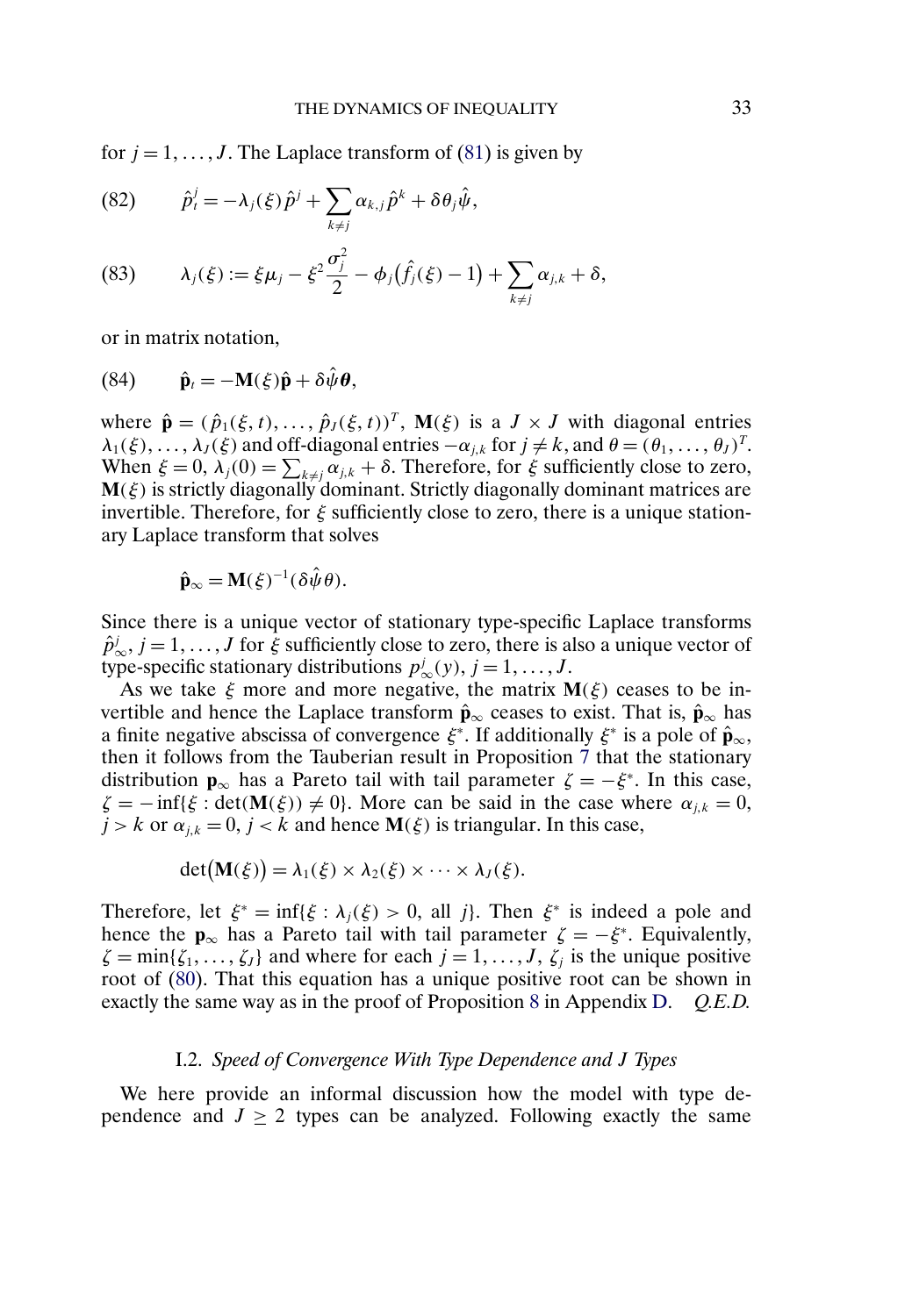<span id="page-33-0"></span>steps as in the proof of Proposition [10,](#page-31-0) one can show that the vector  $\hat{\mathbf{p}} =$  $(\hat{p}_1(\xi, t), \dots, \hat{p}_J(\xi, t))^T$  satisfies [\(84\)](#page-32-0). Equivalently,  $\hat{\mathbf{q}} := \hat{\mathbf{p}} - \hat{\mathbf{p}}_{\infty}$  satisfies

$$
(85) \qquad \hat{\mathbf{q}}_t = -\mathbf{M}(\xi)\hat{\mathbf{q}}.
$$

This is a simple system of J ordinary differential equations that can be analyzed using standard methods, in particular by diagonalizing the matrix  $M(\xi)$ . More can be said in special cases. In the triangular case  $\alpha_{i,k} = 0, j > k$  or  $\alpha_{i,k} = 0$ ,  $j < k$ , the eigenvalues are simply given by  $\lambda_1(\xi), \ldots, \lambda_j(\xi)$ . Since all of these are strictly positive, the steady-state Laplace transform  $\hat{\mathbf{p}}_{\infty}$  is globally stable and the asymptotic speed of convergence is given by the eigenvalue that is closest to zero. In fact, we have assumed in the previous section that  $M(\xi)$ is invertible for the stationary Laplace transform  $\hat{\mathbf{p}}_{\infty}$  to exist. Since  $\mathbf{M}(\xi)$  is invertible, it must also be positive definite, as none of its eigenvalues can cross 0 and thus must remain positive for the range of  $\xi$  we consider.

# I.3. *A Microfoundation for "Scale Dependence"*

Here we provide an example of a microfoundation for scale dependence. It is based on a dynamic generalization of the [Gabaix and Landier](#page-37-0) [\(2008\)](#page-37-0) model.

## I.3.1. *Summary of the Static Gabaix and Landier (2008) Model*

We first summarize the static [Gabaix and Landier](#page-37-0) [\(2008\)](#page-37-0) model (GL for short) before showing its dynamic version in the next subsection. We paraphrase the summary contained in [Edmans, Gabaix, and Landier](#page-37-0) [\(2009\)](#page-37-0). A continuum of firms and potential managers are matched together. Firm  $n \in [0, N]$ has size  $S(n)$  and manager  $m \in [0, N]$  has talent  $T(m)$ . Low *n* denotes a larger firm and low *m* a more talented manager:  $S'(n) < 0$ ,  $T'(m) < 0$ . *n* (*m*) can be thought of as the rank of the manager (firm), or a number proportional to it, such as its quantile of rank.

We consider the problem faced by one particular firm. The firm has a "baseline" value of S. At  $t = 0$ , it hires a manager of talent T for one period. The manager's talent increases the firm's value according to

(86)  $S' = S + CTS^{\gamma}$ ,

where C parameterizes the productivity of talent. If large firms are more difficult to change than small firms, then  $\gamma$  < 1. If  $\gamma = 1$ , the model exhibits constant returns to scale (CRS) with respect to firm size.

We now determine equilibrium wages, which requires us to allocate one CEO to each firm. Let  $w(m)$  denote the equilibrium compensation of a CEO with index  $m$ . Firm  $n$ , taking the market compensation of CEOs as given, selects manager m to maximize its value net of wages:

 $\max CS(n)^{\gamma}T(m) - w(m).$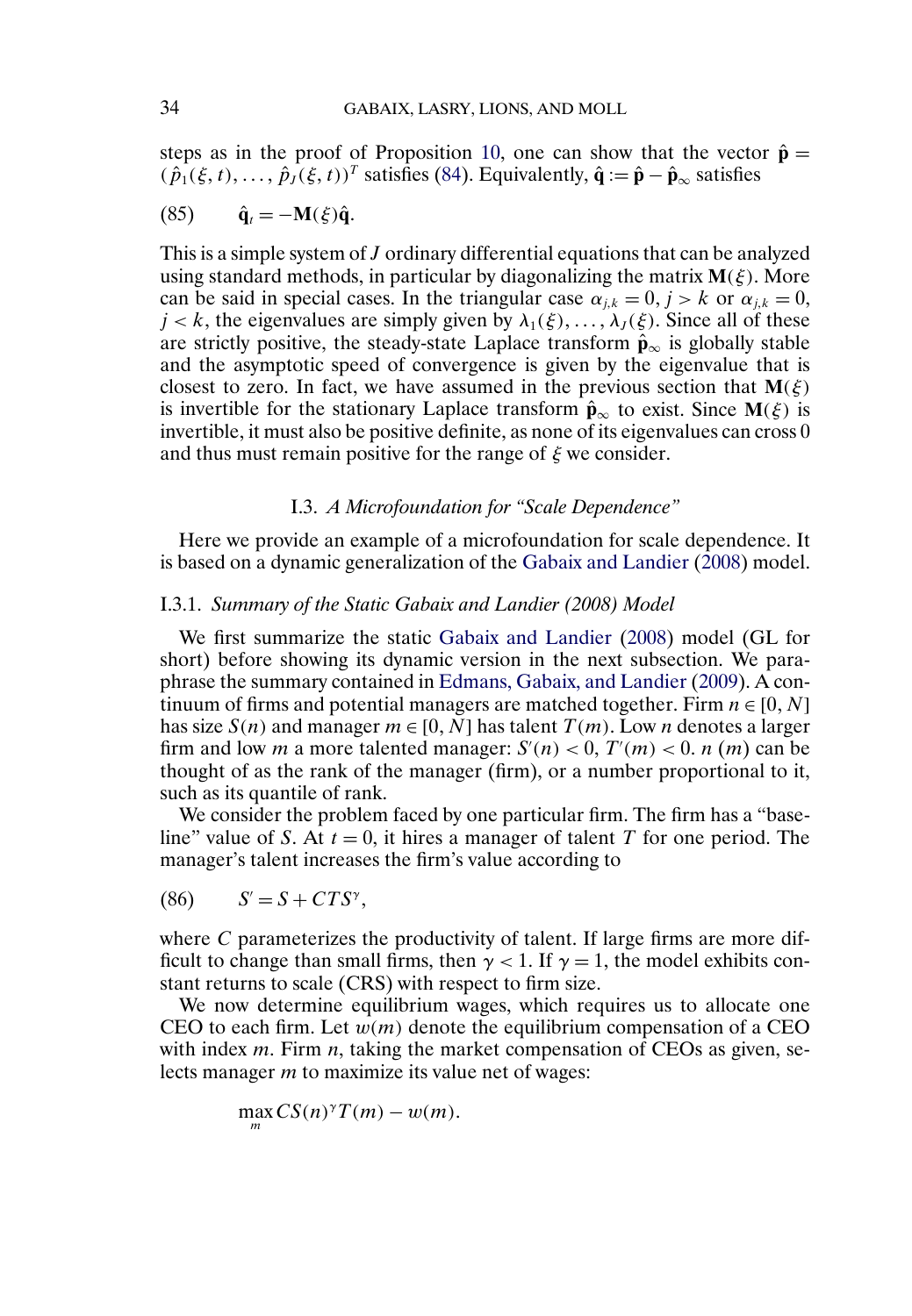<span id="page-34-0"></span>The competitive equilibrium involves positive assortative matching, that is,  $m = n$ , and so  $w'(n) = CS(n)^{\gamma}T'(n)$ . Let  $\overline{w}_N$  denote the reservation wage of the least talented CEO  $(n = N)$ . Hence we obtain the classic assignment equation [\(Sattinger \(1993\)\)](#page-38-0):

(87) 
$$
w(n) = -\int_n^N CS(u)^{\gamma} T'(u) du + \underline{w}_N.
$$

Specific functional forms are required to proceed further. We assume a Pareto firm size distribution with exponent  $1/\alpha$ :

$$
(88) \qquad S(n) = An^{-\alpha}.
$$

Using results from extreme value theory, GL used the following asymptotic value for the spacings of the talent distribution:  $T'(n) = -Bn^{\beta-1}$ . These functional forms give the wage equation in closed form, taking the limit as  $n/N \rightarrow 0$ :

(89) 
$$
w(n) = \int_{n}^{N} A^{\gamma}BCu^{-\alpha\gamma+\beta-1} du + \underline{w}
$$

$$
= \frac{A^{\gamma}BC}{\alpha\gamma - \beta} \Big[n^{-(\alpha\gamma-\beta)} - N^{-(\alpha\gamma-\beta)}\Big] + \underline{w}_{N} \sim \frac{A^{\gamma}BC}{\alpha\gamma - \beta} n^{-(\alpha\gamma-\beta)}.
$$

Therefore, using  $(88)$ , the equilibrium pay of a CEO of talent rank *n* is

(90) 
$$
w(n) = Gn^{-\chi}, \quad \chi := \alpha \gamma - \beta, \quad G = \frac{A^{\gamma}BC}{\alpha \gamma - \beta}.
$$

To interpret equation (89), we consider a reference firm, for instance firm number 250—the median firm in the universe of the top 500 firms. Denote its index  $n_*$ , and its size  $S(n_*)$ . We obtain Proposition 2 from GL, which we repeat here. In equilibrium, manager *n* runs a firm of size  $S(n)$ , and is paid according to the "dual scaling" equation

$$
(91) \t w(n) = D(n_*)S(n_*)^{\beta/\alpha}S(n)^{\gamma-\beta/\alpha},
$$

where  $S(n_*)$  is the size of the reference firm and  $D(n_*) = -Cn_*T'(n_*)/(\alpha \gamma \beta$ ) is a constant independent of firm size.<sup>81</sup>

<sup>81</sup>The derivation is as follows. Since  $S(n) = An^{-\alpha}$  from (88),  $S(n_*) = An_*^{-\alpha}, n_*T'(n_*) = -Bn_*^{\beta}$ , we can rewrite equation (89) as follows:

$$
(\alpha \gamma - \beta)w(n) = A^{\gamma}BCn^{-(\alpha \gamma - \beta)} = C B n_{*}^{\beta} \cdot (A n_{*}^{-\alpha})^{\beta/\alpha} \cdot (A n^{-\alpha})^{(\gamma - \beta/\alpha)}
$$

$$
= -C n_{*} T'(n_{*}) S(n_{*})^{\beta/\alpha} S(n)^{\gamma - \beta/\alpha}.
$$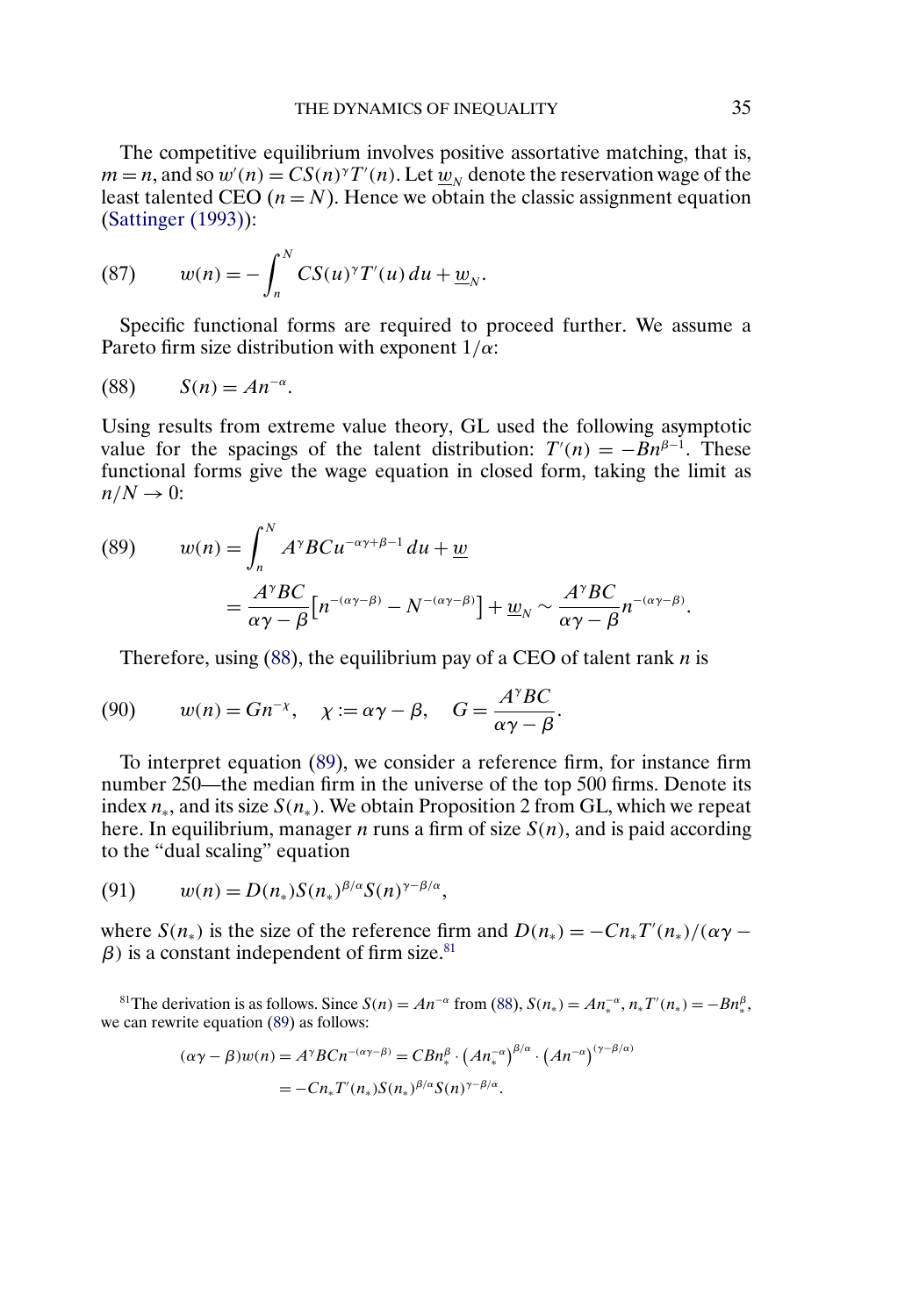## I.3.2. *Dynamic Version*

In the dynamic model, a CEO of talent  $T_{it}$  increases the value of a firm of size  $S_{it}$  by  $C_t S_{it}^{\gamma_t} T_{it}$ .

We define  $y_{it} := -\log n_{it}$  to be the relative talent (so that a high  $y_{it}$  corresponds to a high talent, and a fraction  $e^{-y_{it}}$  of managers are better than manager i). So, CEO i's relative talent  $y_{it}$  evolves stochastically as

$$
dy_{it} = \mu_t dt + \sigma_t dZ_{it}
$$

with death rate  $\delta_t$ .<sup>82</sup> From equation [\(89\)](#page-34-0), the wage of a CEO with talent rank  $n_{it}$  is given by  $w_{it} \propto n_{it}^{-(\alpha\gamma-\beta)}$ . Therefore, using the definition of the log talent quantile  $y_{it} := -\log n_{it}$ , the log wage  $x_{it} = \log w_{it}$  of individual i is given by

$$
(92) \qquad x_{it} = \chi_t y_{it} + a_t,
$$

with

$$
(93) \qquad \chi_t = \alpha \gamma_t - \beta,
$$

and where  $a_t$  is common across all individuals. Note that  $\chi_t$  and  $a_t$  depend on economy-wide forces, while  $x_{it}$ ,  $y_{it}$  are specific to each CEO.<sup>83</sup> Hence this is a process exactly like  $x_{it} = \chi_t y_{it}$  and changes in  $\chi_t = \alpha \gamma_t - \beta$  exactly generate scale dependence. We took parameter  $\gamma_t$  to be a technology parameter, which changes over time. That gives a time-varying  $\chi_t$ . (We could also vary  $\alpha$  and  $\beta$ , so that  $\chi_t = \alpha_t \gamma_t - \beta_t$ , but we keep the simplest formulation here.)

Recall that a CEO of talent  $T_{it}$  increases the value of a firm of size  $S_{it}$  by  $C_t S_{it}^{\gamma_t} T_{it}$ . Hence, when the "reach" of the CEO is larger,  $\gamma_t$  increases. Hence, when  $\gamma_t$  increases, "effective scale" of the CEO impact is large. In the context of this model, it is just a technological parameter.84

The bottom line is that the "scale dependence" model can be microfounded by a dynamic version of existing static models. It would be interesting to analyze this in a quantitative paper with micro data, but this is outside the scope of the present study.

<sup>82</sup>By construction, the quantile  $n_{it} = e^{-y_{it}}$  has a uniform distribution. Therefore,  $y_{it}$  must have an exponential distribution with exponent 1, which imposes the restriction  $\mu_t + \frac{1}{2}\sigma_t^2$ 

84See Garicano and Rossi-Hansberg [\(2006\)](#page-37-0) and Geerolf [\(2016\)](#page-37-0) for more microfoundation of this type of "scope" of CEO talent.

<span id="page-35-0"></span>

exponential distribution with exponent 1, which imposes the restriction  $\mu_t + \frac{1}{2}\sigma_t^2 - \delta_t = 0$ .<br><sup>83</sup>We have  $a_t = \ln(\frac{A^{\gamma_t}BC_t}{\alpha \gamma_t - \beta})$ . Under the appropriate parameterization of  $C_t$ , we can have  $a_t$  a constant. Otherwise, equation (92) suggests an enrichment of the model with both "multiplicative" forces ( $\gamma_t$ ) and "additive" forces ( $a_t$ ). However, only the multiplicative force  $\gamma_t$  changes the local Pareto exponent.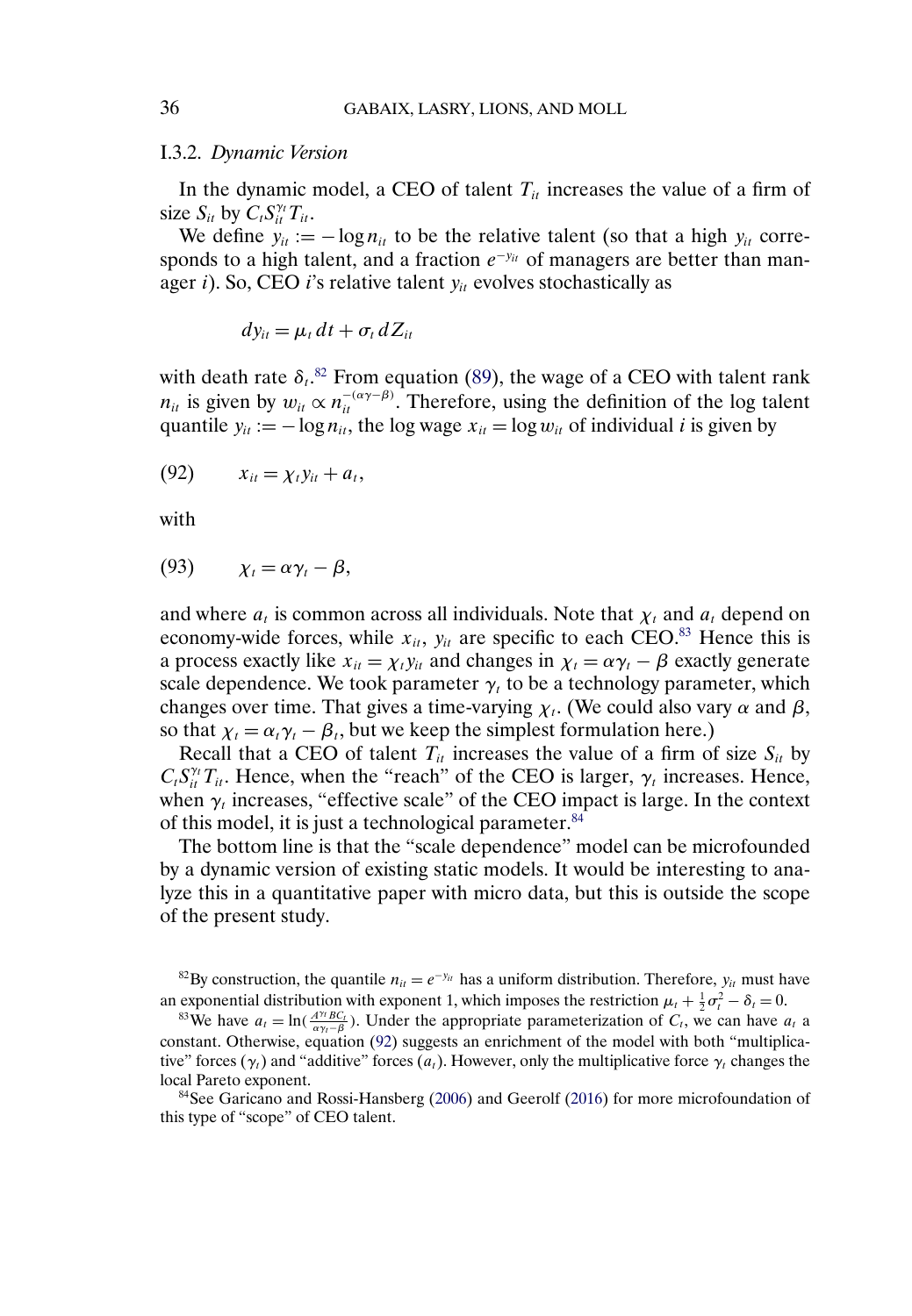<span id="page-36-0"></span>Since we do not have precise estimates for the parameters  $\psi$  and  $\mu_{\rm H}$ , we have explored a number of alternative parameterizations. We computed results for both higher and lower switching rates  $\psi = 1/3$  and  $\psi = 1/12$ . In each case, we use (33) to recalibrate the initial  $\mu_H$  so as to match the tail inequality observed in the data. As expected given our theoretical results, transitions are fastest when  $\psi$  and  $\mu_H$  are high, that is, when individuals can experience very short-lived, very high-growth spurts, what one may call "live-fastdie-young dynamics." On the other hand, the speed of convergence becomes close to that in the benchmark model as  $\psi$  and  $\mu$ <sub>H</sub> become small. Indeed, as  $\psi \rightarrow 0$ , the model collapses to the one-type model of Section 4.3. This is because in this case we need  $\mu_H \rightarrow \mu_L$  so as to still match data on the tail exponent  $\zeta$  (see (33)). In their ongoing work using a very similar model, [Jones and](#page-38-0) [Kim](#page-38-0) [\(2014\)](#page-38-0) proposed such a "live-fast-die-young" calibration with very high  $\psi$ and  $\mu_{\rm H}$ .

Second, we have also conducted experiments in which we feed in a gradual increase in  $\mu_H$  rather than a once-and-for-all increase. We find that in this case, a higher switching rate  $\psi$  is needed than the one used in our baseline experiment. A parameter combination that generates time paths quite similar to those in Figure 5 is a gradual increase over a time period of 20 years (1973 to 1993) of  $\mu$ <sub>H</sub> by 11%, together with  $\psi = 1/4$ . This is still more conservative than the calibration of Jones and Kim who featured a larger increase of  $\mu_H$  and a higher  $\psi$ .

Third, in the quantitative discussion in Section 4.3, we studied the speed of change in inequality after an increase in  $\sigma$  (Figure 4). However, in Section 5.4, which studies a model with type dependence, we examine the dynamics of inequality after an increase in the gap  $\mu_H - \mu_L$  (Figure 5). Readers may therefore wonder how type dependence affects the speed of changes in inequality if we subject the two models to the same shocks. To answer this question, Fig-ure [9](#page-37-0) examines the dynamics following an increase in  $\sigma_H$  in the model with type dependence (note that only  $\sigma_H$  matters for the fatness of the right tail as discussed in Section 5.4). To focus on the speed of transition only, we choose the increase in  $\sigma_{\text{H}}$  so as to match the level of top inequality in the new steady state (the vertical dashed line labeled "Model Steady State" in Figure [9](#page-37-0) is the same as that in Figure 4). It can be seen that, as expected, the transition in the model with type dependence is considerably faster than the transition in the baseline model. The model does not match the time paths of the two measures of top inequality as well as in Figure 5. This is mainly because, in this experiment, inequality in the new steady state is smaller than after an increase in  $\mu_{\rm H} - \mu_{\rm L}$ .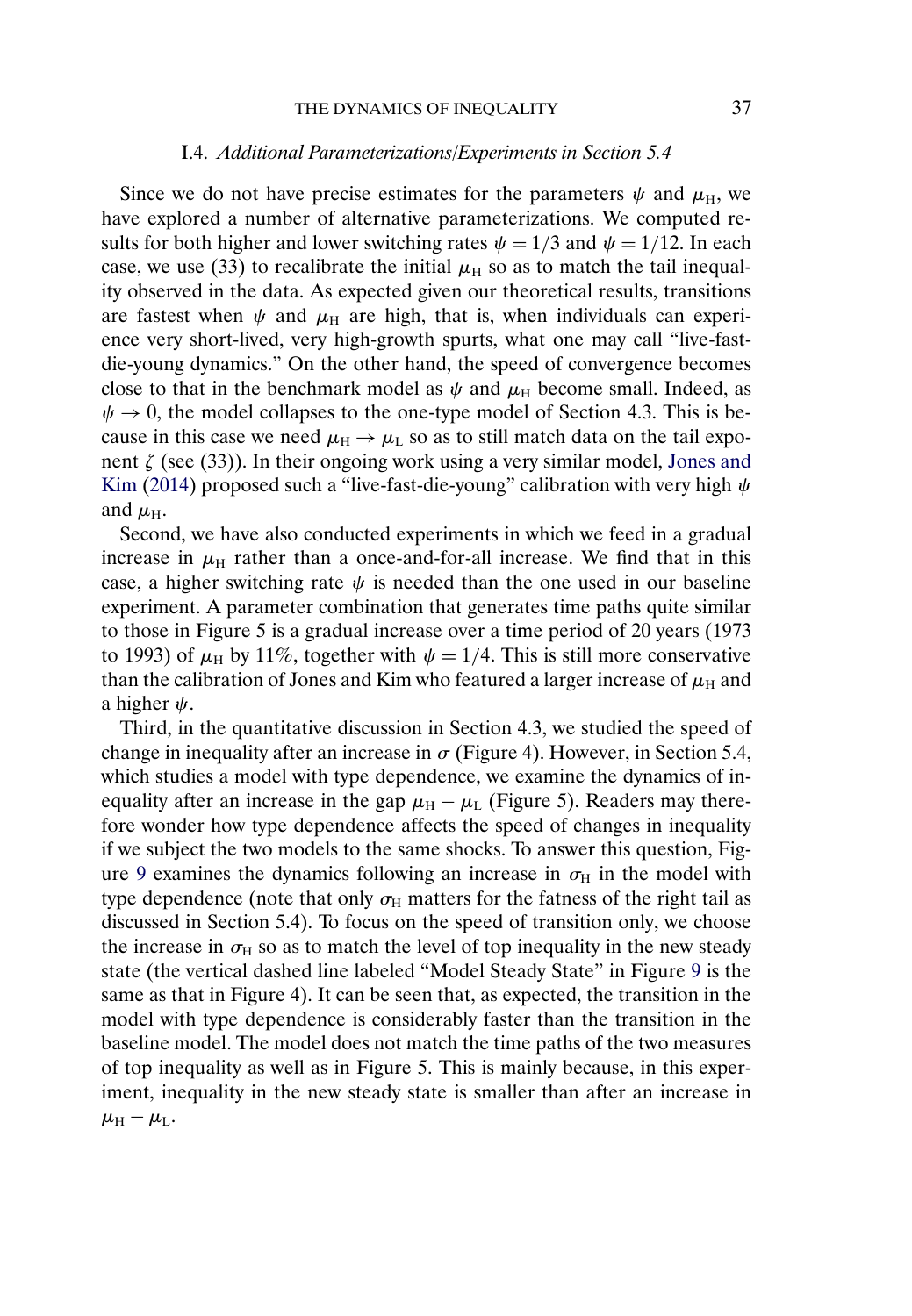<span id="page-37-0"></span>

FIGURE 9.—Transition dynamics in model with type dependence: alternative experiment.

## **[REFERENCES](http://www.e-publications.org/srv/ecta/linkserver/setprefs?rfe_id=urn:sici%2F0012-9682%28201611%2984%3A6%2B%3C1%3ASTTDOI%3E2.0.CO%3B2-Z)**

- ACEMOGLU, D., AND J. A. ROBINSON [\(2015\): "The Rise and Decline of General Laws of Capi](http://www.e-publications.org/srv/ecta/linkserver/openurl?rft_dat=bib:1/acemoglu-robinson&rfe_id=urn:sici%2F0012-9682%28201611%2984%3A6%2B%3C1%3ASTTDOI%3E2.0.CO%3B2-Z)talism," *[Journal of Economic Perspectives](http://www.e-publications.org/srv/ecta/linkserver/openurl?rft_dat=bib:1/acemoglu-robinson&rfe_id=urn:sici%2F0012-9682%28201611%2984%3A6%2B%3C1%3ASTTDOI%3E2.0.CO%3B2-Z)*, 29 (1), 3–28. [\[10\]](#page-9-0)
- AUERBACH, A. J., AND K. HASSETT [\(2015\): "Capital Taxation in the Twenty-First Century,"](http://www.e-publications.org/srv/ecta/linkserver/openurl?rft_dat=bib:2/auerbach-hassett&rfe_id=urn:sici%2F0012-9682%28201611%2984%3A6%2B%3C1%3ASTTDOI%3E2.0.CO%3B2-Z) *Amer[ican Economic Review](http://www.e-publications.org/srv/ecta/linkserver/openurl?rft_dat=bib:2/auerbach-hassett&rfe_id=urn:sici%2F0012-9682%28201611%2984%3A6%2B%3C1%3ASTTDOI%3E2.0.CO%3B2-Z)*, 105 (5), 38–42. [\[9](#page-8-0)[,12\]](#page-11-0)
- BACH, L., L. E. CALVET, AND P. SODINI (2015): *Rich Pickings? Risk, Return, and Skill in the Portfolios of the Wealthy*. Les Cahiers de Recherche, Vol. 1126. Paris: HEC. [\[14\]](#page-13-0)
- BENHABIB, J., A. BISIN, AND M. LUO (2015): "Wealth Distribution and Social Mobility in the US: A Quantitative Approach," Working Papers 21721, NBER. [\[10\]](#page-9-0)
- BENHABIB, J., A. BISIN, AND S. ZHU [\(2011\): "The Distribution of Wealth and Fiscal Policy in](http://www.e-publications.org/srv/ecta/linkserver/openurl?rft_dat=bib:5/benhabib-bisin-zhu&rfe_id=urn:sici%2F0012-9682%28201611%2984%3A6%2B%3C1%3ASTTDOI%3E2.0.CO%3B2-Z) [Economies With Finitely Lived Agents,"](http://www.e-publications.org/srv/ecta/linkserver/openurl?rft_dat=bib:5/benhabib-bisin-zhu&rfe_id=urn:sici%2F0012-9682%28201611%2984%3A6%2B%3C1%3ASTTDOI%3E2.0.CO%3B2-Z) *Econometrica*, 79 (1), 123–157. [\[10\]](#page-9-0)
- [\(2015\): "The Wealth Distribution in Bewley Economies With Capital Income Risk,"](http://www.e-publications.org/srv/ecta/linkserver/openurl?rft_dat=bib:6/benhabib-bisin-zhu3&rfe_id=urn:sici%2F0012-9682%28201611%2984%3A6%2B%3C1%3ASTTDOI%3E2.0.CO%3B2-Z) *[Journal of Economic Theory](http://www.e-publications.org/srv/ecta/linkserver/openurl?rft_dat=bib:6/benhabib-bisin-zhu3&rfe_id=urn:sici%2F0012-9682%28201611%2984%3A6%2B%3C1%3ASTTDOI%3E2.0.CO%3B2-Z)*, 159, 489–515. [\[10\]](#page-9-0)

[\(2016\): "The Distribution of Wealth in the Blanchard–Yaari Model,"](http://www.e-publications.org/srv/ecta/linkserver/openurl?rft_dat=bib:7/benhabib-bisin-zhu2&rfe_id=urn:sici%2F0012-9682%28201611%2984%3A6%2B%3C1%3ASTTDOI%3E2.0.CO%3B2-Z) *Macroeconomic Dynamics*[, 20 \(2\), 466–481.](http://www.e-publications.org/srv/ecta/linkserver/openurl?rft_dat=bib:7/benhabib-bisin-zhu2&rfe_id=urn:sici%2F0012-9682%28201611%2984%3A6%2B%3C1%3ASTTDOI%3E2.0.CO%3B2-Z) [\[10\]](#page-9-0)

- BRICKER, J., A. M. HENRIQUES, J. KRIMMEL, AND J. SABELHAUS (2015): "Measuring Income and Wealth at the Top Using Administrative and Survey Data," Finance and Economics Discussion Series 2015-30, Board of Governors of the Federal Reserve System. [\[9\]](#page-8-0)
- [CAMPBELL, J. Y. \(2001\): "Have Individual Stocks Become More Volatile? An Empirical Explo](http://www.e-publications.org/srv/ecta/linkserver/openurl?rft_dat=bib:9/campbell-etal&rfe_id=urn:sici%2F0012-9682%28201611%2984%3A6%2B%3C1%3ASTTDOI%3E2.0.CO%3B2-Z)[ration of Idiosyncratic Risk,"](http://www.e-publications.org/srv/ecta/linkserver/openurl?rft_dat=bib:9/campbell-etal&rfe_id=urn:sici%2F0012-9682%28201611%2984%3A6%2B%3C1%3ASTTDOI%3E2.0.CO%3B2-Z) *Journal of Finance*, 56 (1), 1–43. [\[12\]](#page-11-0)
- EDMANS, A., X. GABAIX, AND A. LANDIER [\(2009\): "A Multiplicative Model of Optimal CEO](http://www.e-publications.org/srv/ecta/linkserver/openurl?rft_dat=bib:10/edmans-gabaixlandier&rfe_id=urn:sici%2F0012-9682%28201611%2984%3A6%2B%3C1%3ASTTDOI%3E2.0.CO%3B2-Z) [Incentives in Market Equilibrium,"](http://www.e-publications.org/srv/ecta/linkserver/openurl?rft_dat=bib:10/edmans-gabaixlandier&rfe_id=urn:sici%2F0012-9682%28201611%2984%3A6%2B%3C1%3ASTTDOI%3E2.0.CO%3B2-Z) *Review of Financial Studies*, 22 (12), 4881–4917. [\[34\]](#page-33-0)
- EVANS, L. C. (1998): *Partial Differential Equations*[. Graduate Studies in Mathematics, Vol. 19.](http://www.e-publications.org/srv/ecta/linkserver/openurl?rft_dat=bib:11/evans&rfe_id=urn:sici%2F0012-9682%28201611%2984%3A6%2B%3C1%3ASTTDOI%3E2.0.CO%3B2-Z) [Providence, RI: American Mathematical Society.](http://www.e-publications.org/srv/ecta/linkserver/openurl?rft_dat=bib:11/evans&rfe_id=urn:sici%2F0012-9682%28201611%2984%3A6%2B%3C1%3ASTTDOI%3E2.0.CO%3B2-Z) [\[27\]](#page-26-0)
- FAGERENG, A., L. GUISO, D. MALACRINO, AND L. PISTAFERRI (2016): "Heterogeneity and Persistence in Returns to Wealth," Working Paper. [\[14\]](#page-13-0)
- [GABAIX, X. \(2009\): "Power Laws in Economics and Finance,"](http://www.e-publications.org/srv/ecta/linkserver/openurl?rft_dat=bib:13/gabaix-AR&rfe_id=urn:sici%2F0012-9682%28201611%2984%3A6%2B%3C1%3ASTTDOI%3E2.0.CO%3B2-Z) *Annual Review of Economics*, 1 [\(1\), 255–293.](http://www.e-publications.org/srv/ecta/linkserver/openurl?rft_dat=bib:13/gabaix-AR&rfe_id=urn:sici%2F0012-9682%28201611%2984%3A6%2B%3C1%3ASTTDOI%3E2.0.CO%3B2-Z) [\[2](#page-1-0)[,3\]](#page-2-0)
- GABAIX, X., AND A. LANDIER [\(2008\): "Why Has CEO Pay Increased so Much?"](http://www.e-publications.org/srv/ecta/linkserver/openurl?rft_dat=bib:14/gabaixlandier&rfe_id=urn:sici%2F0012-9682%28201611%2984%3A6%2B%3C1%3ASTTDOI%3E2.0.CO%3B2-Z) *The Quarterly [Journal of Economics](http://www.e-publications.org/srv/ecta/linkserver/openurl?rft_dat=bib:14/gabaixlandier&rfe_id=urn:sici%2F0012-9682%28201611%2984%3A6%2B%3C1%3ASTTDOI%3E2.0.CO%3B2-Z)*, 123 (1), 49–100. [\[34\]](#page-33-0)
- GARICANO, L., AND E. ROSSI-HANSBERG [\(2006\): "Organization and Inequality in a Knowledge](http://www.e-publications.org/srv/ecta/linkserver/openurl?rft_dat=bib:15/garicano-rossihansberg&rfe_id=urn:sici%2F0012-9682%28201611%2984%3A6%2B%3C1%3ASTTDOI%3E2.0.CO%3B2-Z) Economy," *[The Quarterly Journal of Economics](http://www.e-publications.org/srv/ecta/linkserver/openurl?rft_dat=bib:15/garicano-rossihansberg&rfe_id=urn:sici%2F0012-9682%28201611%2984%3A6%2B%3C1%3ASTTDOI%3E2.0.CO%3B2-Z)*, 121 (4), 1383–1435. [\[36\]](#page-35-0)
- GEEROLF, F. (2016): "A Theory of Pareto Distributions," Working Paper, UCLA. [\[36\]](#page-35-0)